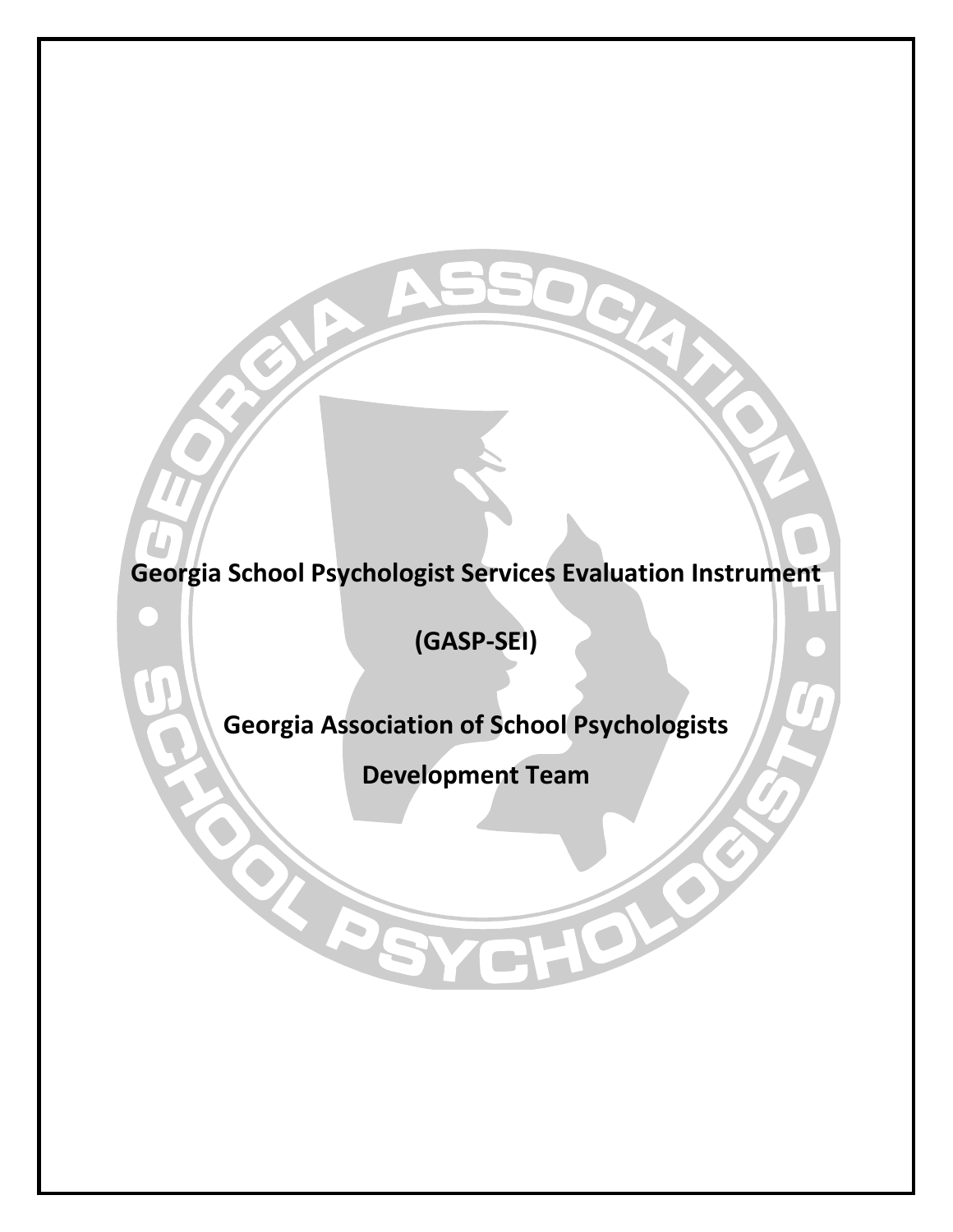# **Table of Contents**

|                 |                                                                  | 4  |
|-----------------|------------------------------------------------------------------|----|
|                 |                                                                  | 5  |
|                 |                                                                  | 6  |
|                 | Detailed Descriptions of Domain Areas and Related Standard Roles | 9  |
|                 |                                                                  | 19 |
|                 |                                                                  | 23 |
|                 |                                                                  | 37 |
| <b>Appendix</b> |                                                                  |    |
|                 |                                                                  | 38 |
|                 |                                                                  | 39 |

Appendix C- Mid Year Improvement Worksheet ………………………………………. 40

Appendix D- GASP-SEI - Observation Form……………………………………………….. 42

Appendix E- GASP-SEI - Summative Evaluation Form ……………………………….. 44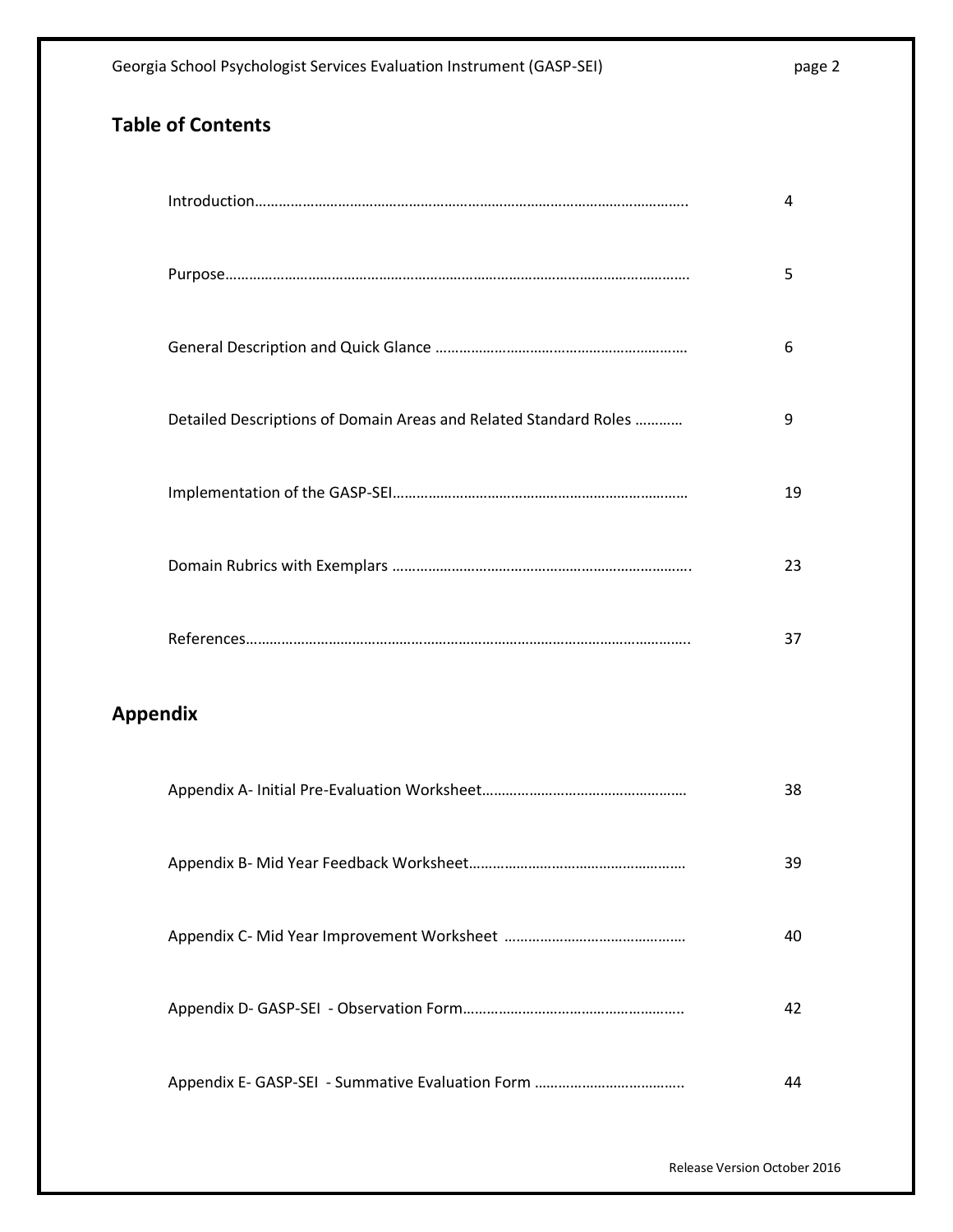| Georgia School Psychologist Services Evaluation Instrument (GASP-SEI) | page 3 |
|-----------------------------------------------------------------------|--------|
|                                                                       |        |
|                                                                       | 45     |
|                                                                       | 46     |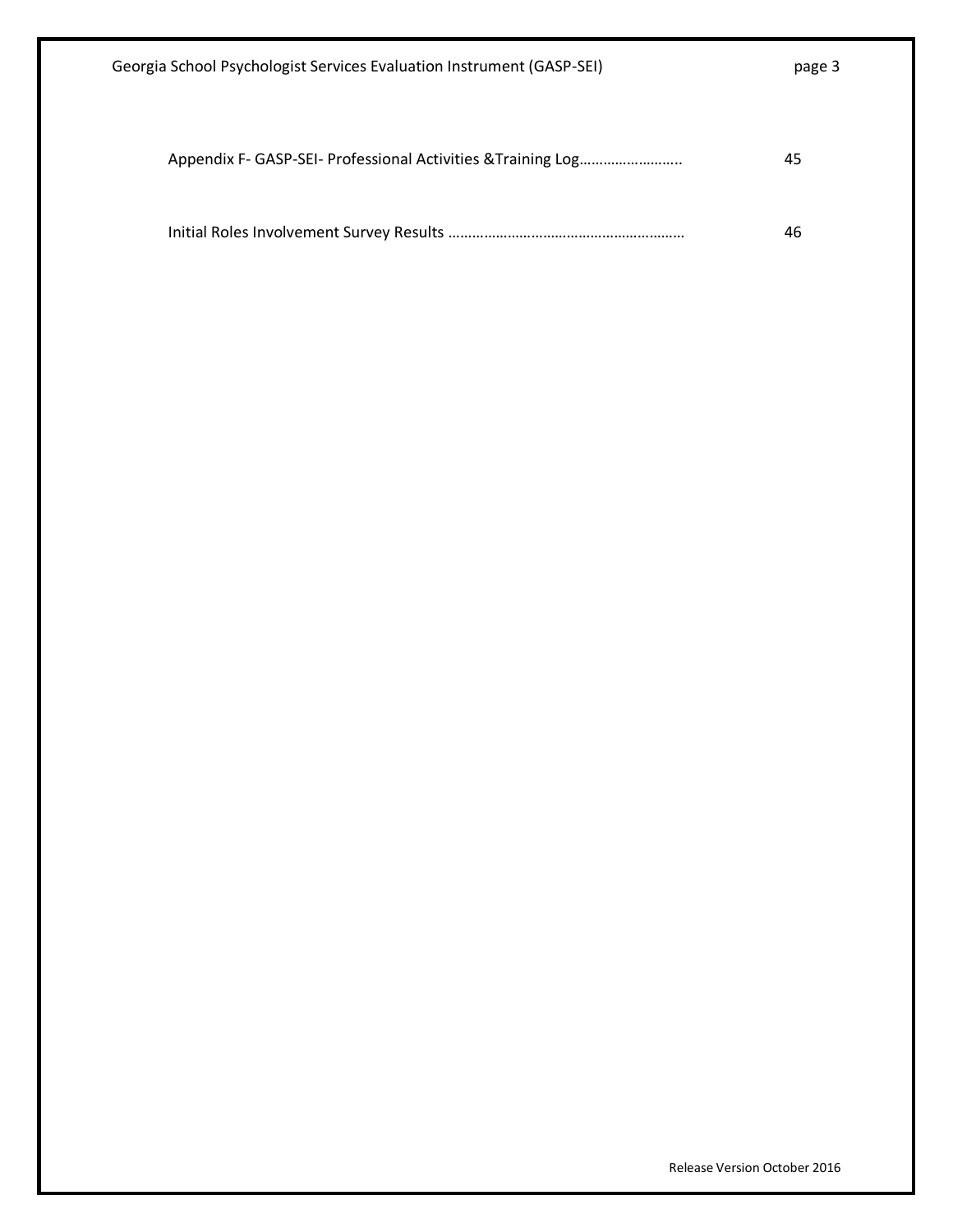## **Introduction**

The role of school psychologists, both in Georgia and throughout the United States, has evolved over time in response to both the demands of an increasingly diverse school population, as well as, advancements in the field. In 1975, the field of school psychology expanded dramatically as there became a greater need for those trained in special needs populations and who were served under the newly created PL 94-142- Education for All Handicapped Children Act. School psychologists became heavily associated with special education under this expansion. The long-standing traditional role was seen as evaluation specialists with expertise in individualized ability assessment, diagnosis, and intervention.

This perception has been supported by research specific to Georgia with the work of McAfee (1988), Kimball (1998) and most recently Rogers (2010). While initial roles and expectations revolved around assessment and duties primarily associated with special education (report writing and eligibility reports) Rogers noted a shift toward regular education and academic improvement that occurred with the introduction of the Pyramid of Interventions (2007) and with the national initiative for accountability and No Child Left Behind (NCLB). In his study (2010) Rogers reported an increased focus on psychological services including consultation, program planning, program implementation, and applied research. This supports the national trend of school psychologists being identified as data-based decision makers that are integral to the establishment and maintenance of successful school environments.

The Georgia School Psychologist Evaluation Program (GSPEP), was developed in 1990 collaboratively between the Georgia Department of Education (GADOE) and university trainers in the field of school psychology, It was created to help supervisors of school psychologists assess the performance of school psychologists in the schools (GSPEP, 1991). This instrument was unique within the educational arena due to the complexity and specialization of the field of school psychology; consequently, it had components built in (such as peer review) for those psychologists in settings where supervisors were not trained in the same profession. While the content of the GSPEP was profession specific, the method of assessment was similar to that of other educational professions in Georgia. It incorporated observations, records review, and feedback from consumers. The GSPEP provided a much needed structure for evaluating school psychologists at the time of its inception. That being said, it fails to address current roles and practices that are required to serve 21st century schools in Georgia.

School psychology, as a field, has changed over time along with pedagogical changes across the country (Fagan & Wise, 1994). In keeping with these changes, the Professional Standards Commission (PSC) of Georgia increased the educational requirement from a Master's in Education degree to that of Educational Specialist in 1986 to match the increased complexity of the duties, roles and demands of school psychology practice.

In combination with the PSC, the Georgia DOE recognizes the school psychologist's certification requirements as the highest qualified entry level field. As previously noted, School psychologists minimum degree requirement is the Educational Specialist or equivalency level (30 hours above Master's degree). Moreover, unlike other professionals in the schools (e.g.,. teachers, counselors and social workers), the school psychologist's internship period is one full year (1200 hrs) of supervised practice before certification is granted. This rigorous educational requirement is present to ensure adequate education and training given the variance of service demands across the state and the complexities of the roles and duties of the profession.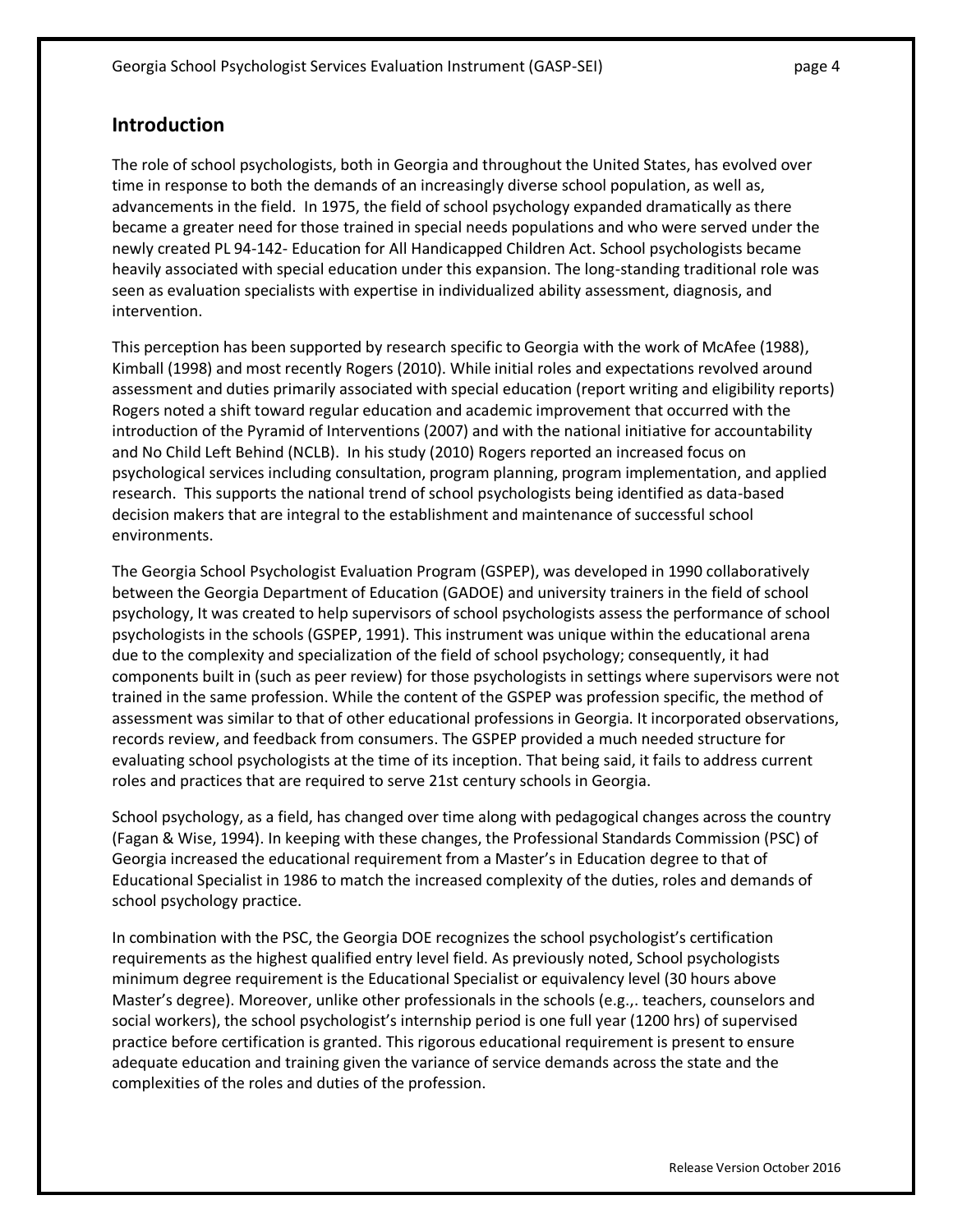With improvement of effectiveness of services in mind, the National Association of School Psychologists (NASP) has developed periodic guidance to states and school systems about model psychological services, including recommendations regarding the roles and functions of school psychologists. The first NASP publication of psychological services guidance was generated shortly after PL 94-142 in 1978. Subsequent revisions to the roles and services guidance documents were published in 1984, 1992, 1997, and 2000 and with the most recent practice model of psychological services being introduced in 2010 (NASP- Model, 2010). The 2010 NASP Model for Integrated Psychological Services is based on decades of enhanced model iterations with the goal of improving school psychological services to help children and youth succeed academically, emotionally, socially and behaviorally.

The GASP-SEI model has been an adapted framework from the NASP 2010 services model. Service effectiveness is always contingent upon workforce availability within the school setting. It is important to note that the current levels of school psychologists within Georgia falls short of the recommended levels by NASP and therefore Georgia has maintained a much higher school psychologists to student ratio than recommended by NASP.

The NASP services model recommended school psychologist ratio is 1:1000 which is much lower than Georgia's current funding level of 1:2400 or even when considering the many of the local school systems additional local funding which brings an estimated school psychologist to student ratio across the state of Georgia to around 1:2100. Therefore, with this in mind, the reader is cautioned to consider this important factor when developing work production expectations for the various potential domain roles and settings for which school psychologists have been trained to serve students and personnel within the schools. (Senate, 2012).

The Georgia School Psychological Services Evaluation Instrument (GASP-SEI) reflects the areas and elements propounded in the NASP model. The Georgia Association of School Psychologists Executive Board desired to initiate the development of a tool which was more reflective of the state of Georgia's curriculum in the schools, current school psychologist training and national trends for school psychologist services.

## **Purpose**

The purpose of the Georgia School Psychological Services Evaluation Instrument is to help provide for the stakeholders (supervisors and school systems) with:

A) The knowledge of potential areas of service in which school psychologists can be most effective;

B) A relevant, unbiased and reliable assessment tool for use in evaluating the school psychologist in the schools:

C) A tool which can help the school psychologist in improving services in his or her work environment.

The tool was developed and based in response to Georgia's updated curriculum known as Common Core Georgia Performance Standards (CCGPS), the most current psychological services model from the National Association of School Psychologists (NASP 2010) and current training received by school psychologists in University programs in Georgia, as well as, the national NCSP approved programs across the nation. This instrument was developed with groundings in: continuous improvement of services, effective and well-rounded services across school populations, and within the school-family-community continuum of stakeholders involved in the school system.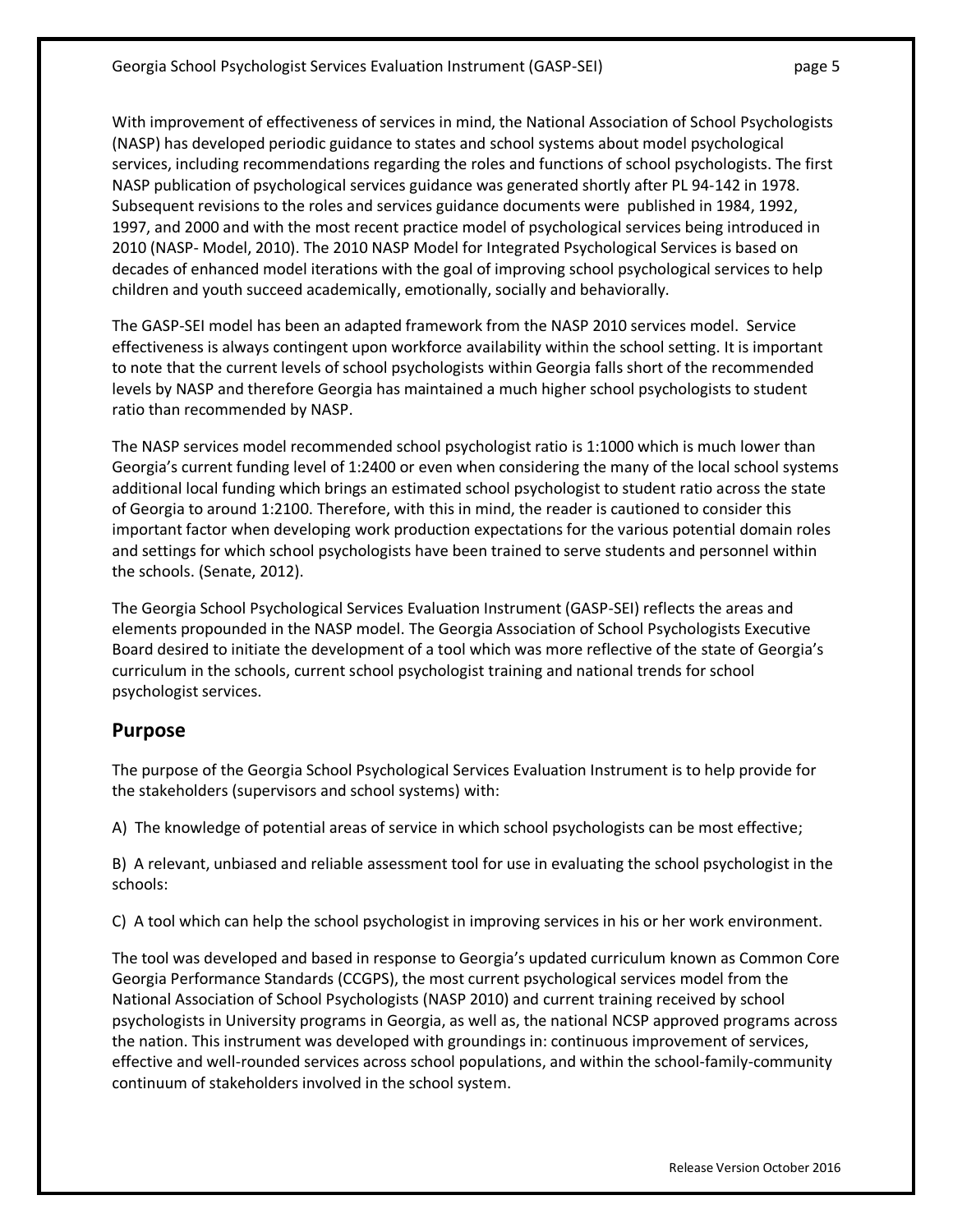## **General Description**

There are 5 domains used within the GASP-SEI which are anchored under the School Psychological Services Model framework. Each domain area has 2 related standards areas. The 5 broad domain areas of service are:

- Data Analysis and Application;
- Collaborative Partnering;
- Intervention and Supports;
- System Level Services and
- Core Principles and Professional Responsibilities.

Under each of the domain areas there are 2 related performance standards. Supervisors familiar with the GSPEP will recognize shared elements with the previous tool, primarily in the following domains: Data Analysis and Application, and Collaborative Partnering.

The instrument utilizes a rubric structured with increasingly complex and advancing skill and attribute descriptors which are linked to the demonstration of school psychological services;

- Exemplary,
- Proficient,
- Needs Development,
- Ineffective

The rubric was designed to allow flexibility of use for school systems, in that, although the 10 performance standards reflect the broad skill areas of school psychologist training, each element also has a "*no opportunity*" option which a supervisor can select if their particular school psychologist has a limited or restricted job description within the continuum of services of that particular school system.

Each of the 10 standards also includes a general listing of performance indicators of what the skills areas may include when demonstrated in a school system. These indicators are meant to provide some reference for stakeholders who may be unfamiliar with psychological services and are included for familiarization purposes.

This section contains a quick glance at each of the 5 domains and 2 standards under each with some general examples of school psychologist roles. A more detailed and in depth discussion of each domain is contained the domain area and role descriptions. Each of the in depth sections also contain additional exemplars to familiarize the reader with additional information about school psychologist services.

Exemplars which are listed under each rubric domain and standard are not meant to be used by the rater or supervisor as a checklist, ranked listing or rigid descriptor by which the school psychologist is evaluated. The listing simply provides examples and not intended as an exhaustive citation of services.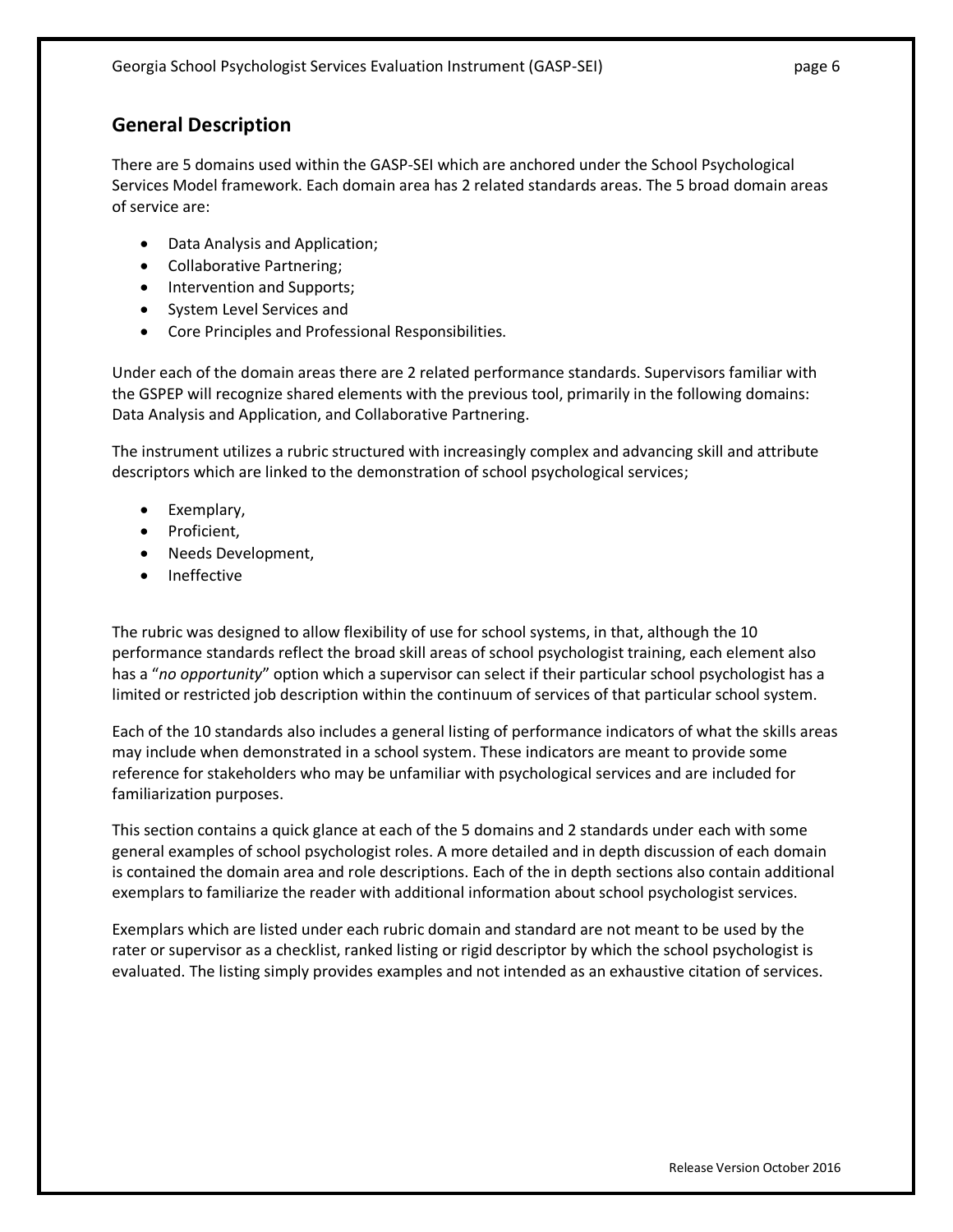## **Quick Glance**

Summary of the 5 Domains, 10 Standards and some common role examples under each.

### Domain #1- Data Analysis & Application –Includes aspects of data analysis

**Standard 1**- Data-Based Decision Making and Accountability

- Assessments
- Screenings
- POI/RtI tiers data analysis

### **Standard 2**- Research and Program Evaluation

- Intervention effectiveness
- Program/ Strategy research
- Technology research

### Domain #2- Collaborative Partnering -Includes collaborative roles

### **Standard 3**- Consultation and Collaboration

- POI/RtI tiers consultations (academic and behavioral)
- IEP consultations
- Parent consultations

### **Standard 4**- Family–School Collaboration Services

- Transition planning and collaboration
- Liaison between community and school
- Family- Community education

#### Domain #3- Interventions & Supports –Includes provisions for student support

**Standard 5**- Interventions and Instructional Support

- Classroom/ Student observations/ consultation for management
- Learning/ Exec Functioning Supports
- Fidelity of instruction or intervention appraisals

**Standard 6**- Interventions and Mental Health Services

- Classwide behavior supports
- Mental health supports
- Student behavior support plans/ FBAs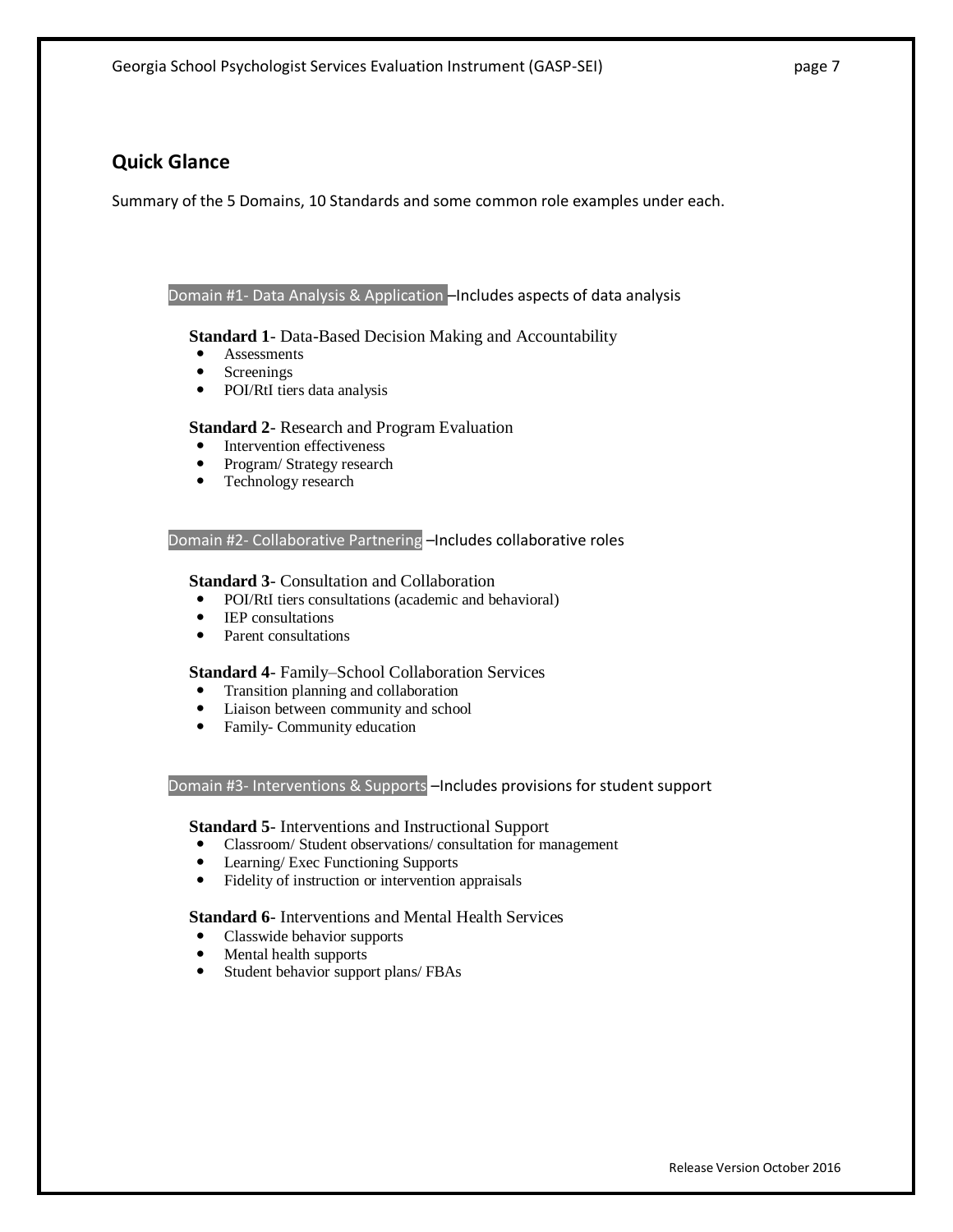Domain#4- System Level Services–Includes provisions for systemic support

### **Standard 7**- School-Wide Practices to Promote Learning

- Inservices/ education on academic supports- PALS uses/ EF importance/ etc
- Establishing benchmarks and conducting universal screenings
- POI/RtI tiers appraisals and evidence based enhancements

### **Standard 8**- Preventive and Responsive Services

- PBIS, Behavioral coaching
- School Climate and safe atmosphere supports
- School crisis support/ Direct counseling

### Domain #5- Core Principles & Professional Responsibilities - professional practice aspects

#### **Standard 9**- Diversity in Development and Learning

- Support of culturally diverse learners and other marginalized groups
- Support of SWD
- Disproportionality awareness and education fairness-equity-social justice

### **Standard 10**- Legal, Ethical, and Professional Practice

- Follows ethical practices
- Adheres to legal mandates
- Professional ism- demeanor- collegiality- mutual respect

In the next section, each of the domain areas are broadly described and explained based on the current research and the NASP psychological services model.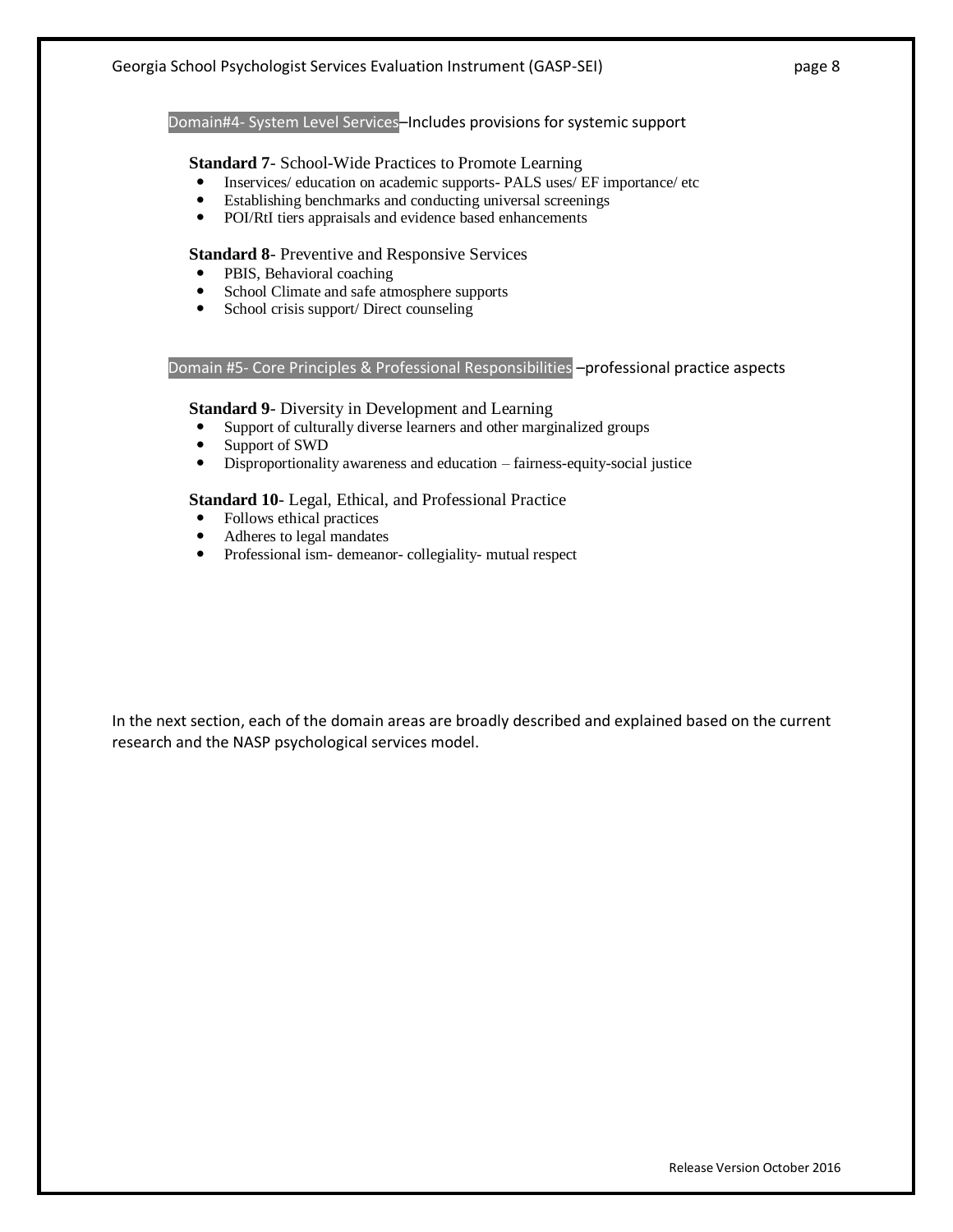## **Detailed Description of Domain Areas and Related Standard Roles**

**Each of the 5 domain areas include 2 related standards which pertain to the school psychologist in role, training and scope of practice within the school setting are described in detail.** 

### Domain #1- Data Analysis & Application

### **(Keys- Student- Class- School- System Analysis)**

Standard 1. - Data-Based Decision Making and Accountability

School psychologists have knowledge of varied models and methods of assessment and data collection methods for identifying strengths and needs, developing effective services and programs, and measuring progress and outcomes. This can include student level, classroom level, school level and system level types of analysis depending on the questions being asked and the needed information necessary to aid in developing solutions or action plans based on existing data or data/ information which may need to be collected and analyzed. Typically at the student and classroom level data-based decision making and analysis can include formalized and informalized assessments, observations, interviews and contextual/ curriculum analysis. Formal assessments of students may include individualized and standardized assessments (both normative and curriculum-based measures) which are selected as appropriate for the student and situation. The formalized process may also include an assessment continuum from diagnostic screening, partial assessments to comprehensive assessments depending on the necessity of the problem and the needed information from the analysis. Types of information used can include academic, behavioral and social-emotional elements.

As part of a systematic and comprehensive process of effective decision making and problem solving that permeates all aspects of service delivery, school psychologists demonstrate skills to use psychological and educational assessment, data collection strategies, and technology resources and apply results to design, implement, and evaluate response to services and programs. School and system level analysis can include elements such as designing and implementing appropriate universal screeners for populations to help with student identification of needs. Analysis may pertain to individual students or with classroom, grade and school wide measures of progress and levels of proficiency. Data analysis can also include contextual review through sources such as attendance and discipline implementation trends, school wide implementation of rules and/or school strategic plans or mission statements.

Designing measures of progress may be used for aspects of RtI (response to intervention) and can include best practices for these measures. It may also include assessment of classwide or student performance along a continuum of learning objectives or curriculum standards used in the classroom.

The school psychologist can provide design, measurement and analytic services to help schools and systems determine performance, progress and level of growth for those students who may be receiving more intensive or specialized interventions and who are not working on grade level in some capacity. The school psychologist can provide interpretation of existing or collected data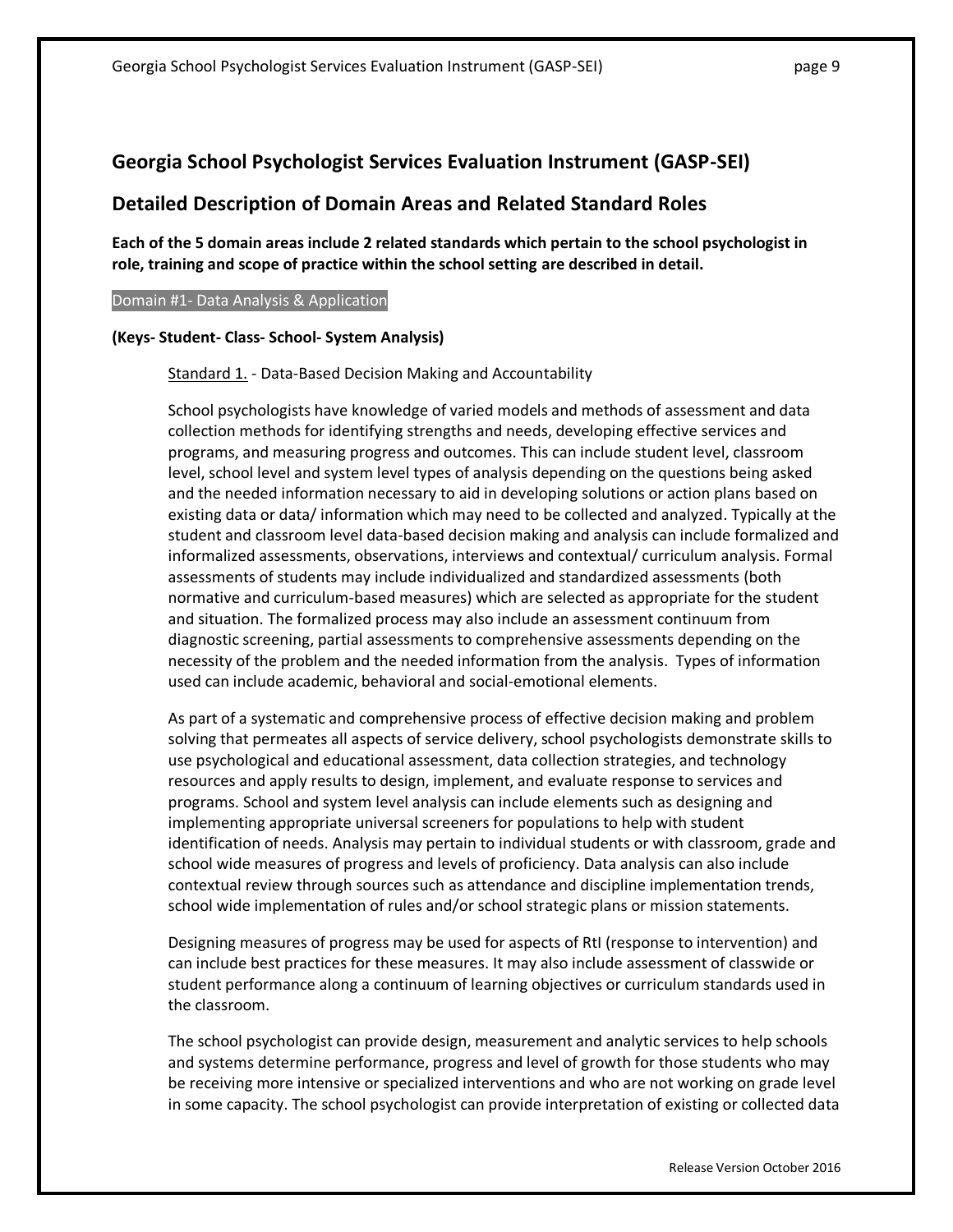to help with decision-making for child study teams, student support teams and other professional learning communities and teams.

Data-based decision making can include the more traditional roles for school psychologists such as the assessment and interpretation of data collected during the psycho-educational assessment of a student. These types of assessments have helped school systems and student education committees in determining when a student may or may not qualify for specific special education services. The school psychologist can be an integral part of the student team and help with interpretation of the various types of data collected during an assessment. These types of assessments would be conducted for teams who have referred a child for an evaluation based on the suspected need for special education services or re-evaluations of student who have been receiving services.

### Standard 2. - Research and Program Evaluation

School psychologists have knowledge of research design, statistics, measurement, varied data collection and analysis techniques, and program evaluation sufficient for understanding research and interpreting data in applied settings. This can include a variety of needs which a school system may encounter, such as a need for implementation and collection of local normative data by class, school and system. The school psychologist should be familiar with applied robust techniques and systems for collection, analysis and interpretation of the data to aid schools and systems.

School psychologists demonstrate skills to evaluate and apply research as a foundation for service delivery and, in collaboration with others, use various techniques and technology resources for data collection, measurement, and analysis to support effective practices at the individual, group, and/or systems levels.

This can include working with others to develop, design, implement and analyze the effectiveness of interventions, programs or curricula through a variety of direct and indirect measurement principles. These may include surveys, data collection methodology, observations and/or interviews. It includes both the applied aspects of the data of interest and the limitations of the data when analyzing and interpreting it. It could also include the design and implementation of collecting qualitative data, its nature, purpose and potential areas of usefulness.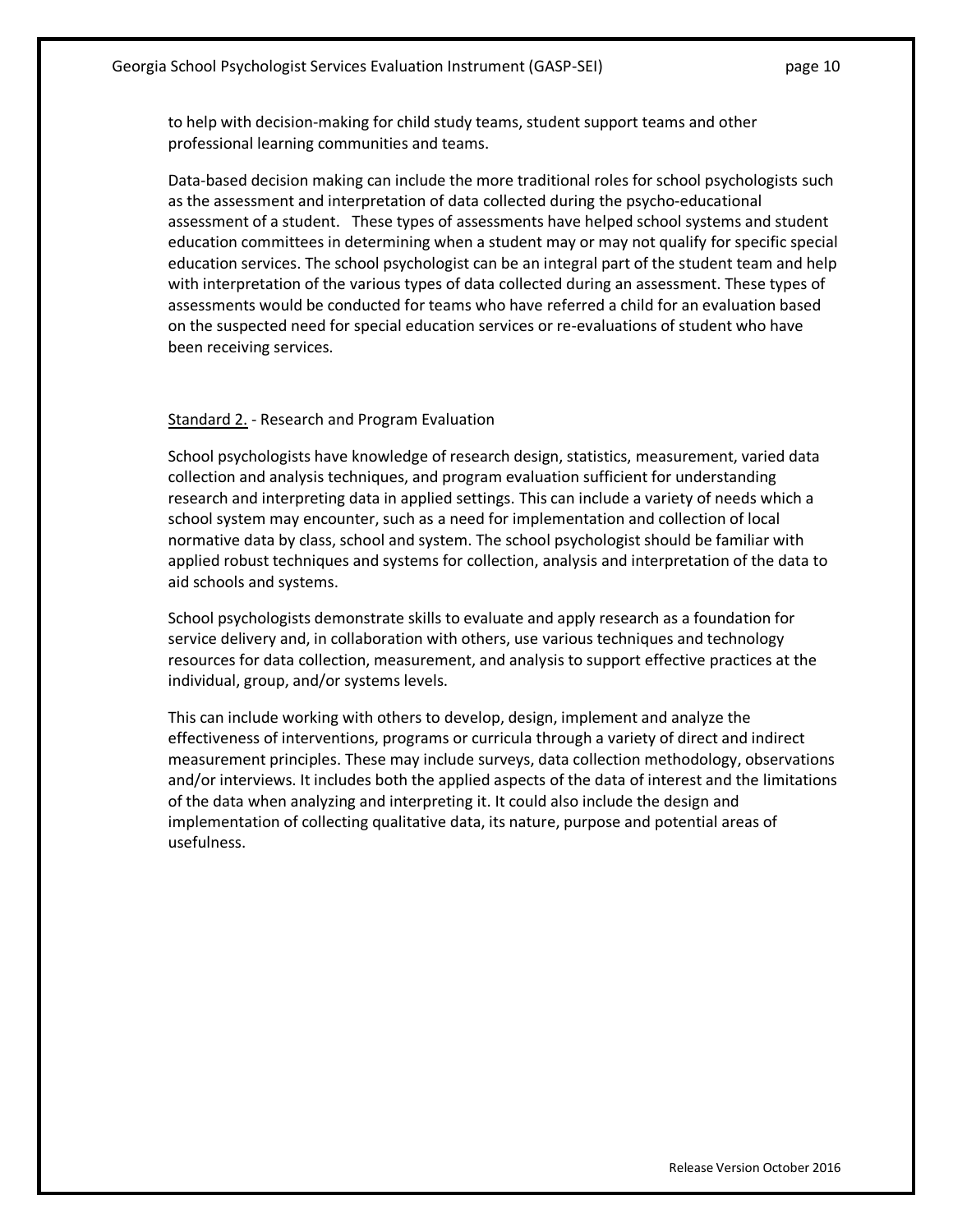### Domain #2- Collaborative Partnering

### **(Keys- Consultation- Collaboration)**

### Standard 3. - Consultation and Collaboration

School psychologists have knowledge of varied models and strategies of consultation, collaboration, and communication applicable to individuals, families, groups, and systems and methods to promote effective implementation of services. As part of a systematic and comprehensive process of effective decision making and problem solving that permeates all aspects of service delivery, school psychologists demonstrate skills to consult, collaborate, and communicate effectively with others.

Within the school setting, school psychologists consult with teachers, administrators and support staff (counselors, social workers) concerning planning and supports for children. Consultation may take many forms within the educational arena. Consultation may center on an individual case where a student undergoing evaluation is the topic of discussion amongst educators in terms of planning for the specific needs of the child; or, it may center on instructional strategies and best practices for a student whom the school psychologist is not evaluating. Teachers and administrators routinely consult with school psychologists about instructional strategies and behavioral modification techniques what would benefit the class or school as a whole.

Systemic consultation occurs at the school, district or, in some cases the state and national levels. Examples of school level collaboration and consultation may involve the school psychologist when decisions about remediation programs for academic skill areas are made and implementation of RtI practices. While the school psychologist should not be viewed as the implementer of RtI, he or she may provide useful information pertaining to the structure of the delivery, as well as provide insight into the research behind the choices of intervention delivery.

Once a delivery method is chosen, school psychologists can also consult and collaborate with teachers and administrators about the training needs of the school staff with regard to implementation of Best Practices for student outcomes, whether academically, socially or behaviorally.

State or national consultation may also occur. School psychologists have knowledge about learning and child development that may inform policy makers when legislation is underway that pertains to identification of students with learning, social and/or behavioral difficulties. School psychologists involved with the state or national school psychology associations are often involved in this type of consultation. Communication skills of the school psychologist cannot be underestimated when the aforementioned types of consultation ensue.

### Standard 4. -Family–School Collaboration Services

School psychologists have knowledge of principles and research related to family systems, strengths, needs, and culture; evidence-based strategies to support family influences on children's learning and mental health; and strategies to develop collaboration between families and schools. School psychologists, in collaboration with others, demonstrate skills to design,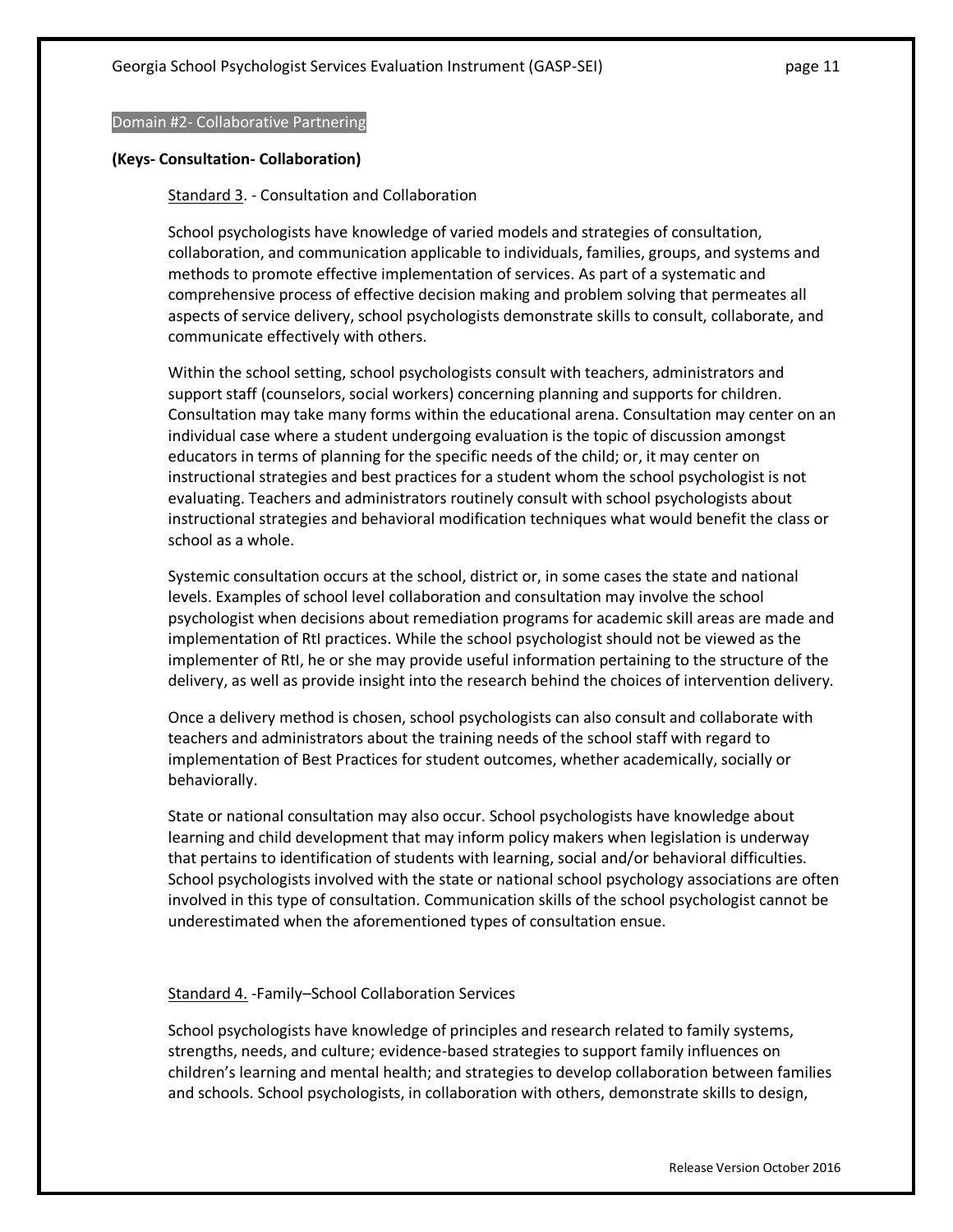implement, and evaluate services that respond to culture and context and facilitate family and school partnerships and interactions with community agencies for enhancement of academic and social–behavioral outcomes for children.

Family and school collaboration is multi-faceted. The school psychologist often works with school social workers and counselors in order to assist children and families with resources to address mental or behavioral health needs of the student. This may take the form of providing additional resources to families that may be utilized outside of the framework of the school day. School psychologists fulfill a unique role in that during an evaluative process, they are able to gain substantial amounts of information from the identified student and piece together accompanying information from the student's teachers and parents or guardians in order to arrive at the core root of the difficulties the child may be experiencing. This allows for targeted interventions to be put forth in order to best meet the needs of the student.

Collaboration with key stakeholders outside of the school building is also a role that school psychologists are uniquely poised to perform. The school psychologist, with permission from the guardian, is able to communicate with outside agencies and private practitioners concerning the needs of the individual child. This type of professional collaboration cannot be underscored as it is critically important to have a "bridge" between the functioning of the child within the school setting and his or her functioning outside of the school setting. Private practitioners do not often have the benefit of consultation and direct observation of students outside of the confines of the office location where the child or family may be seen. School psychologists afford a lens that offers practitioners who may be working with or treating children that is not attained elsewhere. This type of collaboration with children, families and outside agencies is necessary for optimal treatment of children and problem identification. School psychologists are able to provide a layered context and rich information for professionals and agencies, thus improving student outcomes (NASP- Evidence, 2010). Continued collaboration often occurs once problem identification is narrowed down in order to ensure that the student is "on track" with the services being rendered, regardless of the case.

Schools house diverse learners and families (NASP- Model, 2010). School psychologists are trained to be sensitive to and aware of various cultural differences and to work with families in the context of social mores and values. School psychologists are educated in the best practices to work with families who may not speak the English language, and to offer resources to aid in communication regarding the child's school performance. Communication skills of the school psychologist are important when engaging in consultation with families from diverse cultural backgrounds. The school psychologist plays an important role when in this scenario as he or she must effectively communicate the research and resources that identify the problem and aid in remediating it to parents/guardians and the school. Problem identification must take into account values and differences and should be viewed in the context of the child's culture. Parents and guardians must be able to trust that the school psychologist and school have the best interest of the child at heart, and effective communication and consultation from the school psychologist may aid in facilitation of this end.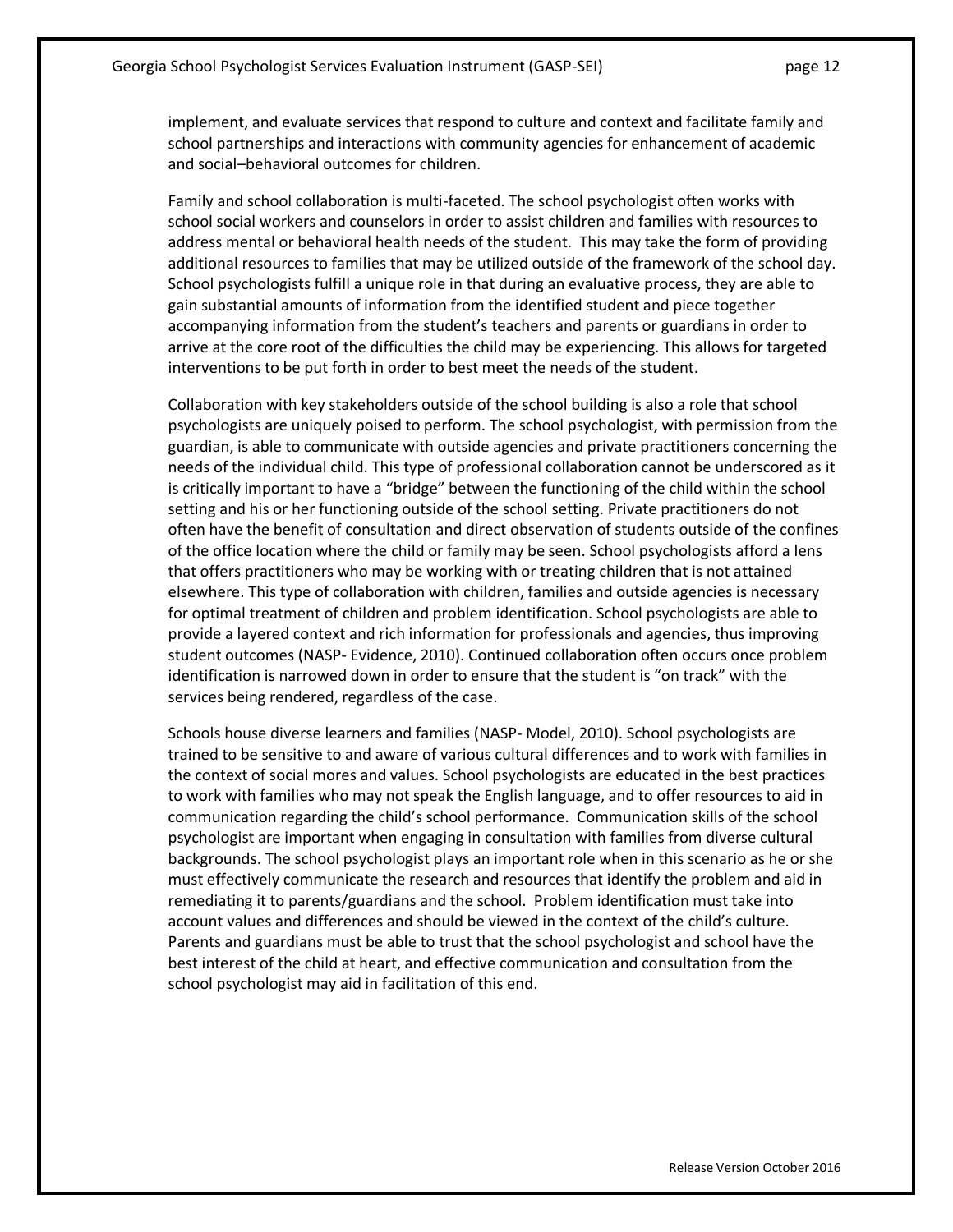Domain #3- Interventions & Supports

#### **(Keys- Interventions** *for academic, behavior, emotion support***)**

Standard 5. - Interventions and Instructional Support to Develop Academic Skills

School psychologists have knowledge of biological, cultural, and social influences on academic skills; human learning, cognitive, and developmental processes; and evidence-based curricula and instructional strategies. School psychologists, in collaboration with others, demonstrate skills to use assessment and data collection methods and to implement and evaluate services that support cognitive and academic skills.

School psychologists deliver a wide range of services that pertain to every child in the building, whether they are in regular education classrooms or are being served by special education. Not only do school psychologists work with teachers, administrators, parents and children to enable each child to develop their own individual potential in specific schools they also align their services with state curricula, such as Common Core, as well as with district, county and local school expectations. With school personnel, they often participate and help develop, coordinate and implement school-wide plans for such functions as the improvement of the overall school climate and instruction, which then positively affects the overall academics of a school, as well as within the individual classrooms. Using and applying empirically-based research on learning and cognition for the development of effective instructional strategies not only encourages individual student learning, but also impacts the systems level of the entire school, as well.

One of the many facets of the services provided by school psychologists relates directly to academic performance. School psychologists are in a unique role to be able to not only recognize the relationship between the school environment, curriculum and instruction and how all of these impact the learning of each child, but to identify and remedy barriers to learning. Such academic barriers might include learning disabilities, mental health issues, social skills deficits, difficulties relating to the culture and/or language and family problems. School psychologists have an extensive background in child development, theories of learning, language development and curriculum development and so are well suited to work with teachers and administrators so that effective evidenced-based interventions are developed for each child with academic difficulties. In doing this, school psychologists incorporate information about each child, such as their ethnic, racial, language, cultural, socio-economic and specific learning styles when consulting with teachers, administrators and parents, when conducting psychological evaluations and designing individual interventions for children.

School psychologists are able to facilitate design and delivery of curriculum and instructional strategies that promote children's academic achievement, such as literary instruction, universal screening, teacher-directed instruction, peer tutoring, interventions for self-regulation and planning/organization. School psychologists use multiple sources of assessment data (CBM, standardized measures) to develop and implement evidence-based instructional strategies and then share their knowledge about research in curriculum and instruction with the teachers, administrators and parents. When consulting with teachers, such factors are considered, such as how to individualize instruction, manage classroom behavior, monitor student progress, evaluate class data and adjust the interventions and strategies to ensure that the curriculum is accessible to every child. Once programs are implemented, school psychologists are able to monitor the effectiveness, acceptability and fidelity of these interventions to determine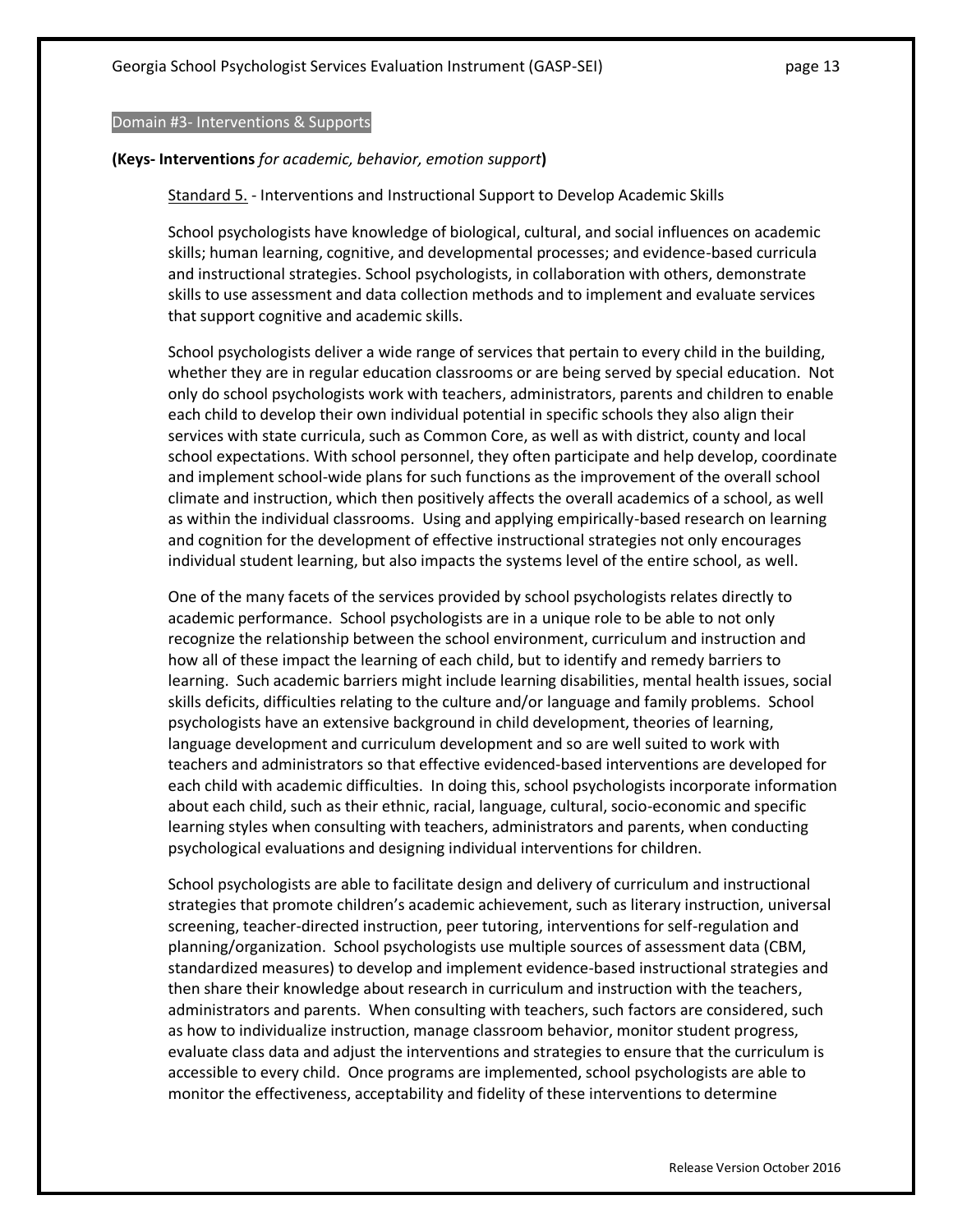whether the goals were achieved. Student engagement in learning contributes to a more positive and productive classroom environment, which then results in more time being focused on learning, along with increased school attendance and higher graduation rates.

### Standard 6. - Interventions and Mental Health Services to Develop Social and Life Skills

School psychologists have knowledge of biological, cultural, developmental, and social influences on behavior and mental health, behavioral and emotional impacts on learning and life skills, and evidence-based strategies to promote social–emotional functioning and mental health. School psychologists, in collaboration with others, demonstrate skills to use assessment and data-collection methods and to implement and evaluate services that support socialization, learning, and mental health.

School psychologists are well versed on how social, emotional, psychological and environmental factors influence students' academic performance in the classroom. They are in a unique role to provide a continuum of developmentally appropriate mental health services to all children, including individual and group counseling, behavioral coaching, classroom and school-wide social and emotional learning programs, positive behavioral support, in addition to parent education and support. Additionally, other services, such as wellness and prevention programming, risk assessment and coordinating community services help to integrate behavioral supports with mental health services, along with academic and learning goals. Not only do these mental health services reduce discipline referrals, increase attendance and academic performance, but they also help students develop critical thinking, problem solving skills and leadership qualities.

When designing and implementing behavioral plans, school psychologists use systematic decision making strategies to consider such factors as the antecedents, consequences, functions of the behaviors and potential causes of behavioral infractions that may be impacting learning or appropriate social skills. Teachers and administrators are consulted on a variety of topics, such as classroom management strategies, programs promoting positive peer relationships, social problem solving, school-wide positive behavior interventions and use of effective discipline policies. These behavior change programs can be on an individual, group, classroom or school-wide level. Approaches that can be considered include positive reinforcement, social skills training, positive behavior support, FBAs and behavior analysis. A problem solving process can be used with early identification of student problems, using a variety of instruments and techniques. The school psychologist can assist the school staff when collecting universal screening data and progress monitoring data, which then is used to adjust academic strategies and social/emotional interventions. Promoting students' positive behaviors and social interactions will directly support academic achievement, as well as communication and social skills, problem solving, anger management, conflict resolution, self-regulation, selfdetermination, resilience and optimism.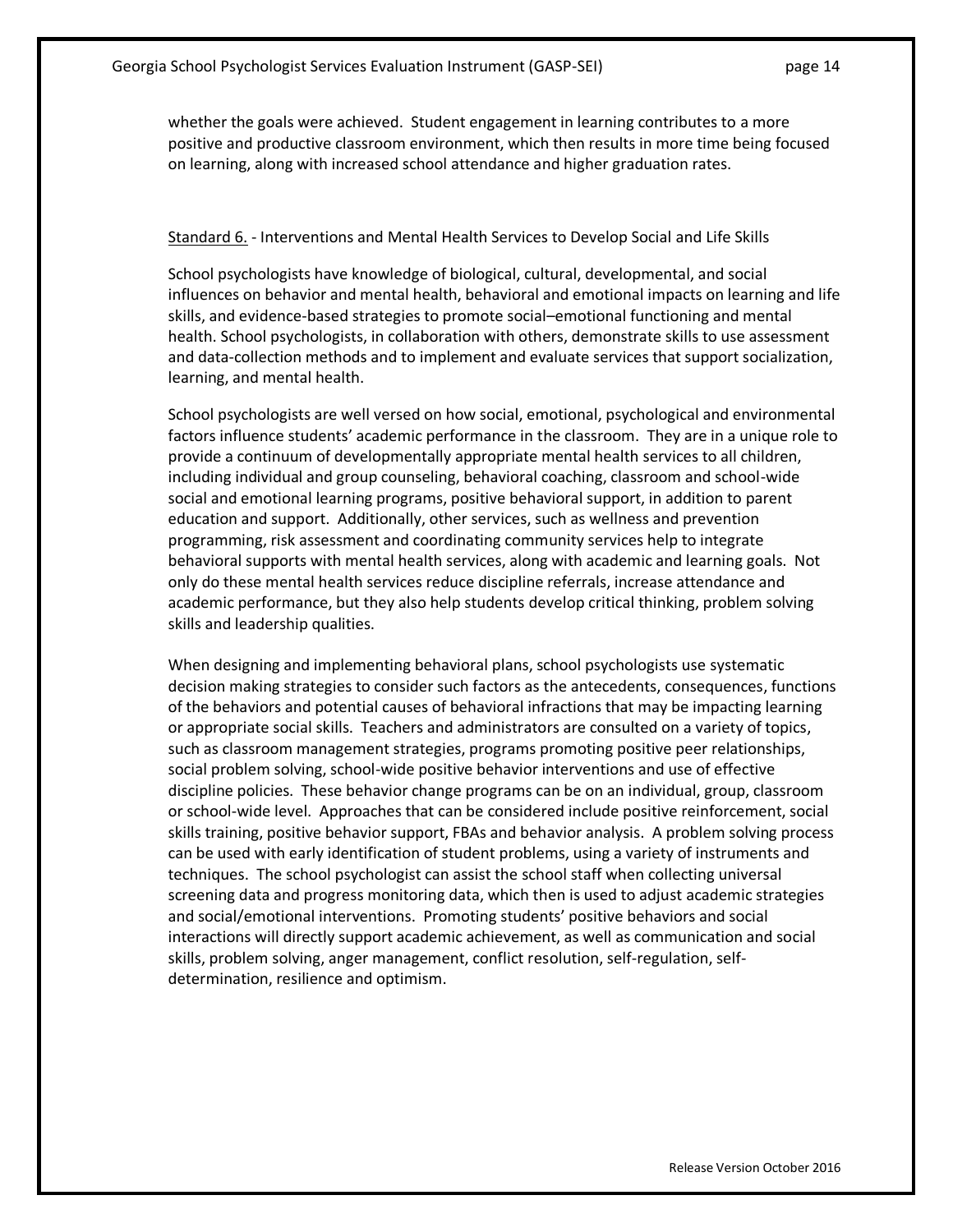#### Domain#4- System Level Services

#### **(Keys- School and System Wide Elements)**

Standard 7. - School-Wide Practices to Promote Learning

School psychologists have knowledge of school and systems structure, organization, and theory; general and special education; technology resources; and evidence-based school practices that promote learning and mental health. School psychologists, in collaboration with others, demonstrate skills to develop and implement practices and strategies to create and maintain effective and supportive learning environments for children and others.

School psychologists use knowledge of the systems structure to benefit students in academic and social development. They work closely with the school's Student Support Team (SST) and to collaborate others within the schools' Pyramid of Intervention framework in ways that promote learning. The school psychologist uses their knowledge of the systems existing technologies, curriculum, and existing community resources to help facilitate and implement evidenced-base strategies to foster learning and promote students' mental health. School psychologists participate on a variety of teams and committees throughout the system.

The school psychologist has knowledge of physical, cognitive, emotional, social and moral development of children. Using this knowledge they help develop interventions and provide evidence-based interventions for students with academic and behavioral difficulties. They are able to use their knowledge to help develop universal screening programs with the Response to Intervention (RtI) framework for the system. Methods for improving the implementation and application of system-wide policies that impact student success may be overseen by the school psychologist. They collaborate with others to support and evaluate school and system-wide programs and interventions.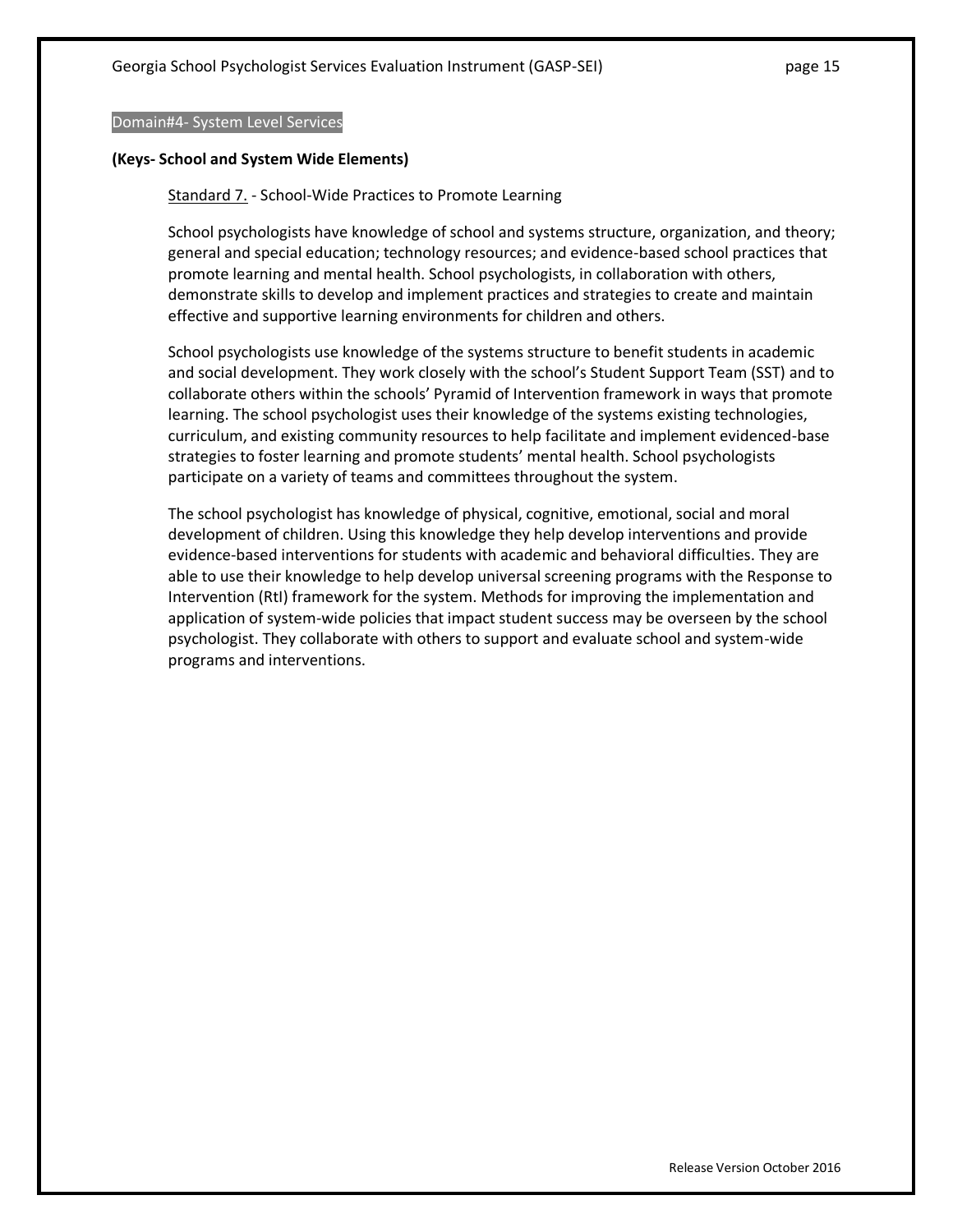### Standard 8. - Preventative and Responsive Services

School psychologists have knowledge of principles and research related to resilience and risk factors in learning and mental health, services in schools and communities to support multitiered prevention, and evidence-based strategies for effective crisis response. School psychologists, in collaboration with others, demonstrate skills to promote services that enhance learning, mental health, safety, and physical well-being through protective and adaptive factors and to implement effective crisis preparation, response, and recovery.

School psychologists provide mental health preventive and wellness care for the students of the system as well as others in the community. In the event of a crisis, they are on the forefront of providing assistance to the students, school personnel, families and community to help facilitate healing and reconciliation. The school psychologist has had training in a variety of mental health arenas to prevent and intervene in situations involving serious academic, behavioral, or emotional difficulties of students within the system. They collaborate with others, within the system and in the community, to provide an integrated and comprehensive system to respond to crisis situations and to prevent a crisis situation from occurring. Services are designed to be appropriate for the school environment.

The school psychologist may use their knowledge of evidenced-based practices to improve the achievement of students and to help reduce negative behaviors within the school. Behavior management techniques that may be used in the classroom to help promote a safe environment for students and school personnel may be developed by the school psychologist. Crisis events faced by the schools may be due to natural disasters (tornadoes, floods), the death(s) of students or school personnel, violence (either in the school or community), or other forces that negatively impact the school environment. These events may significantly impact students' ability to learn. School psychologists have had training in response models to facilitate the ability to triage and cope in the aftermath of a crisis.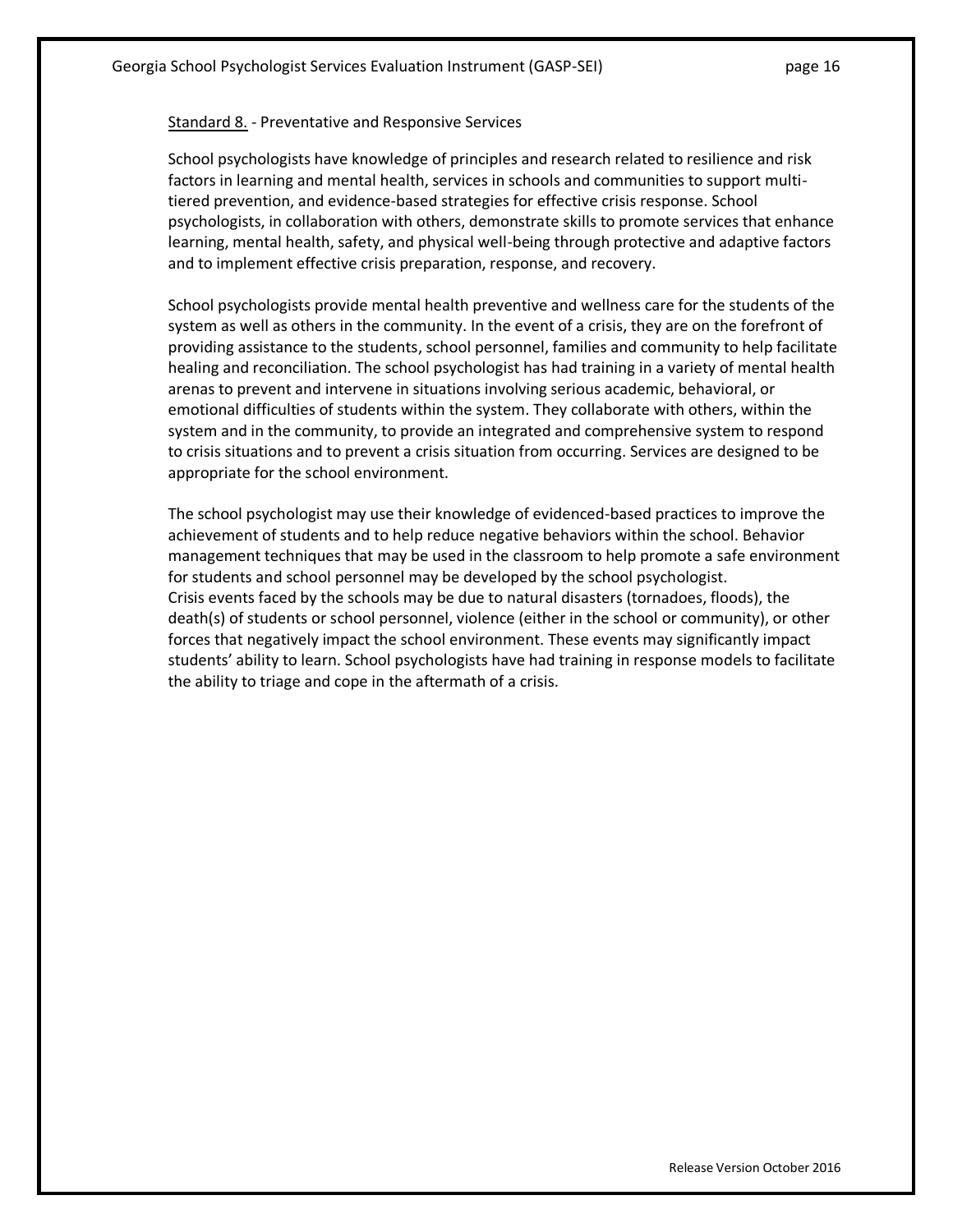#### Domain #5- Core Principles & Professional Responsibilities

### **(Keys- Diversity, Ethics and Sound Practice)**

### Standard 9. - Diversity in Development and Learning

School psychologists have knowledge of individual differences, abilities, disabilities, and other diverse characteristics; principles and research related to diversity factors for children, families, and schools, including factors related to culture, context, and individual and role differences; and evidence-based strategies to enhance services and address potential influences related to diversity. School psychologists demonstrate skills to provide effective professional services that promote effective functioning for individuals, families, and schools with diverse characteristics, cultures, and backgrounds and across multiple contexts, with recognition that an understanding and respect for diversity in development and learning and advocacy for social justice are foundations for all aspects of service delivery.

School Psychologists define diversity broadly and are accustomed to viewing each individual with whom they work as a unique human being with their own set of unique needs and concerns. School Psychologists have special expertise in working with students who have disabilities or health problems, who face cultural or linguistic barriers, or whose family or socioeconomic situation affects their learning. They work with teachers and other staff to:

• Assess learning and behavior needs and distinguish between issues related to family, culture, or language and a learning style or disability

- Plan appropriate Individualized Education Programs for students with disabilities
- Modify and adapt curricula and instruction
- Adjust classroom facilities and routines to promote greater student engagement
- Promote positive relationships among all students
- Monitor and effectively communicate with parents about student progress

School psychologists work with school administrators to ensure that education plans are designed and implemented so students with disabilities receive a free appropriate public education in the least restrictive environments.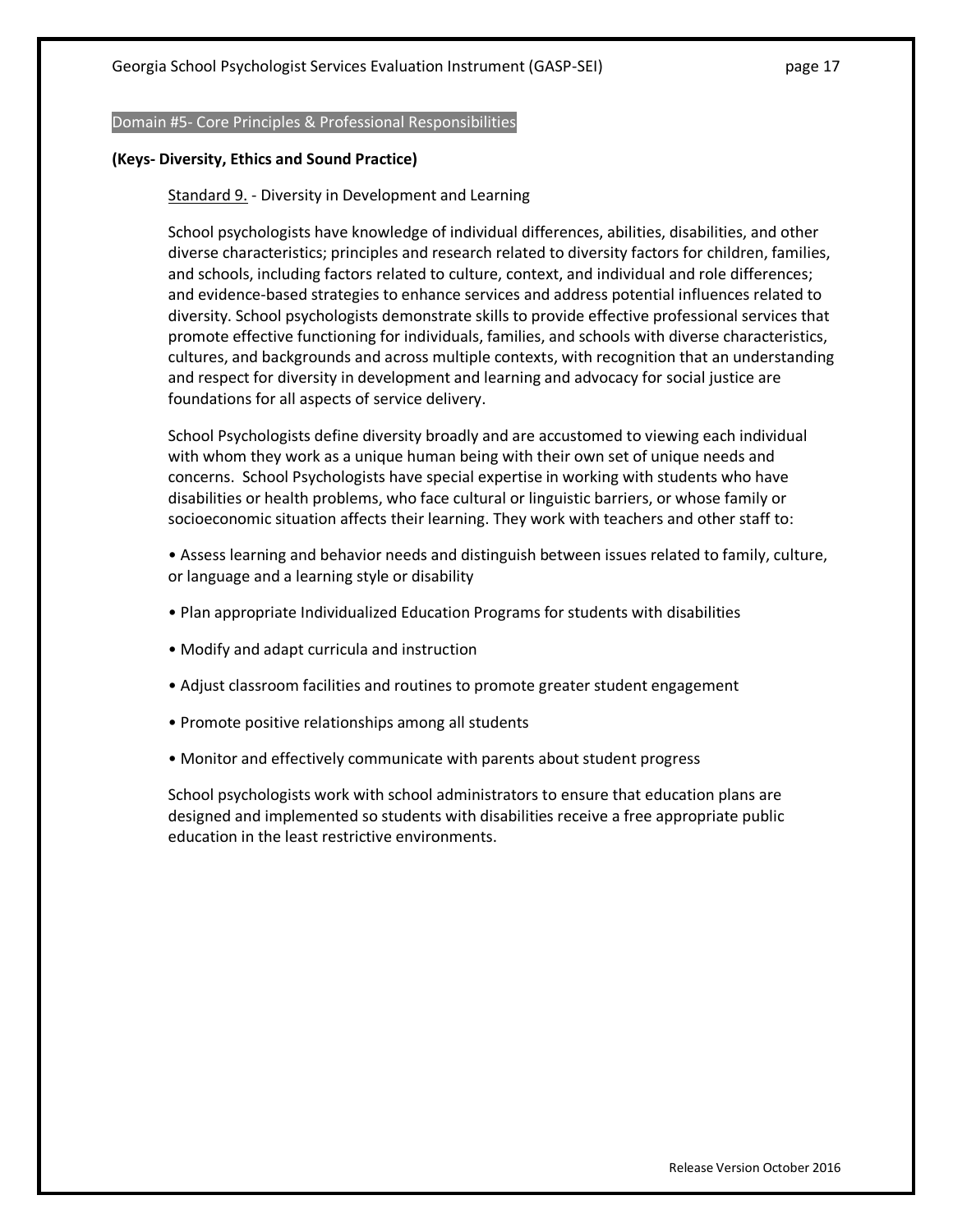Standard 10. - Legal, Ethical, and Professional Practice

The mandate of legal, ethical and professional practice serves as the foundation for the practice of school psychology. School psychologists have knowledge of the history and foundations of school psychology; multiple service models and methods; ethical, legal, and professional standards; and other factors related to professional identity and effective practice as school psychologists. School psychologists demonstrate skills to provide services consistent with ethical, legal, and professional standards; engage in responsive ethical and professional decision-making; collaborate with other professionals; and apply professional work characteristics needed for effective practice as school psychologists, including respect for human diversity and social justice, communication skills, effective interpersonal skills, responsibility, adaptability, initiative, dependability, and technology skills.

School psychologists are often leaders in local systems of education, and as such, should demonstrate the highest degree of professionalism. Examples can include Professional Demeanor, Timeliness in Duties, Collegiality, Teamwork, Team Building, Communication Skills, etc. They are responsive to the demands of their profession as well as those of the system, assuming other duties as assigned and noted below:

\_\_\_\_\_\_\_\_\_\_\_\_\_\_\_\_\_\_\_\_\_\_\_\_\_\_\_\_\_\_\_\_\_\_\_

\_\_\_\_\_\_\_\_\_\_\_\_\_\_\_\_\_\_\_\_\_\_\_\_\_\_\_\_\_\_\_\_\_\_\_

\_\_\_\_\_\_\_\_\_\_\_\_\_\_\_\_\_\_\_\_\_\_\_\_\_\_\_\_\_\_\_\_\_\_\_

\_\_\_\_\_\_\_\_\_\_\_\_\_\_\_\_\_\_\_\_\_\_\_\_\_\_\_\_\_\_\_\_\_\_\_

Specific County Practice Requirements-

School Psychologists are bound ethically and professionally by several Codes of Ethics and Legal Professional Behavior. The following is a list of those codes.

### **NASP Principles for Professional Ethics, (2010)**

Web Link- www.nasponline.org/standards/2010standards/1\_%20Ethical%20Principles.pdf

## **APA Ethical Principles of Psychologists and Code of Conduct, (2002), (2010 amendments)**

Web Link- www.apa.org/ethics/code/principles.pdf

### **Georgia Teacher Code of Ethics for Educators, (2009)**

Web Link- www.gapsc.com/Rules/Current/Ethics/505-6-.01.pdf

Release Version October 2016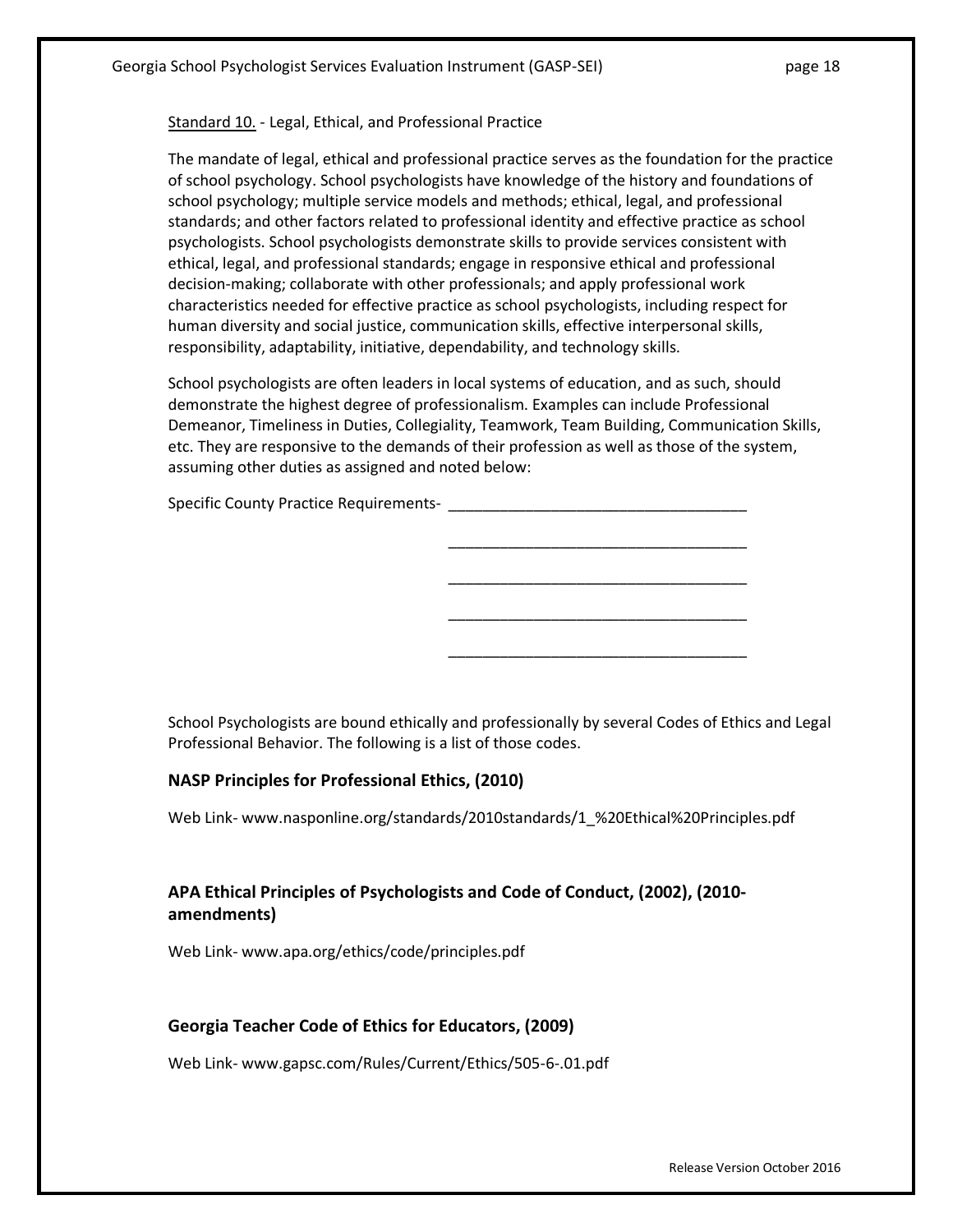## **Implementation of the GASP-SEI**

The initial implementation phase of this tool is encouraged to be a two year staged process to allow familiarity with the tool and general agreement and expectations in role aspects from both the supervision perspective and the school psychologist practitioner perspective. Initially, the first year of implementation should include both the supervisor and the school psychologist completing the rubric areas to allow supervisor and self assessment to occur. An end-of-year meeting would be included to help compare and contrast the assessment results of the school psychologist with discussion revolving around the similarities and differences among the two raters.

GASP has completed a preliminary survey information conducted in 2013 to also provide some general guidance on degree of current involvement in the various domain and performance standard areas. Ongoing data collection from across the state will also occur as this tool is implemented to help with alignment of expectations and ratings for each of the performance standards. Because this is a continuous improvement rubric, the expectation of an "exemplary" rating may not necessarily be realistic or common for most school psychologists across the standards in the field. Similarly, the rating of "proficient" should not be perceived as a negative rating. New practitioners with limited experience may initially begin with some ratings of "needs development" but should progress in skills and services as their experiences and continued training flourishes.

The school psychologist services evaluation process would include a minimum of a 3 stage process including; an initial pre-meeting at the beginning of the year, a formative midyear meeting and a summative end-of-the-year meeting which will summarize the performance of the school psychologists services.

The initial formative meeting would allow supervisor and school psychologist agreement on the expectations for the school year to be put forth and solidified using the 5 domains and 10 performance standards. This provides opportunity for both the supervisor and school psychologist to come to agreement on potential areas of service, the needs of the school system and any necessary alignments with the counties set forth goals or strategic plans by the superintendent and or school board.

The midyear meeting can be used by both the supervisor and the school psychologist to review performance in the areas agreed upon and can allow for recognition of service area standards being met and/ or those domains or standards which are still in the developing stage for the school psychologist to gain awareness of potential areas for improvement. The rubric domain and standards sheets would be used to help the supervisor and school psychologist gain perspective of relative performance up to that point within the year and performance trends.

Should stark disagreement of ratings occur between supervisor and school psychologist at the midyear assessment, the supervisor and the school psychologist could agree to use data based compendium/ log (collected by both supervisor and school psychologist if desired) used to reflect either the deficiencies or proficiencies in the domain/ standards areas of disagreement with or without a peer review – another trained and experienced school psychologist (if agreed acceptable). Midyear feedback from the supervisor should be based on concrete data and observations gathered during the formative assessment.

School Psychologists are encouraged to keep a running log of professional activities throughout the year to help document actions which could be positively impactful to the school system. These documented activities can range along the 10 standards and can include trainings they attended.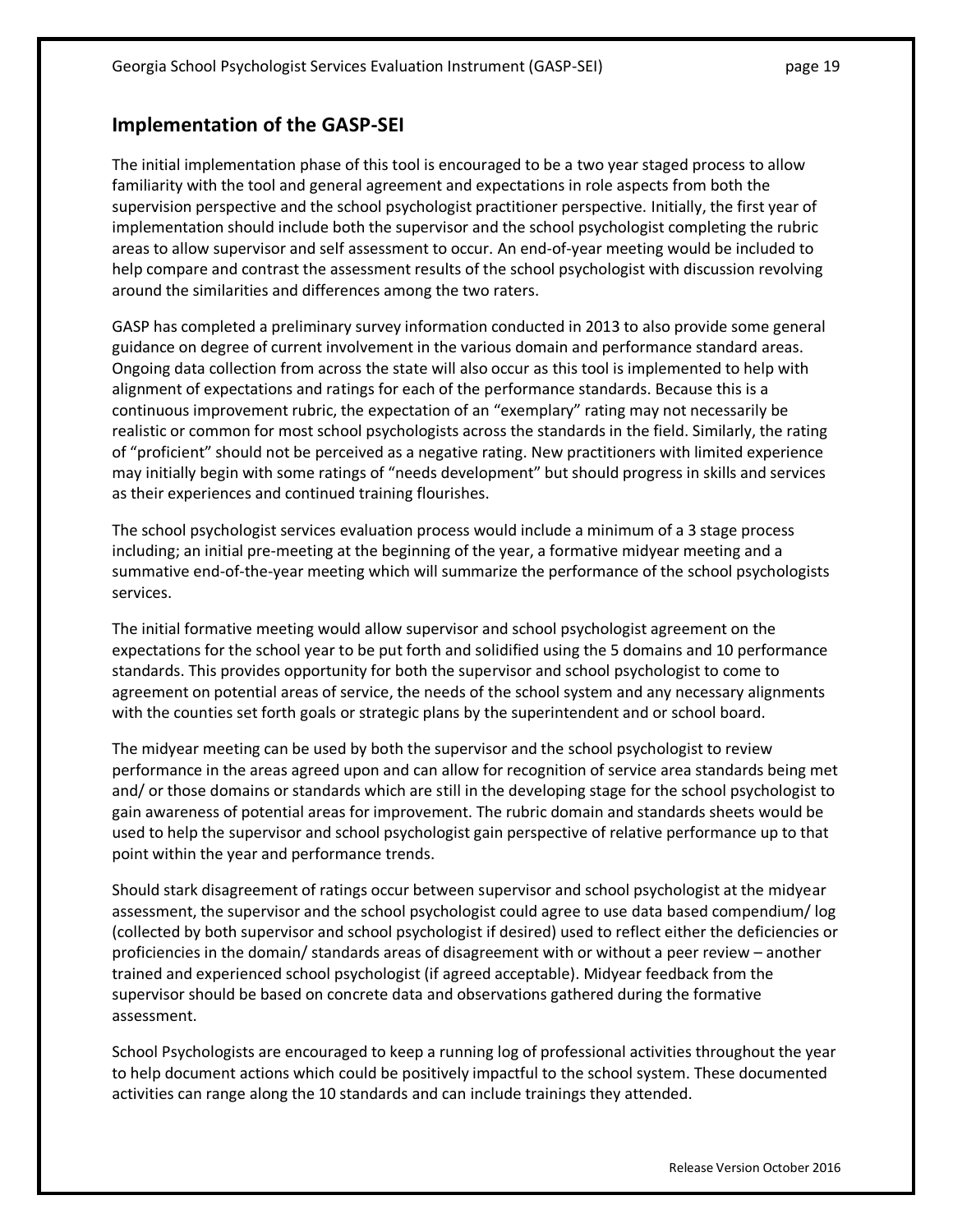The end-of-year summative meeting would be a review of the year's performance under each of the pre-agreed upon domain and standards areas. The domain rubric would be re-used again at the end-ofyear meeting to allow for noted improvements or declines in expected performance based on data and observations. The rubric domains and standards would be revised and finalized based on the performance descriptors for the school psychologist and the summary sheet would be completed to provide a final overview of the performance ranked of the school psychologist.

### **General Implementation Steps of the GASP-SEI**

| <b>Recommended Evaluation Steps - Flowchart</b> |  |  |  |
|-------------------------------------------------|--|--|--|
|-------------------------------------------------|--|--|--|

Initial Pre-meeting  $\rightarrow$  Mid Year Formative Feedback  $\rightarrow$  End of Summative Review

*Recommended* Observation(s)- 2 for those under 3 years of practice,

1 for those with greater than 3 years.

**Initial Pre- Evaluation Meeting**- (Appendix A Worksheet) This initial beginning of the school year meeting would be used to discuss supervisor expectations and the specific domains/ standards that are to be used for the summative assessment at the end of the school year. (Worksheet provided in Appendix A) This would allow the stakeholder/ supervisor and the school psychologist to mutually agree upon the domains and standards in which the expected roles, responsibilities and general expectations are derived for the school year.

**Observations (formative)**- two minimum recommended for practitioners with under 3 years experience, one minimum for practitioners with over 3 years of experience. *However, school systems can choose to do more observations if desired or more feedback becomes necessary.*

**Formative Assessment Mid Year**- (Appendix B or C Worksheet) Using the Domain and Standard Rubric sheets- the supervisor would provide feedback on the perceived degree of proficiency for the school psychologist to that point based on observations and other information. The supervisor would use either the regular feedback form (for adequate progress) contained under Appendix B or the midyear improvement worksheet (used if there is any area seen as lacking) contained under Appendix C.

**Data based log of activities with or without Peer Review**- School psychologists are encouraged to document case study examples or log data based examples of activities throughout the year in the domain areas being rated (Appendix F), especially if there is disagreement in a perceived rating of a domain area between the supervisor and the school psychologist. A peer review (trained and experienced school psychologist) request could also be made if there is continued disagreement to help provide a third party mediator appraisal of the areas of incongruence.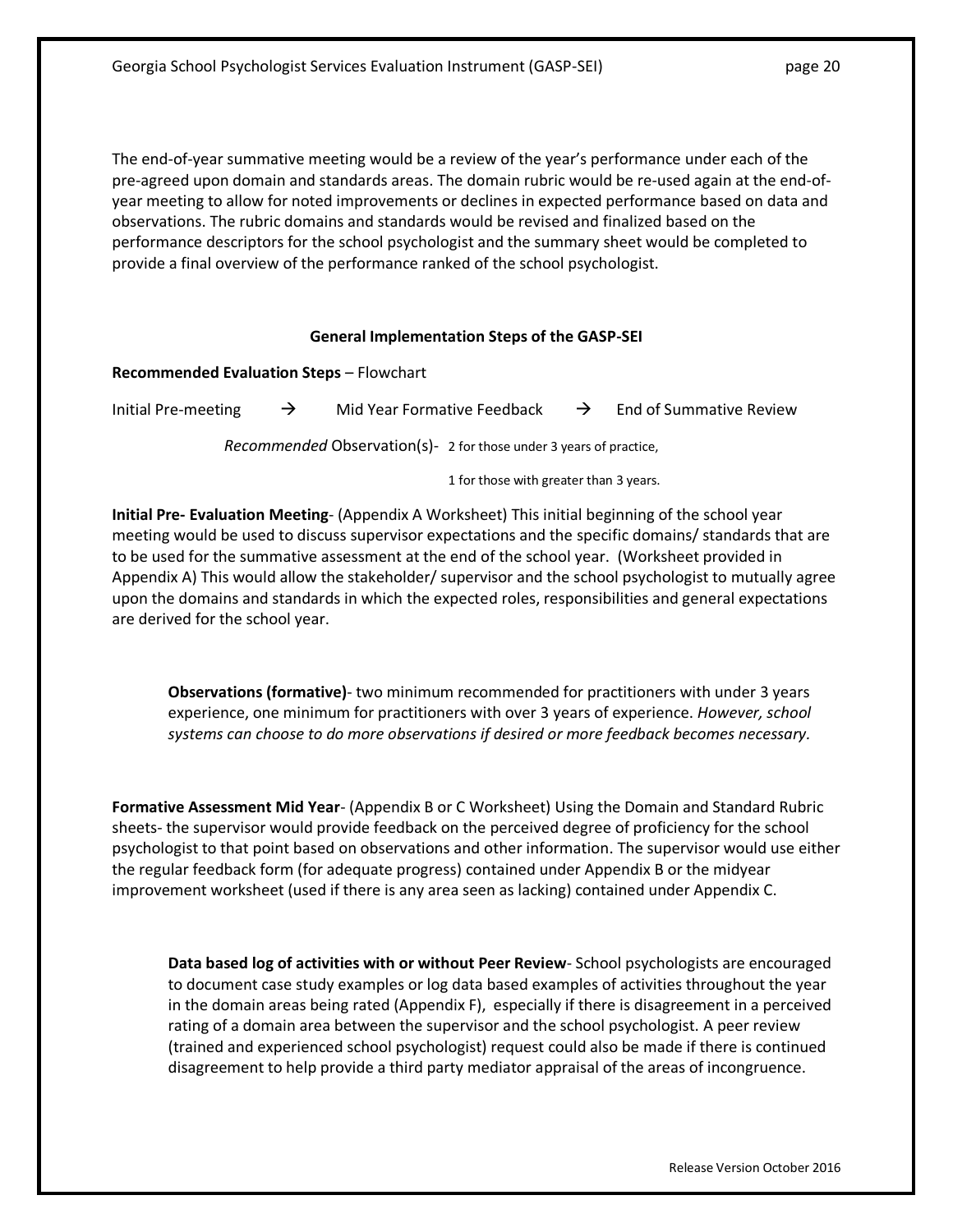**Summative Evaluation**- This is the summary form with attached multiple page 5 domain Evaluation Rubrics used by the supervisor to appraise the school psychologist being evaluated. The tool includes all 5 domains and 10 performance standards. Any standards not applicable to the given role of the school psychologist in the system will be marked "no opportunity". Supervisors should base ratings on the rubric description and not the performance indicators. The performance indicators are intended to provide examples.

The rating system has 4-point rubric structure and attribute descriptors that are ultimately tied to application of school psychological services effecting outcomes within the system or schools served. The skill descriptors are in order of descending skill level from left to right. The far left *Exemplary* (4) skills include the application and incorporation of knowledge towards system improvement or enhancement with measurable outcome based improvements and may include complete system change towards improvement. *Proficiency* (3) includes a general demonstration of knowledge and skills in that performance standard. *Needs Development* (2) implies a deficiency of skills and knowledge under the standard with potential for growth. An *Ineffective* rating describes a markedly incomplete or absence in the necessary skills and knowledge for the standard despite ongoing training and professional development employed in that area. It describes proficiency *below* the needs development skill level.

> This section is used when no role opportunity exists

| Advanced                                                                                                  |                                                                                                                                          | Absent                                                                                                                                                | opportunity exists                                                                              |                                                                                                                      |
|-----------------------------------------------------------------------------------------------------------|------------------------------------------------------------------------------------------------------------------------------------------|-------------------------------------------------------------------------------------------------------------------------------------------------------|-------------------------------------------------------------------------------------------------|----------------------------------------------------------------------------------------------------------------------|
| $\Box$ Exemplary (4)                                                                                      | $\Box$ Proficient (3)                                                                                                                    | $\Box$ Needs<br>Development (2)                                                                                                                       | $\Box$ Ineffective (1)                                                                          | $\Box$ No Opportunity                                                                                                |
| Applies results to<br>develop, design,<br>implement, and<br>evaluate response to<br>services and programs | Demonstrates skills to<br>use psychological and<br>educational<br>assessment, data<br>collection strategies for<br>data based decisions. | The school<br>psychologist has<br>inconsistent and very<br>limited knowledge of<br>varied models and<br>methods of assessment<br>and data collection. | Needs Improvement/<br>Not Demonstrating or<br>applying knowledge or<br>skills in this standard. | The school<br>psychologist was not<br>rated in this area as<br>opportunity wasn't<br>provided within this<br>system. |

*No opportunity* on the far right allows flexibility for the school system to select those services deemed necessary. It also allows school psychologists with a wide skills set to not incur any penalty if he or she did not have the latitude to practice those skills within the school system due to more narrowed range of services selected by that system.

A "needs development" at the midyear point would allow the school psychologist to make adjustments to the types of services provided or improvement to the knowledge base, skills and application in the area of deficiency based on feedback examples from the supervisor.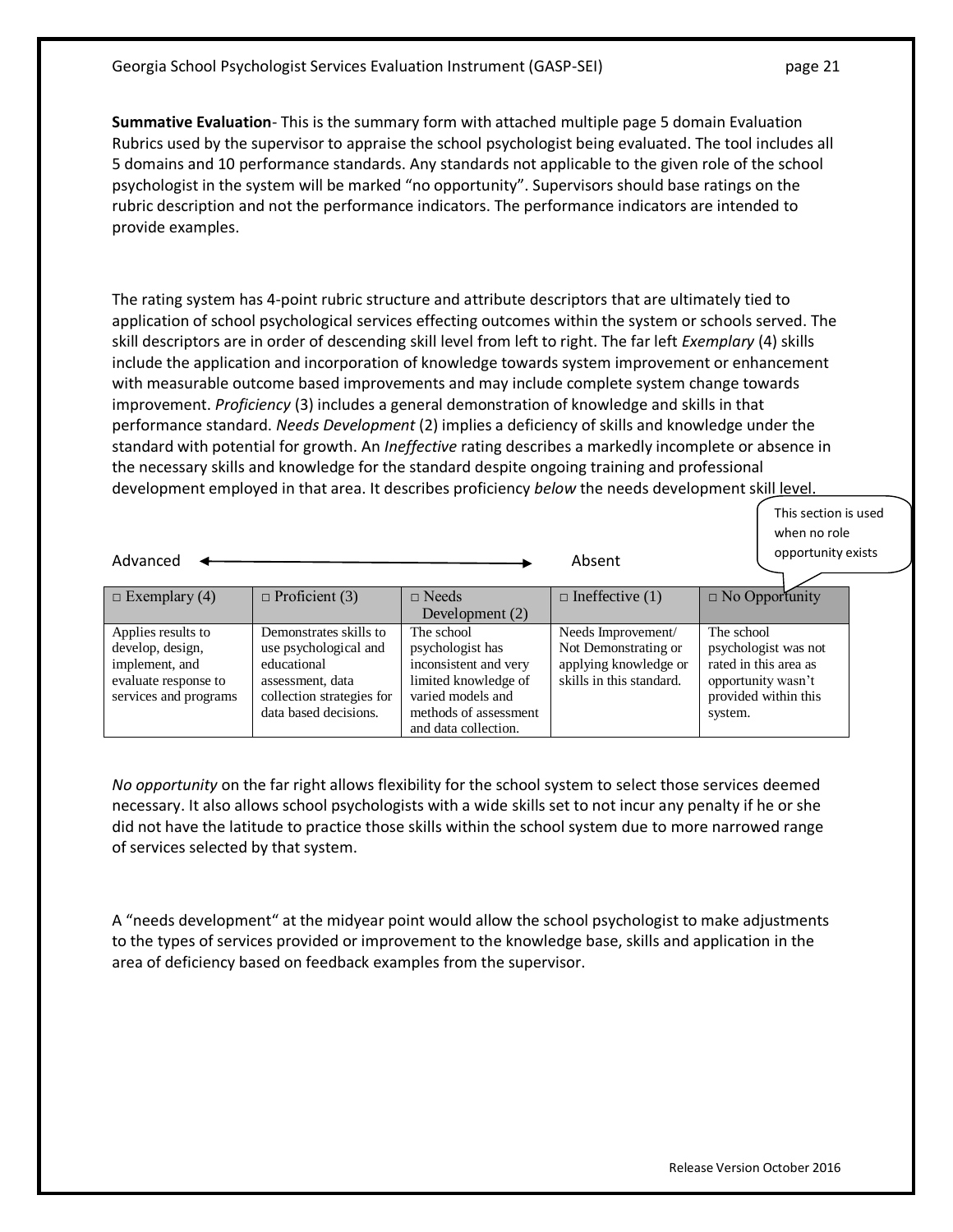A summative end of year assessment which includes a "needs development" rating would typically follow the school system or county policy for professional improvement and development. An "ineffective" and would fall under the human resources and board policy purview for determined next step action.

**GASP-SEI Summative Evaluation Sheet** (Appendix D)- This is a one page summarization of the evaluation areas used for assessment of the school psychologist. This is a direct reflection of the results given by the supervisor on the longer summative evaluation form. It provides a snapshot of the performance and appraisal of the school psychologist who was evaluated.

The next section contains the 5 domain areas with rubric descriptors and performance indicators listing. These sheets are used at midyear and end of year evaluation points with accompanying summary sheets.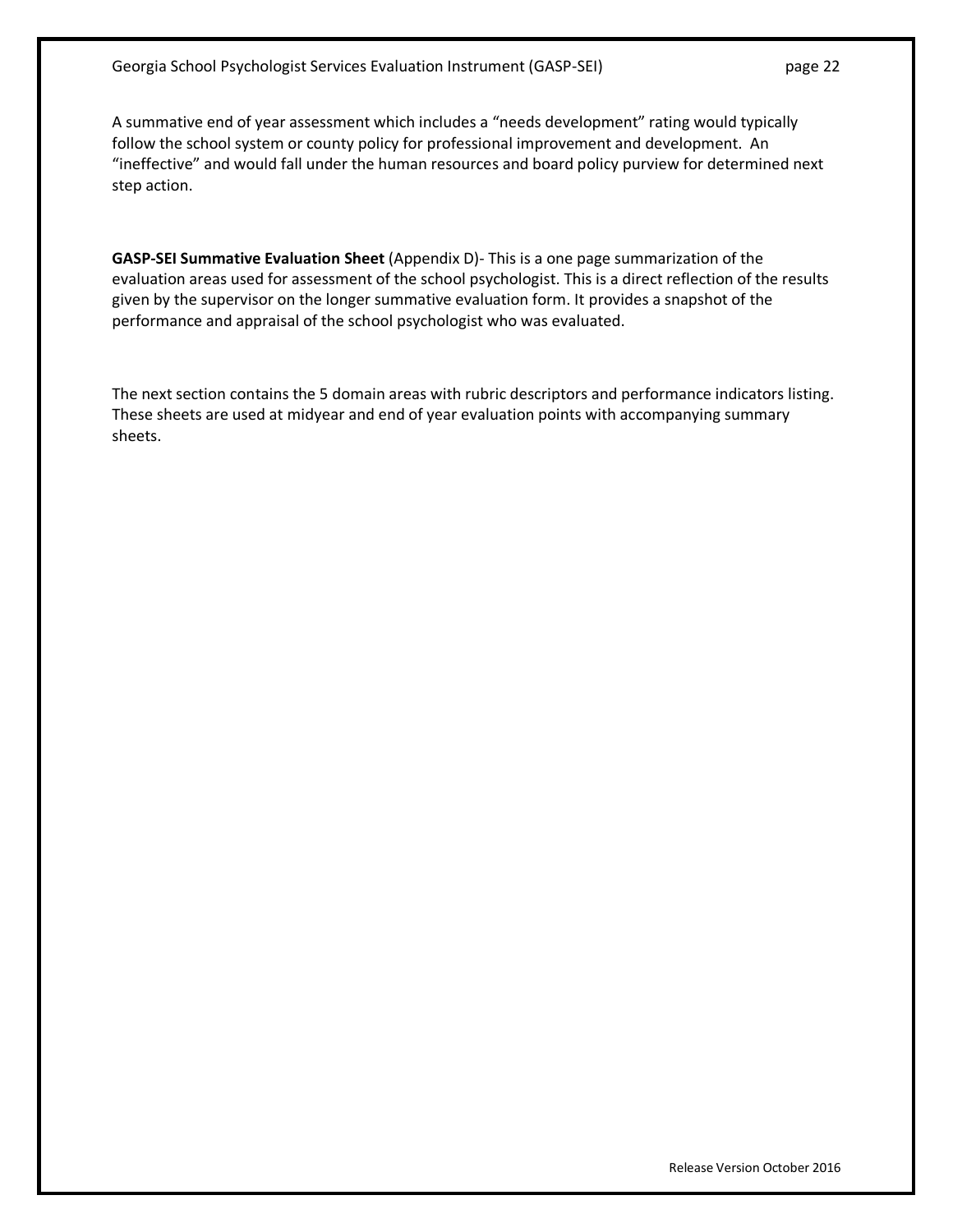## **Domain Rubrics**

## Domain #1- Data Analysis & Application

**Includes elements of data based decision making and of research and program evaluation. (keysstudent- class- school analysis, system analysis). Please read the general descriptions of the elements contained in this domain. School psychologists being evaluated should have basic knowledge and each subsequent rank above this includes the skills listed in the previous rank. (e.g. a proficient ranking includes skill attributes under the developing ranking).**

## **Domain 1, Standard 1- Data-Based Decision Making and Accountability**

School psychologists have knowledge of varied models and methods of assessment and data collection methods for identifying strengths and needs, developing effective services and programs, and measuring progress and outcomes. As part of a systematic and comprehensive process of effective decision making and problem solving that permeates all aspects of service delivery, school psychologists demonstrate skills to use psychological and educational assessment, data collection strategies, and technology resources and apply results to design, implement, and evaluate response to services and programs.

| $\Box$ Exemplary (4) | $\Box$ Proficient (3) | $\Box$ Needs        | $\Box$ Ineffective (1) | $\Box$ No Opportunity |
|----------------------|-----------------------|---------------------|------------------------|-----------------------|
|                      |                       | Development (2)     |                        |                       |
| Applies results to   | Demonstrates skills   | The school          | <b>Needs</b>           | The school            |
| develop, design,     | to use                | psychologist has    | Improvement/Not        | psychologist was      |
| implement, and       | psychological and     | inconsistent and    | Demonstrating or       | not rated in this     |
| evaluate response    | educational           | very limited        | applying               | area as opportunity   |
| to services and      | assessment, data      | knowledge of        | knowledge or skills    | wasn't provided       |
| programs             | collection strategies | varied models and   | in this standard.      | within this system.   |
|                      | for data based        | methods of          |                        |                       |
|                      | decisions.            | assessment and data |                        |                       |
|                      |                       | collection methods  |                        |                       |
|                      |                       | for identifying     |                        |                       |
|                      |                       | strengths and needs |                        |                       |

Performance indicators may include but are not limited to the following:

 $\sim$  use a problem-solving framework as the basis for all professional activities.

 $\sim$  systematically collect data from multiple sources as a foundation for decision-making and consider ecological factors (e.g., classroom, family, community characteristics) as a context for assessment and intervention in general and special education settings.

 $\sim$  collect and use assessment data to understand students' problems and to select and implement evidencebased instructional and mental health services.

 $\sim$  aid teams by conducting assessments to help identify students' eligibility for special education and other educational services.

 $\sim$  use valid and reliable assessment techniques to assess progress toward academic and behavioral goals, to measure responses to interventions, and to revise interventions as necessary.

 $\sim$  assist with design and implementation of assessment procedures to determine the degree to which recommended interventions have been implemented (i.e., treatment fidelity).

 $\sim$  use systematic and valid data collection procedures for evaluating the effectiveness and/or need for modification of school-based interventions and programs.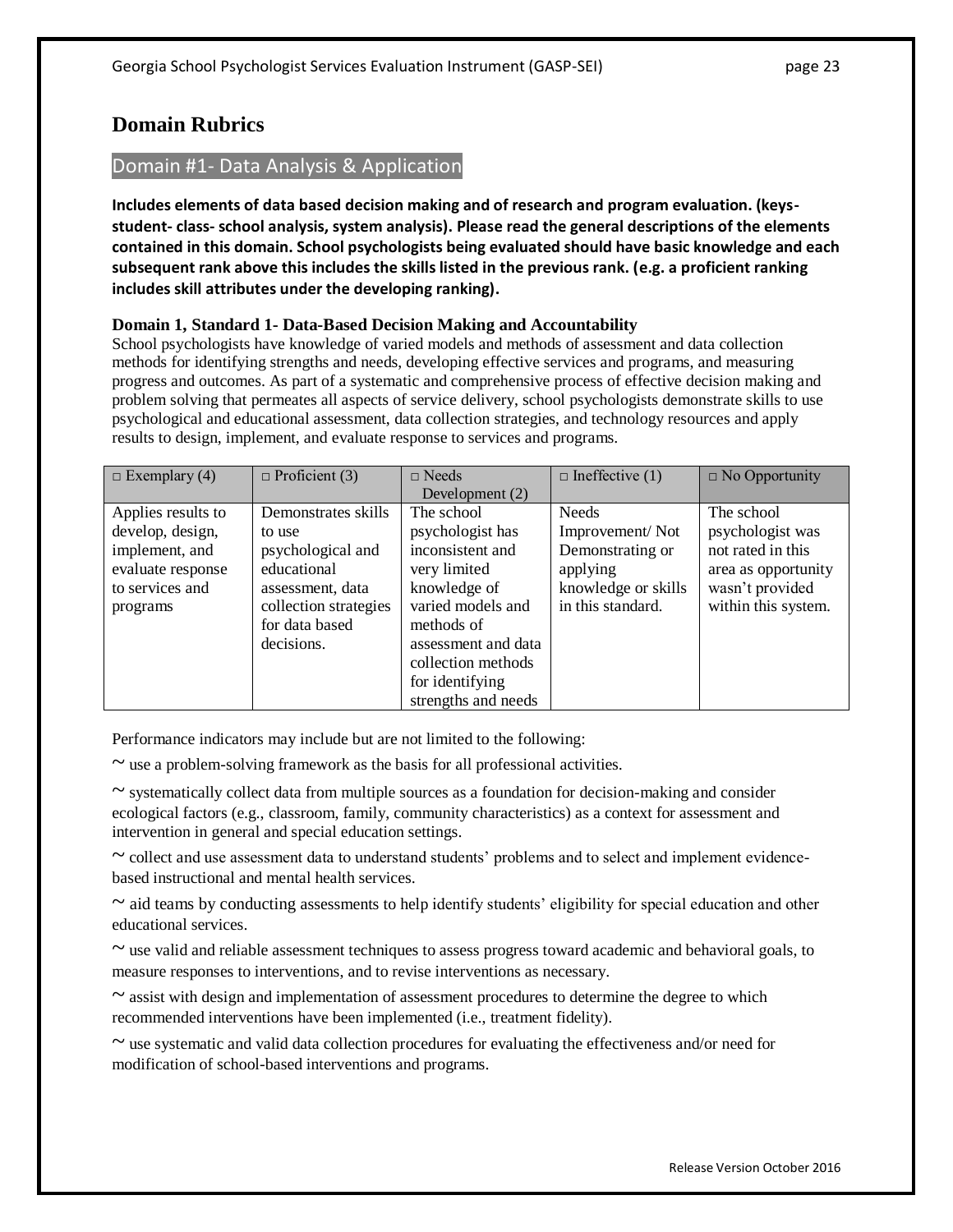~ use systematic and valid data collection procedures to evaluate and document the effectiveness of their own services.

 $\sim$  use information and technology resources to enhance data collection and decision making.

### **Domain 1, Standard 2- Research and Program Evaluation**

School psychologists have knowledge of research design, statistics, measurement, varied data collection and analysis techniques, and program evaluation sufficient for understanding research and interpreting data in applied settings. School psychologists demonstrate skills to evaluate and apply research as a foundation for service delivery and, in collaboration with others, use various techniques and technology resources for data collection, measurement, and analysis to support effective practices at the individual, group, and/or systems levels.

| $\Box$ Exemplary (4) | $\Box$ Proficient (3) | $\sqcap$ Needs      | $\Box$ Ineffective (1) | $\Box$ No Opportunity |
|----------------------|-----------------------|---------------------|------------------------|-----------------------|
|                      |                       | Development (2)     |                        |                       |
| Uses various         | Demonstrates skills   | The school          | <b>Needs</b>           | The school            |
| techniques and       | to evaluate and       | psychologist has    | Improvement/Not        | psychologist was      |
| technology           | apply research as a   | inconsistent and    | Demonstrating or       | not rated in this     |
| resources for data   | foundation for        | limited knowledge   | applying               | area as opportunity   |
| collection,          | service delivery      | of research design, | knowledge or skills    | wasn't provided       |
| measurement, and     | and, in               | statistics,         | in this standard.      | within this system.   |
| analysis to refine   | collaboration with    | measurement,        |                        |                       |
| and improve          | others, use various   | varied data         |                        |                       |
| practices or to      | techniques and        | collection and      |                        |                       |
| support effective    | technology            | analysis            |                        |                       |
| practices at the     | resources for data    | techniques, and     |                        |                       |
| individual, group,   | collection.           | program evaluation  |                        |                       |
| and/or systems       | measurement, and      | sufficient for      |                        |                       |
| levels.              | analysis              | understanding       |                        |                       |
|                      |                       | research and        |                        |                       |
|                      |                       | interpreting data.  |                        |                       |

Performance indicators may include but are not limited to the following:

 $\sim$  evaluate and synthesize a cumulative body of research findings as a foundation for effective service delivery.

 $\sim$  incorporate techniques for data collection, analyses, and accountability in evaluation of services at the individual, group, and system levels.

 $\sim$ , in collaboration with others, collect, analyze, and interpret program evaluation data in applied settings.

 $\sim$  provide support for classroom teachers in collecting and analyzing progress monitoring data.

 $\sim$  apply knowledge of evidence based interventions and programs in designing, implementing, and evaluating the fidelity and effectiveness of school-based intervention plans.

 $\sim$  provide assistance in schools and other settings for analyzing, interpreting, and using empirical foundations for effective practices at the individual, group, and/or systems levels.

 $\sim$  incorporate various techniques for data collection, measurement, analysis, accountability, and use of technology resources in evaluation of services at the individual, group, and/or systems levels.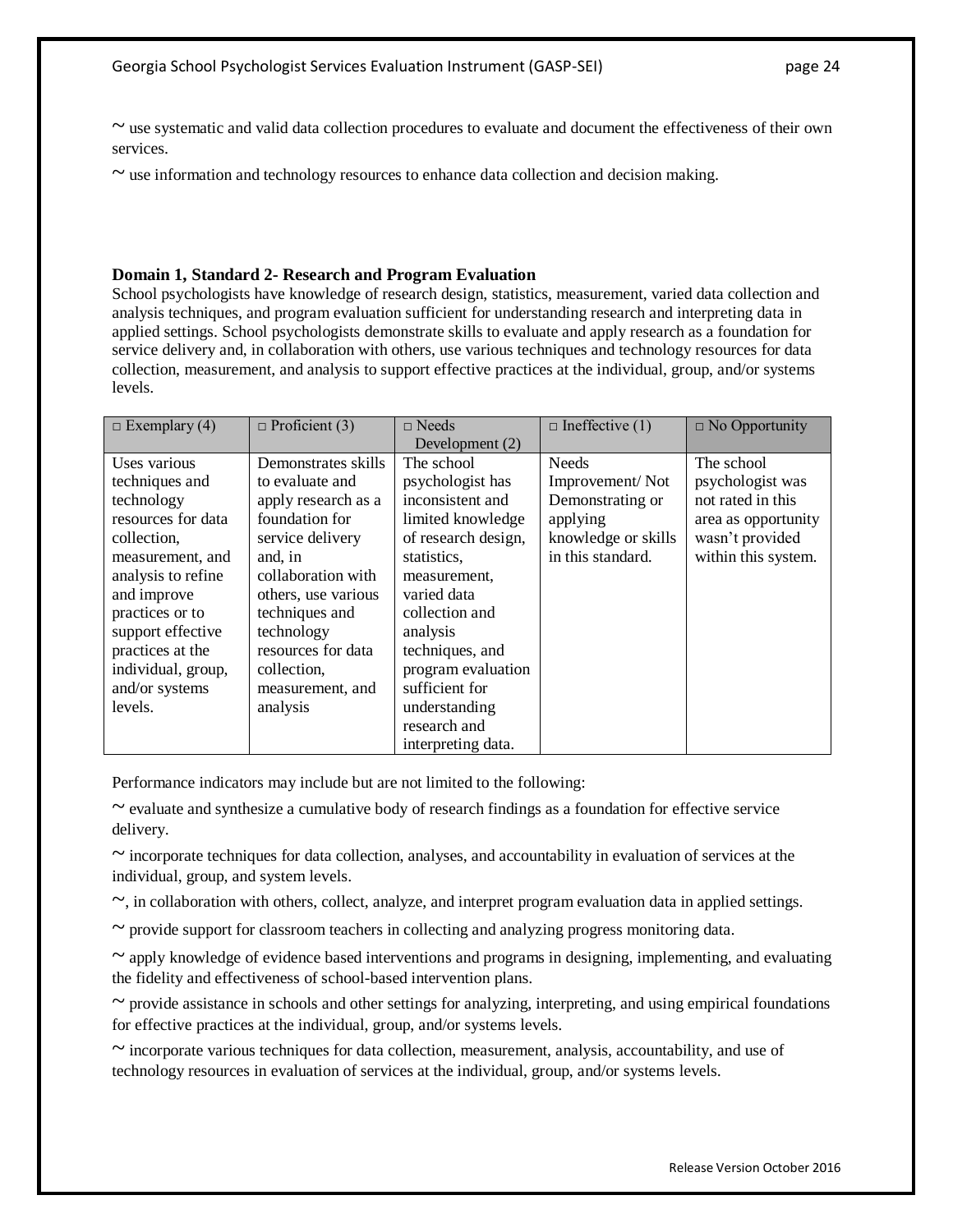## Domain #2- Collaborative Partnering

**Includes elements of consultation and collaboration and family-school collaboration (keysconsultation- collaboration). Please read the general descriptions of the elements contained in this domain. School psychologists being evaluated should have basic knowledge and each subsequent rank above this includes the skills listed in the previous rank. (e.g. a proficient ranking includes skill attributes under the developing ranking).**

## **Domain 2, Standard 3 - Consultation and Collaboration**

School psychologists have knowledge of varied models and strategies of consultation, collaboration, and communication applicable to individuals, families, groups, and systems and methods to promote effective implementation of services. As part of a systematic and comprehensive process of effective decision making and problem solving that permeates all aspects of service delivery, school psychologists demonstrate skills to consult, collaborate, and communicate effectively with others.

| $\Box$ Exemplary (4) | $\Box$ Proficient (3) | $\Box$ Needs       | $\Box$ Ineffective (1) | $\Box$ No Opportunity |
|----------------------|-----------------------|--------------------|------------------------|-----------------------|
|                      |                       | Development (2)    |                        |                       |
| Applies knowledge    | Demonstrates          | The school         | <b>Needs</b>           | The school            |
| of varied models to  | skills to consult.    | psychologist has   | Improvement/Not        | psychologist was      |
| promote              | collaborate, and      | inconsistent and   | Demonstrating or       | not rated in this     |
| understanding for    | communicate with      | limited knowledge  | applying               | area as opportunity   |
| individuals,         | others.               | of varied models   | knowledge or skills    | wasn't provided       |
| families, and        |                       | and strategies of  | in this standard.      | within this system.   |
| groups and uses      |                       | consultation.      |                        |                       |
| consensus building   |                       | collaboration, and |                        |                       |
| to enhance the       |                       | communication      |                        |                       |
| services and/ or     |                       | applicable to      |                        |                       |
| programs.            |                       | individuals,       |                        |                       |
|                      |                       | families, groups,  |                        |                       |
|                      |                       | and systems        |                        |                       |

Performance indicators may include but are not limited to the following:

 $\sim$  use a consultative problem solving process as a vehicle for planning, implementing, and evaluating academic and mental health services.

 $\sim$  effectively communicate information for diverse audiences, such as parents, teachers and other school personnel, policy makers, community leaders, and others.

 $\sim$  consult and collaborate at the individual, family, group, and systems levels. School psychologists facilitate communication and collaboration among diverse school personnel, families, community professionals, and others

 $\sim$  function as change agents, using their skills in communication, collaboration, and consultation to promote necessary change at the individual student, classroom, building, and district, state, and federal levels.

~ apply psychological and educational principles necessary to enhance collaboration and achieve effectiveness in provision of services.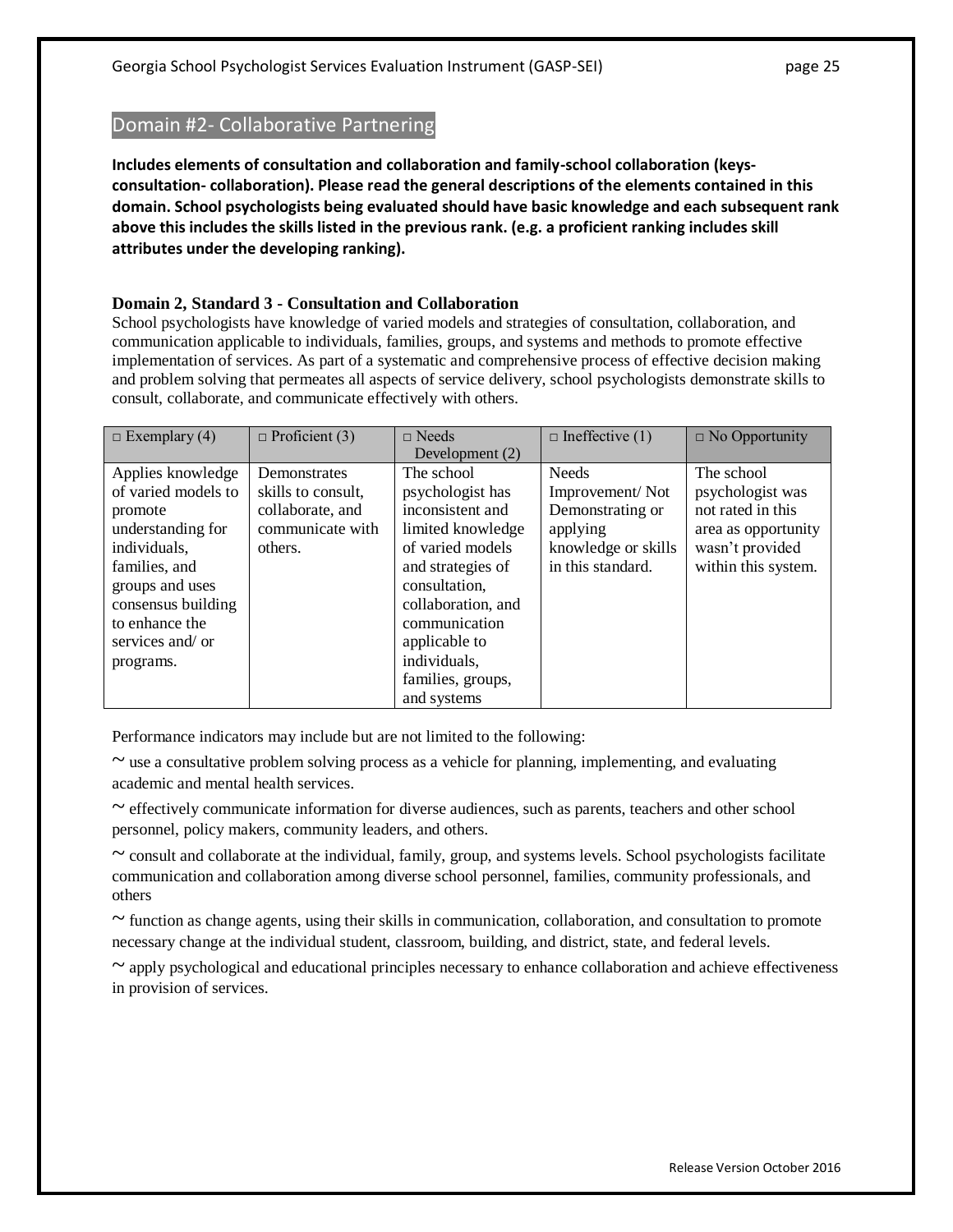### **Domain 2, Standard 4- Family–School Collaboration Services**

School psychologists have knowledge of principles and research related to family systems, strengths, needs, and culture; evidence-based strategies to support family influences on children's learning and mental health; and strategies to develop collaboration between families and schools. School psychologists, in collaboration with others, demonstrate skills to design, implement, and evaluate services that respond to culture and context and facilitate family and school partnerships and interactions with community agencies for enhancement of academic and social–behavioral outcomes for children.

| $\Box$ Exemplary (4) | $\Box$ Proficient (3) | $\Box$ Needs        | $\Box$ Ineffective (1) | $\Box$ No Opportunity |
|----------------------|-----------------------|---------------------|------------------------|-----------------------|
|                      |                       | Development $(2)$   |                        |                       |
| Incorporates         | Applies knowledge     | The school          | <b>Needs</b>           | The school            |
| knowledge of         | of principles and     | psychologist has    | Improvement/Not        | psychologist was      |
| principles and       | research related to   | inconsistent and    | Demonstrating or       | not rated in this     |
| research related to  | family systems,       | limited knowledge   | applying               | area as opportunity   |
| family systems,      | strengths, needs,     | of principles and   | knowledge or skills    | wasn't provided       |
| strengths, needs,    | and culture;          | research related to | in this standard.      | within this system.   |
| and culture;         | evidence-based        | family systems,     |                        |                       |
| evidence-based       | strategies to         | strengths, needs,   |                        |                       |
| strategies and       | support family        | and culture;        |                        |                       |
| community            | influences on         | evidence-based      |                        |                       |
| resources to         | children's learning   | strategies to       |                        |                       |
| support family       | and mental health.    | support family      |                        |                       |
| influences on        |                       | influences on       |                        |                       |
| children's learning  |                       | children's learning |                        |                       |
| and mental health    |                       | and mental health.  |                        |                       |
| effectiveness.       |                       |                     |                        |                       |

Performance indicators may include but are not limited to the following:

 $\sim$  use evidence-based strategies to design, implement, and evaluate effective policies and practices that promote family, school, and community partnerships to enhance learning and mental health outcomes for students.

 $\sim$  identify diverse cultural issues, contexts, and other factors that have an impact on

family–school partnerships and interactions with community providers, and address these factors when developing and providing services for families.

 $\sim$  promote strategies for safe, nurturing, and dependable parenting and home interventions to facilitate children's healthy development.

 $\sim$  advocate for families and support parents in their involvement in school activities, for both addressing individual students' needs and participating in classroom and school events.

 $\sim$  educate the school community regarding the influence of family involvement on school achievement and advocate for parent involvement in school governance and policy development whenever feasible.

 $\sim$  help create linkages between schools, families, and community providers, and help coordinate services when programming for children involves multiple agencies.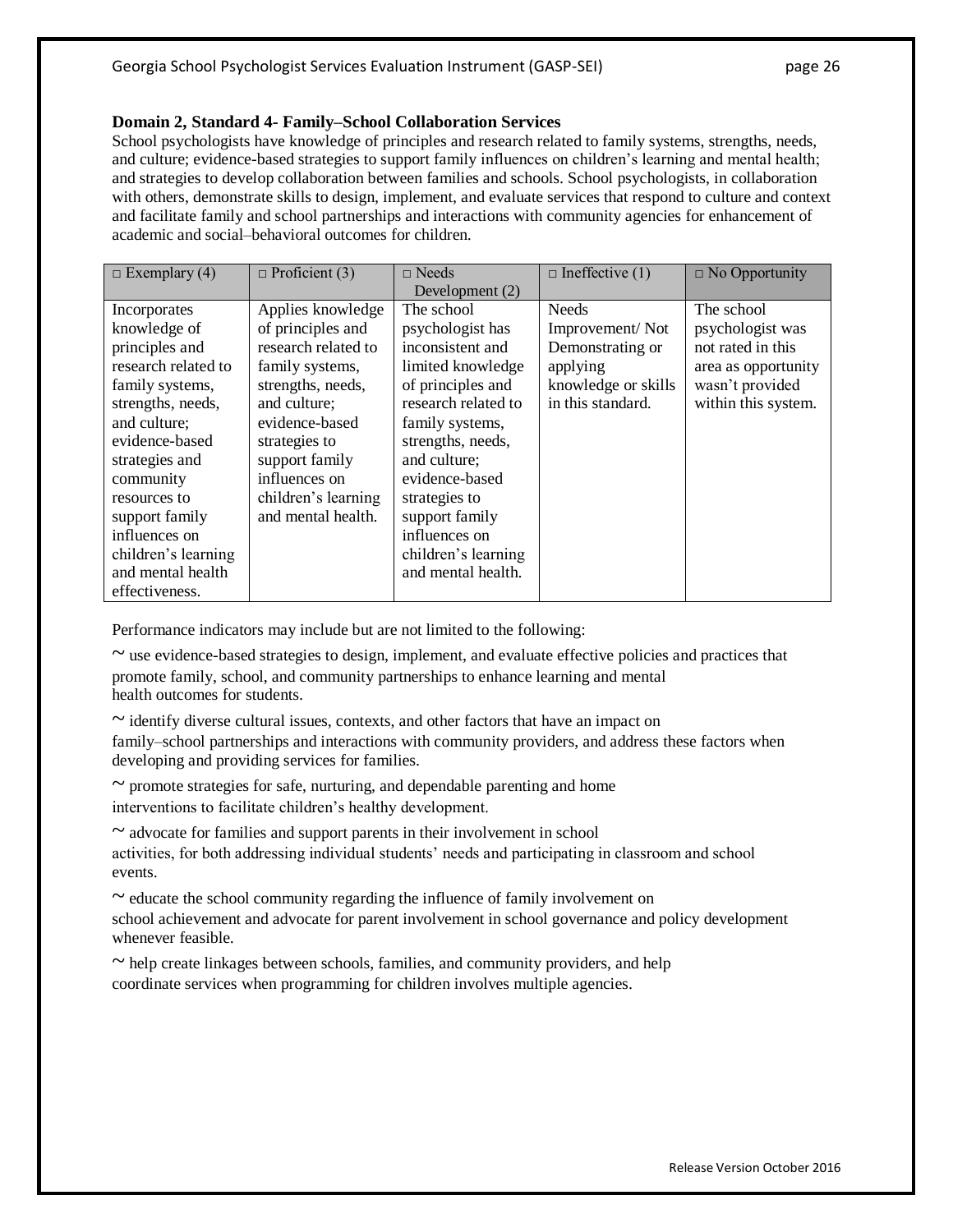## Domain #3- Interventions & Supports

**Includes elements of interventions and instructional support for academic skill development and interventions and mental health services for social and life skill development (keys- interventions** *for academic, behavior, emotion***). Please read the general descriptions of the elements contained in this domain. School psychologists being evaluated should have basic knowledge and each subsequent rank above this includes the skills listed in the previous rank. (e.g. a proficient ranking includes skill attributes under the developing ranking).**

## **Domain 3, Standard 5- Interventions and Instructional Support to Develop Academic Skills**

School psychologists have knowledge of biological, cultural, and social influences on academic skills; human learning, cognitive, and developmental processes; and evidence-based curricula and instructional strategies. School psychologists, in collaboration with others, demonstrate skills to use assessment and data collection methods and to implement and evaluate services that support cognitive and academic skills.

| $\Box$ Exemplary (4) | $\Box$ Proficient (3) | $\sqcap$ Needs       | $\Box$ Ineffective (1) | $\Box$ No Opportunity |
|----------------------|-----------------------|----------------------|------------------------|-----------------------|
|                      |                       | Development $(2)$    |                        |                       |
| Incorporates the     | Applies knowledge     | The school           | <b>Needs</b>           | The school            |
| knowledge of         | of diversities        | psychologist has     | Improvement/Not        | psychologist was      |
| diversity influences | influences on         | inconsistent and     | Demonstrating or       | not rated in this     |
| and curricula        | learning, and         | limited knowledge    | applying               | area as opportunity   |
| knowledge to use     | curricula             | of biological,       | knowledge or skills    | wasn't provided       |
| assessment and       | knowledge to          | cultural, and social | in this standard.      | within this system.   |
| data collection      | develop assessment    | influences on        |                        |                       |
| methods for          | and data collection   | academic skills;     |                        |                       |
| measurement/         | Methods for           | development,         |                        |                       |
| refinement and       | measurement.          | learning, and        |                        |                       |
| improvement          |                       | cognitive            |                        |                       |
| effectiveness.       |                       | processes; and       |                        |                       |
|                      |                       | evidence-based       |                        |                       |
|                      |                       | curricula and        |                        |                       |
|                      |                       | instructional        |                        |                       |
|                      |                       | strategies.          |                        |                       |

Performance indicators may include but are not limited to the following:

 $\sim$  use assessment data to develop and implement evidence-based instructional strategies that are intended to improve student performance.

 $\sim$  promote the principles of student-centered learning to help students develop

their individual abilities to be self-regulated learners, including the ability to set individual learning goals, design a learning process to achieve those goals, and assess outcomes to determine whether the goals were achieved.

 $\sim$  work with other school personnel to ensure the attainment of state and local academic benchmarks by all students.

 $\sim$  apply current empirically based research on learning and cognition to the development of effective instructional strategies to promote student learning at the individual, group, and systems level.

 $\sim$  work with other school personnel to develop, implement, and evaluate effective interventions for increasing the amount of time students are engaged in learning.

 $\sim$  incorporate all available assessment information in developing instructional strategies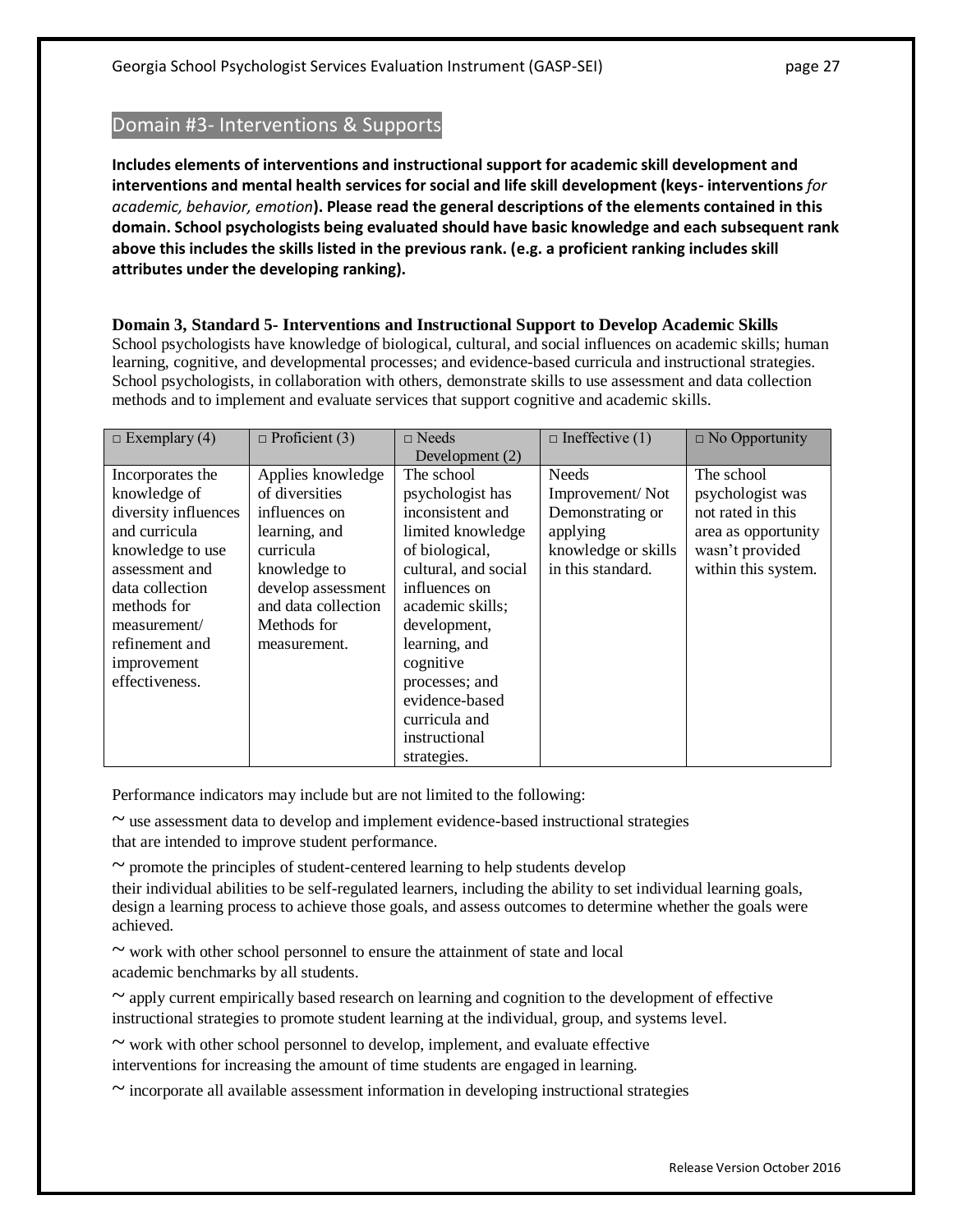to meet the individual learning needs of children.

 $\sim$  share information about research in curriculum and instruction with educators, parents, and the community to promote improvement in instruction, student achievement, and healthy lifestyles.

 $\sim$  facilitate design and delivery of curriculum and instructional strategies that promote children's academic achievement, including, for example, literacy instruction, teacher-directed instruction, peer tutoring, interventions for self regulation and planning/organization, etc.

 $\sim$  use information and assistive technology resources to enhance students' cognitive and academic skills.

 $\sim$  address intervention acceptability and fidelity during development, implementation, and evaluation of instructional interventions.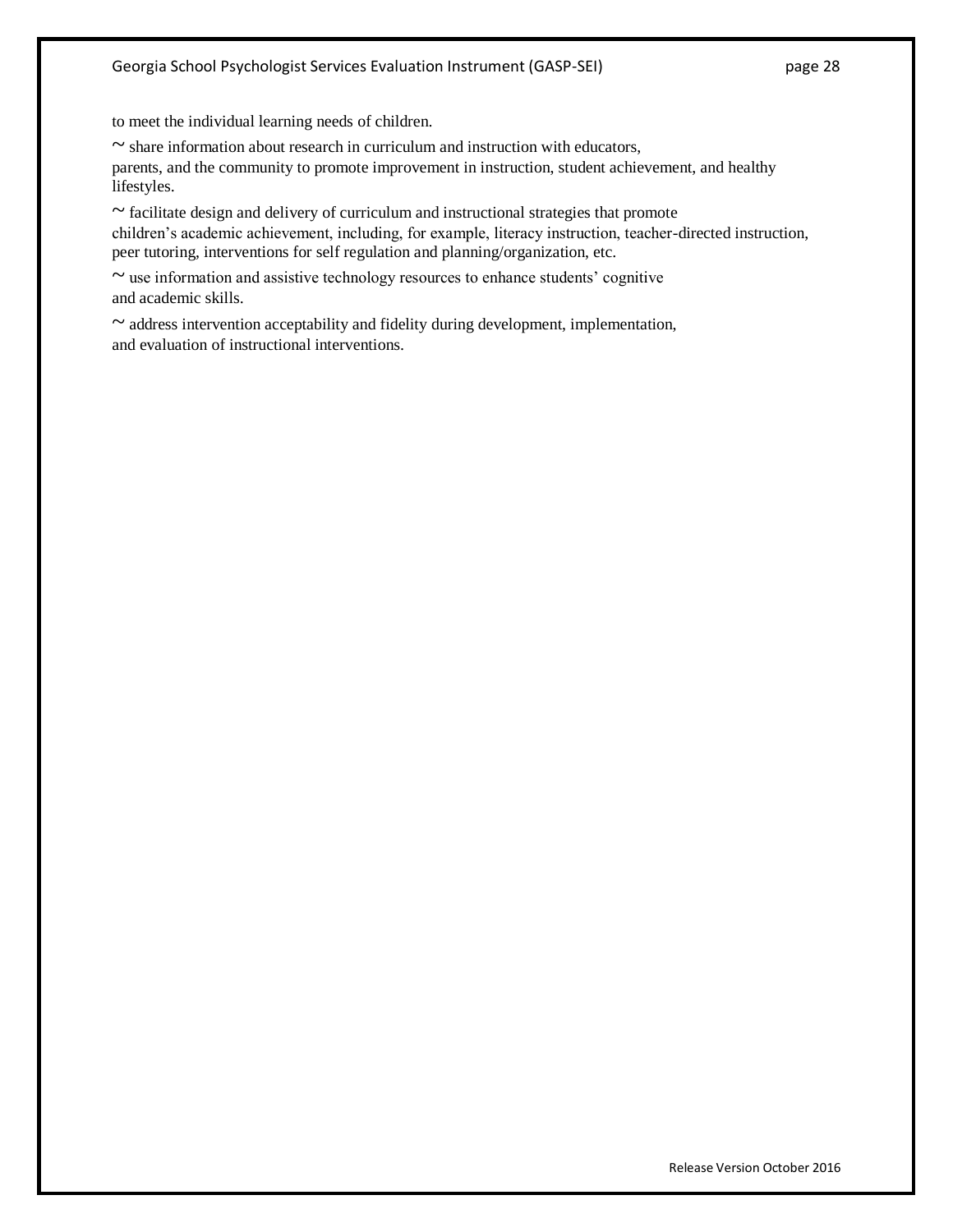**Domain 3, Standard 6- Interventions and Mental Health Services to Develop Social and Life Skills** School psychologists have knowledge of biological, cultural, developmental, and social influences on behavior and mental health, behavioral and emotional impacts on learning and life skills, and evidence-based strategies to promote social–emotional functioning and mental health. School psychologists, in collaboration with others, demonstrate skills to use assessment and data-collection methods and to implement and evaluate services that support socialization, learning, and mental health.

| $\Box$ Exemplary (4) | $\Box$ Proficient (3) | $\Box$ Needs          | $\Box$ Ineffective (1) | $\Box$ No Opportunity |
|----------------------|-----------------------|-----------------------|------------------------|-----------------------|
|                      |                       | Development (2)       |                        |                       |
| Incorporates the     | Applies knowledge     | The school            | <b>Needs</b>           | The school            |
| knowledge of         | of biological,        | psychologist has      | Improvement/Not        | psychologist was      |
| diversity influences | diversity and social  | inconsistent and      | Demonstrating or       | not rated in this     |
| on behavior and      | influences on         | very limited          | applying               | area as opportunity   |
| mental health        | behavior and          | knowledge of          | knowledge or skills    | wasn't provided       |
| which may impact     | mental health         | biological, cultural, | in this standard.      | within this system.   |
| learning and life    | which may impact      | developmental, and    |                        |                       |
| skills, and use      | learning and life     | social influences     |                        |                       |
| assessment and       | skills, and use       | <sub>on</sub>         |                        |                       |
| data collection      | evidence-based        | behavior and          |                        |                       |
| methods to           | strategies to         | mental health,        |                        |                       |
| support/improve      | promote social-       | behavioral and        |                        |                       |
| socialization,       | emotional             | emotional impacts     |                        |                       |
| learning, and        | functioning and       | on learning and life  |                        |                       |
| mental health        | mental health.        | skills, and           |                        |                       |
| effectiveness.       |                       | evidence-based        |                        |                       |
|                      |                       | strategies.           |                        |                       |

Performance indicators may include but are not limited to the following:

~integrate behavioral supports and mental health services with academic and learning goals for children.

 $\sim$  facilitate design and delivery of curricula to help students develop effective behaviors, such as selfregulation and self-monitoring, planning/ organization, empathy, and healthy decision-making.

 $\sim$  use systematic decision-making to consider the antecedents, consequences, functions, and potential causes of behavioral difficulties that may impede learning or socialization.

 $\sim$  address intervention acceptability and fidelity during development, implementation, and evaluation of behavioral and mental health interventions.

 $\sim$  provide a continuum of developmentally appropriate mental health services, including individual and group counseling, behavioral coaching, classroom and school-wide social– emotional learning programs, positive behavioral support, and parent education and support; this may include attention to issues such as life skills and personal safety for students with lower levels of functioning.

 $\sim$  develop and implement behavior change programs at individual, group, classroom, and school-wide levels that demonstrate the use of appropriate ecological and behavioral approaches (e.g., positive reinforcement, social skills training, and positive psychology) to student discipline and classroom management.

 $\sim$  evaluate implementation and outcomes of behavioral and mental health interventions for individuals and groups.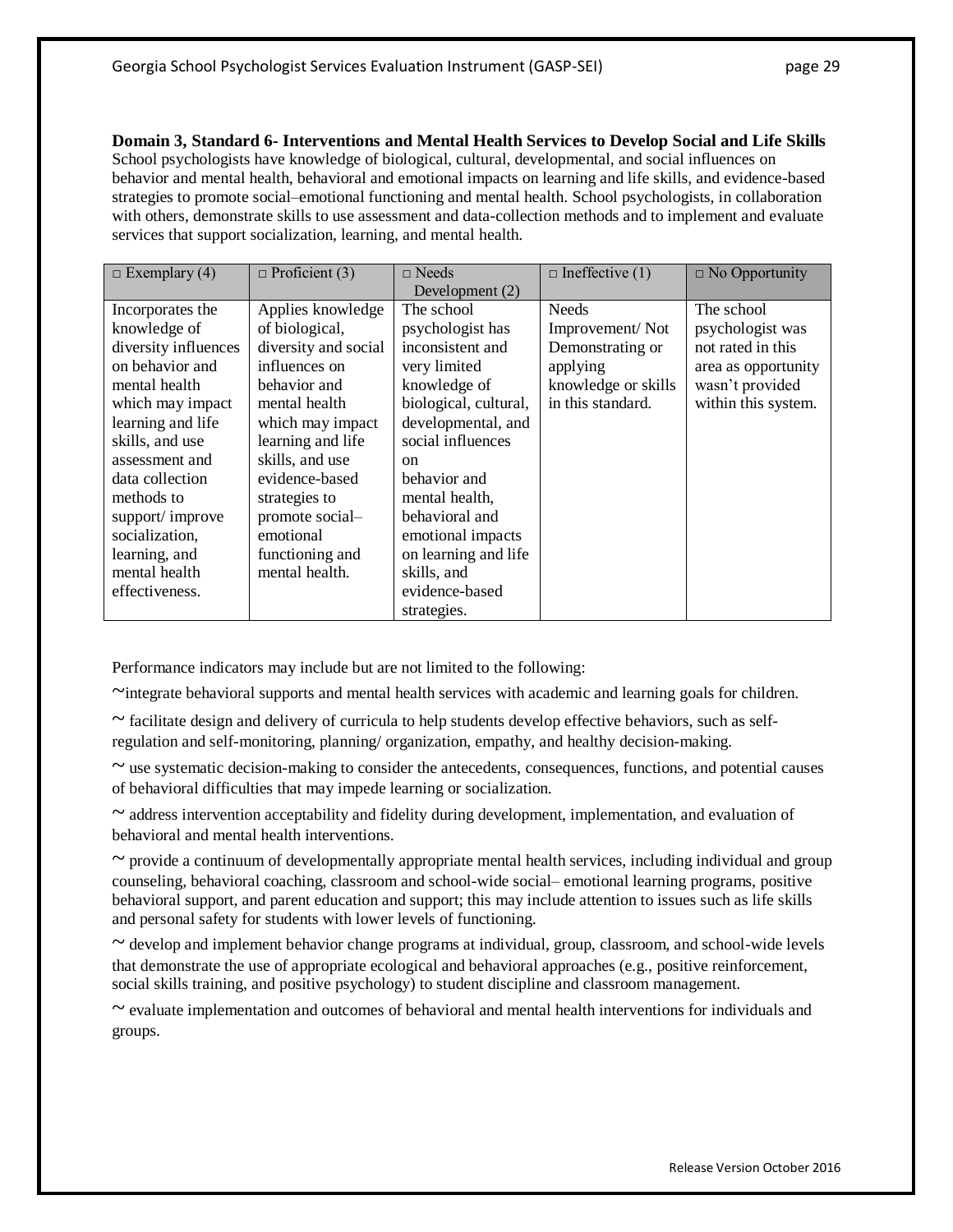## Domain#4- System Level Services

**Includes elements of school-wide practices to promote learning and preventative and responsive services (keys- school and system wide elements). Please read the general descriptions of the elements contained in this domain. School psychologists being evaluated should have basic knowledge and each subsequent rank above this includes the skills listed in the previous rank. (e.g. a proficient ranking includes skill attributes under the developing ranking).**

## **Domain 4, Standard 7- School-Wide Practices to Promote Learning**

School psychologists have knowledge of school and systems structure, organization, and theory; general and special education; technology resources; and evidence-based school practices that promote learning and mental health. School psychologists, in collaboration with others, demonstrate skills to develop and implement practices and strategies to create and maintain effective and supportive learning environments for children and others.

| $\Box$ Exemplary (4) | $\Box$ Proficient (3) | $\Box$ Needs       | $\Box$ Ineffective (1) | $\Box$ No Opportunity |
|----------------------|-----------------------|--------------------|------------------------|-----------------------|
|                      |                       | Development (2)    |                        |                       |
| Incorporates         | Applies knowledge     | The school         | <b>Needs</b>           | The school            |
| knowledge of         | of school and         | psychologist has   | Improvement/Not        | psychologist was      |
| school and systems   | systems structure,    | inconsistent and   | Demonstrating or       | not rated in this     |
| in general and       | organization, and     | limited knowledge  | applying               | area as opportunity   |
| special education;   | theory; general       | of school and      | knowledge or skills    | wasn't provided       |
| technology           | and special           | systems structure, | in this standard.      | within this system.   |
| resources; and       | education:            | organization, and  |                        |                       |
| evidence-based       | technology and        | theory; general    |                        |                       |
| school practices     | evidence-based        | and special        |                        |                       |
| and data to support  | school practices to   | education;         |                        |                       |
| or improve/ refine   | promote learning      | technology         |                        |                       |
| learning and         | and mental health.    | resources; and     |                        |                       |
| mental health        |                       | evidence-based     |                        |                       |
| effectiveness.       |                       | school practices.  |                        |                       |

Performance indicators may include but are not limited to the following:

 $\sim$  incorporate evidence-based strategies in the design,

implementation, and evaluation of effective policies and practices in areas such as discipline, instructional support, staff training, school and other agency improvement activities, program evaluation, student transitions at all levels of schooling, grading, home– school partnerships, and more.

 $\sim$  use their knowledge of organizational development and systems theory to assist in promoting a respectful and supportive atmosphere for decision making and collaboration, and a commitment to quality instruction and services.

 $\sim$  are actively involved in the development of school improvement plans that impact the programs and services available to children, youth, and families, and the manner in which school psychologists deliver their services.

 $\sim$  incorporate evidence-based strategies when developing and delivering intervention programs to facilitate successful transitions of students from one environment to another environment (e.g., program to program, school to school, age-level changes, and school to work transitions).

 $\sim$  promote the development and maintenance of learning environments that support resilience and academic growth, promote high rates of academic engaged time, and reduce negative influences on learning and behavior.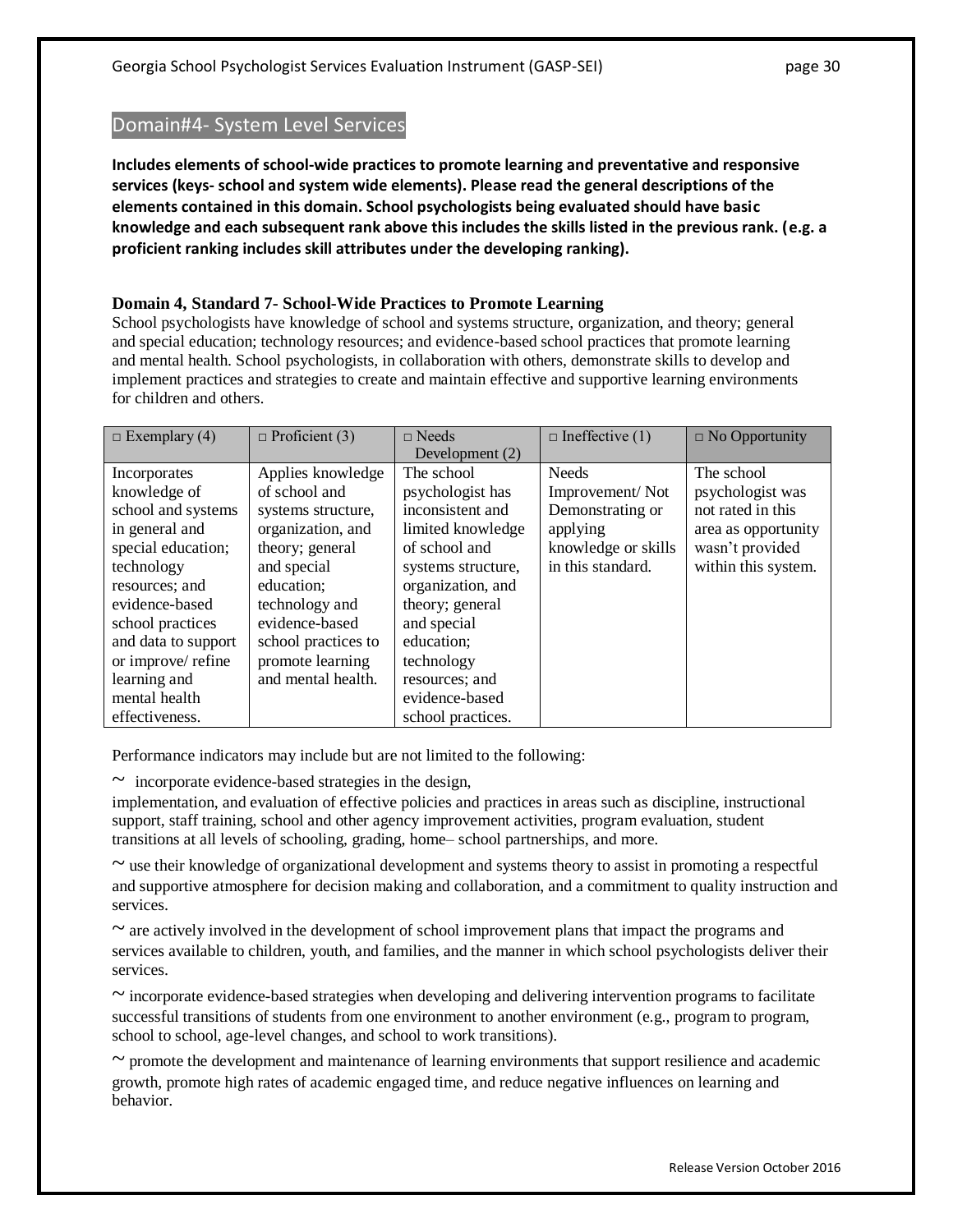~ participate in designing and implementing universal screening programs to identify students in need of additional instructional or behavioral support services, as well as progress monitoring systems to ensure successful learning and school adjustment.

~ work collaboratively with other school personnel to create and maintain a multi-tiered continuum of services to support all students' attainment of academic, social, emotional, and behavioral goals.

 $\sim$  apply the problem-solving process to broader research and systems-level problems that result in the identification of factors that influence learning and behavior, the evaluation of the outcomes of classroom, building, and system initiatives and the implementation of decision-making practices designed to meet general public accountability responsibilities.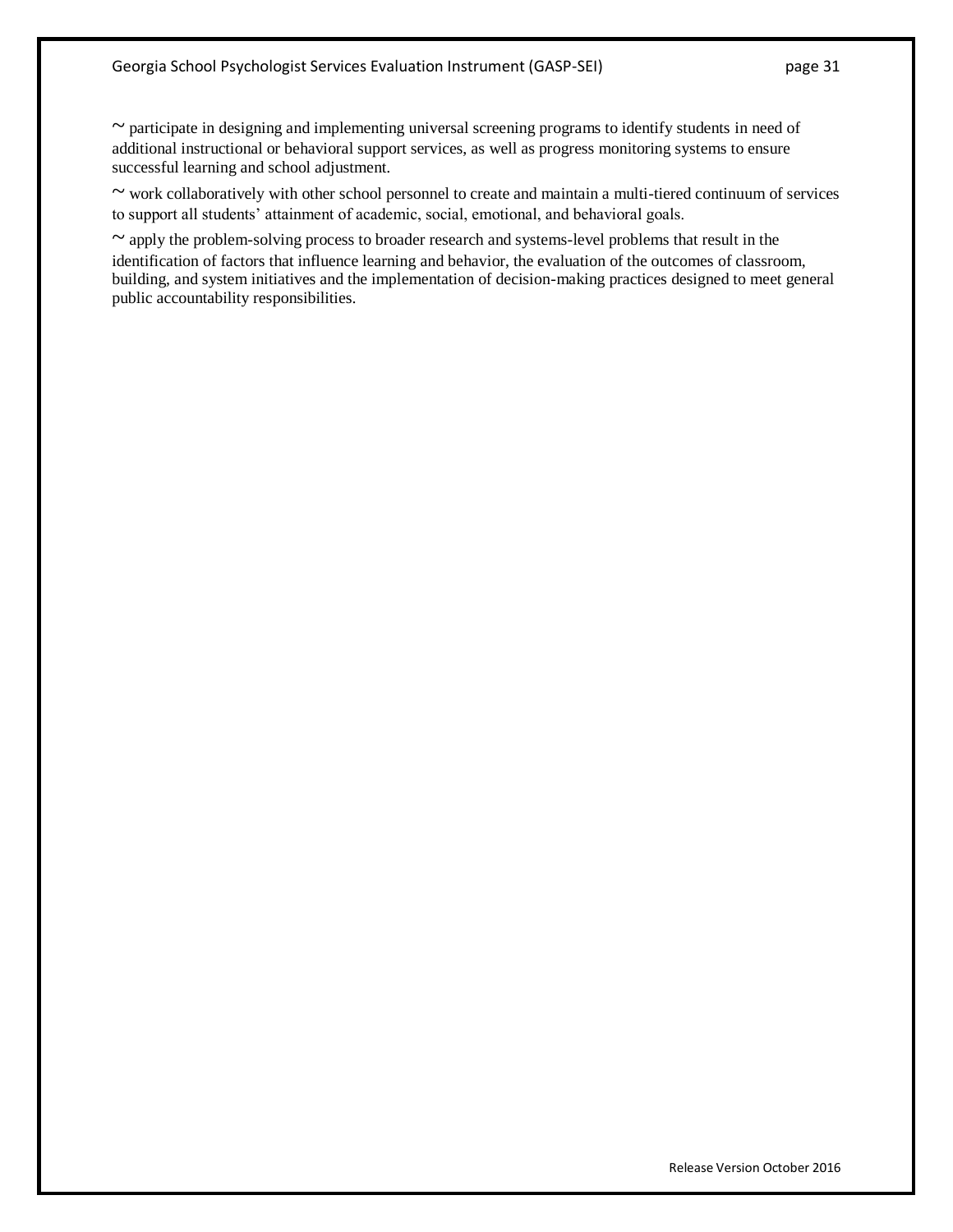### **Domain 4, Standard 8- Preventative and Responsive Services**

School psychologists have knowledge of principles and research related to resilience and risk factors in learning and mental health, services in schools and communities to support multi-tiered prevention, and evidence-based strategies for effective crisis response. School psychologists, in collaboration with others, demonstrate skills to promote services that enhance learning, mental health, safety, and physical well-being through protective and adaptive factors and to implement effective crisis preparation, response, and recovery.

| $\Box$ Exemplary (4)  | $\Box$ Proficient (3) | $\Box$ Needs        | $\Box$ Ineffective (1) | $\Box$ No Opportunity |
|-----------------------|-----------------------|---------------------|------------------------|-----------------------|
|                       |                       | Development $(2)$   |                        |                       |
| Incorporates          | Applies knowledge     | The school          | <b>Needs</b>           | The school            |
| knowledge of          | of principles and     | psychologist has    | Improvement/Not        | psychologist was      |
| principles, research  | research related to   | inconsistent and    | Demonstrating or       | not rated in this     |
| and data related to   | resilience and risk   | very limited        | applying               | area as opportunity   |
| resilience and risk   | factors in learning   | knowledge of        | knowledge or skills    | wasn't provided       |
| factors in learning   | and mental health,    | principles and      | in this standard.      | within this system.   |
| and mental health.    | services in schools   | research related to |                        |                       |
| services to support   | and communities       | resilience and risk |                        |                       |
| or improve/refine     | to support multi-     | factors in learning |                        |                       |
| multi-tiered          | tiered prevention,    | and mental health,  |                        |                       |
| prevention, and       | and evidence-based    | services in schools |                        |                       |
| evidence-based        | strategies for crisis | and communities.    |                        |                       |
| strategies for crisis | response.             |                     |                        |                       |
| response              |                       |                     |                        |                       |
| effectiveness.        |                       |                     |                        |                       |

Performance indicators may include but are not limited to the following:

 $\sim$  promote recognition of risk and protective factors that are vital to understanding and addressing systemic problems such as school failure, truancy, dropout, bullying, youth suicide, or school violence.

 $\sim$  participate in school crisis teams and use data-based decision making methods, problem-solving strategies, consultation, collaboration, and direct services in the context of crisis prevention, preparation, response, and recovery.

 $\sim$  provide direct counseling, behavioral coaching, and indirect interventions through consultation for students who experience mental health problems that impair learning and/or socialization.

 $\sim$  develop, implement, and evaluate prevention and intervention programs based on risk and protective factors that are precursors to severe learning and behavioral problems.

 $\sim$  collaborate with school personnel, parents, students, and community resources to provide competent mental health support during and after crisis situations.

 $\sim$  promote wellness and resilience by (a) collaborating with other healthcare professionals to provide a basic knowledge of behaviors that lead to good health for children; (b) facilitating environmental changes conducive to good health and adjustment of children; and (c) accessing resources to address a wide variety of behavioral, learning, mental, and physical needs.

 $\sim$  participate in the implementation and evaluation of programs that promote safe and violence-free schools and communities.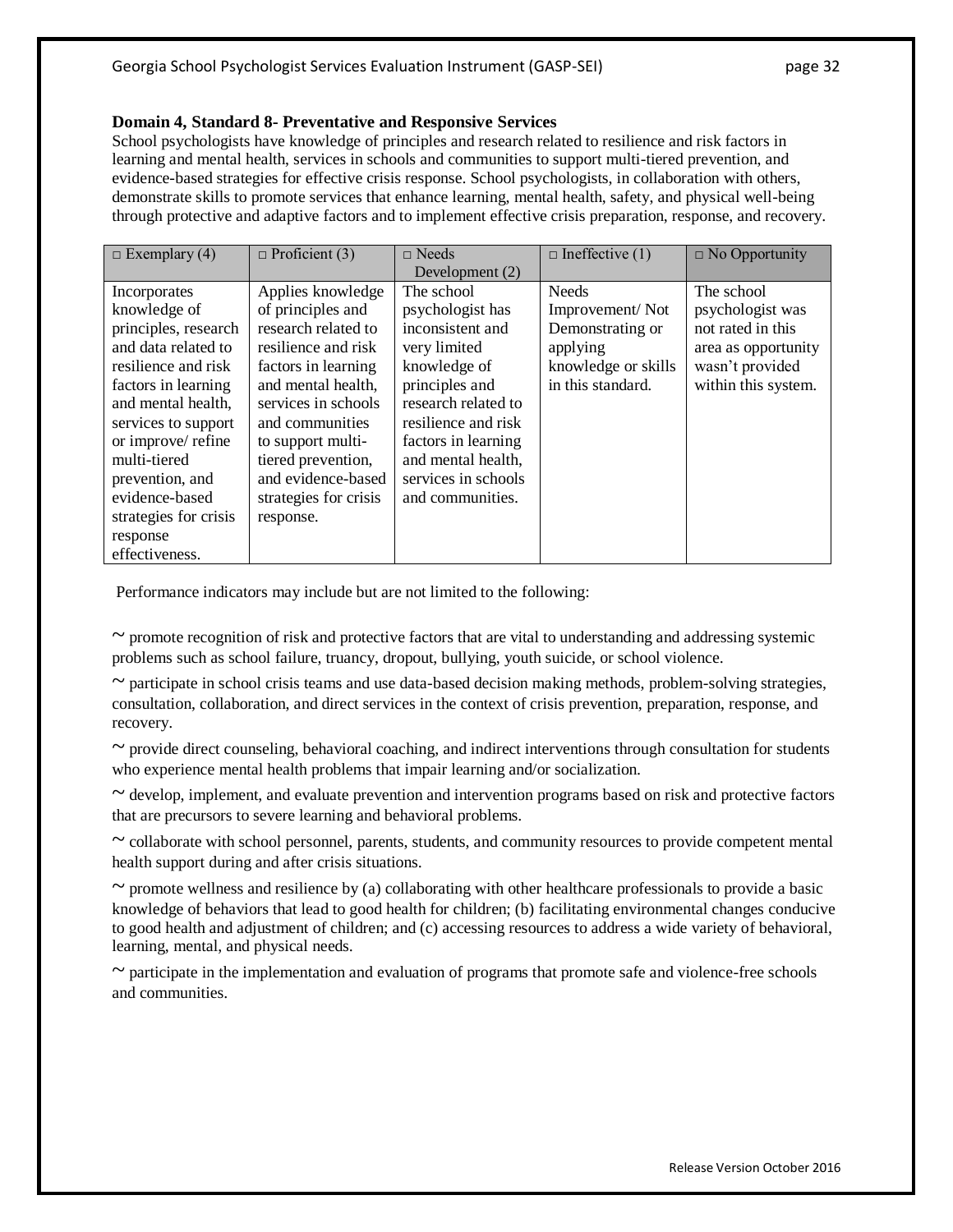## Domain #5- Core Principles & Professional Responsibilities

**Includes elements of diversity in development and learning and legal, ethical and professional practice (keys- diversity, ethics and sound practice). Please read the general descriptions of the elements contained in this domain. School psychologists being evaluated should have basic knowledge and each subsequent rank above this includes the skills listed in the previous rank. (e.g. a proficient ranking includes skill attributes under the developing ranking).**

### **Domain 5, Standard 9- Diversity in Development and Learning**

School psychologists have knowledge of individual differences, abilities, disabilities, and other diverse characteristics; principles and research related to diversity factors for children, families, and schools, including factors related to culture, context, and individual and role differences; and evidence-based strategies to enhance services and address potential influences related to diversity. School psychologists demonstrate skills to provide effective professional services that promote successful functioning for individuals, families, and schools with diverse characteristics, cultures, and backgrounds and across multiple contexts, with recognition that an understanding and respect for diversity in development and learning and advocacy for social justice are foundations for all aspects of service delivery.

| $\Box$ Exemplary (4) | $\Box$ Proficient (3) | $\Box$ Needs        | $\Box$ Ineffective (1) | $\Box$ No Opportunity |
|----------------------|-----------------------|---------------------|------------------------|-----------------------|
|                      |                       | Development $(2)$   |                        |                       |
| Incorporates skills  | Demonstrates skills   | The school          | <b>Needs</b>           | The school            |
| & services that      | to provide services   | psychologist has    | Improvement/Not        | psychologist was      |
| promote effective    | that promote          | inconsistent and    | Demonstrating or       | not rated in this     |
| functioning for      | functioning for       | limited knowledge   | applying               | area as opportunity   |
| individuals,         | individuals,          | of individual       | knowledge or skills    | wasn't provided       |
| families, and        | families, and         | differences.        | in this standard.      | within this system.   |
| schools with         | schools with          | abilities,          |                        |                       |
| diverse              | diverse               | disabilities, and   |                        |                       |
| characteristics,     | characteristics,      | characteristics:    |                        |                       |
| cultures, and        | cultures, and         | principles and      |                        |                       |
| backgrounds across   | backgrounds across    | research related to |                        |                       |
| multiple contexts,   | multiple contexts,    | diversity factors   |                        |                       |
| with recognition,    | with recognition,     | including culture,  |                        |                       |
| understanding and    | understanding and     | context, systems    |                        |                       |
| respect for          | respect for           | and individual and  |                        |                       |
| diversity and social | diversity.            | role differences.   |                        |                       |
| justice.             |                       |                     |                        |                       |

Performance indicators may include but are not limited to the following:

 $\sim$  apply their understanding of the influence of culture, background, and individual learning characteristics (e.g., age, gender or gender identity, cognitive capabilities, social–emotional skills, developmental level, race, ethnicity, national origin, religion, sexual and gender orientation, disability, chronic illness, language, socioeconomic status) when designing and implementing interventions to achieve learning and behavioral outcomes.

 $\sim$ , in collaboration with others, address individual differences, strengths, backgrounds, talents, and needs in the design, implementation, and evaluation of services in order to improve learning and mental health outcomes for all children in family, school, and community contexts.

 $\sim$  provide culturally competent and effective practices in all areas of school psychology service delivery and in the contexts of diverse individual, family, school, and community characteristics.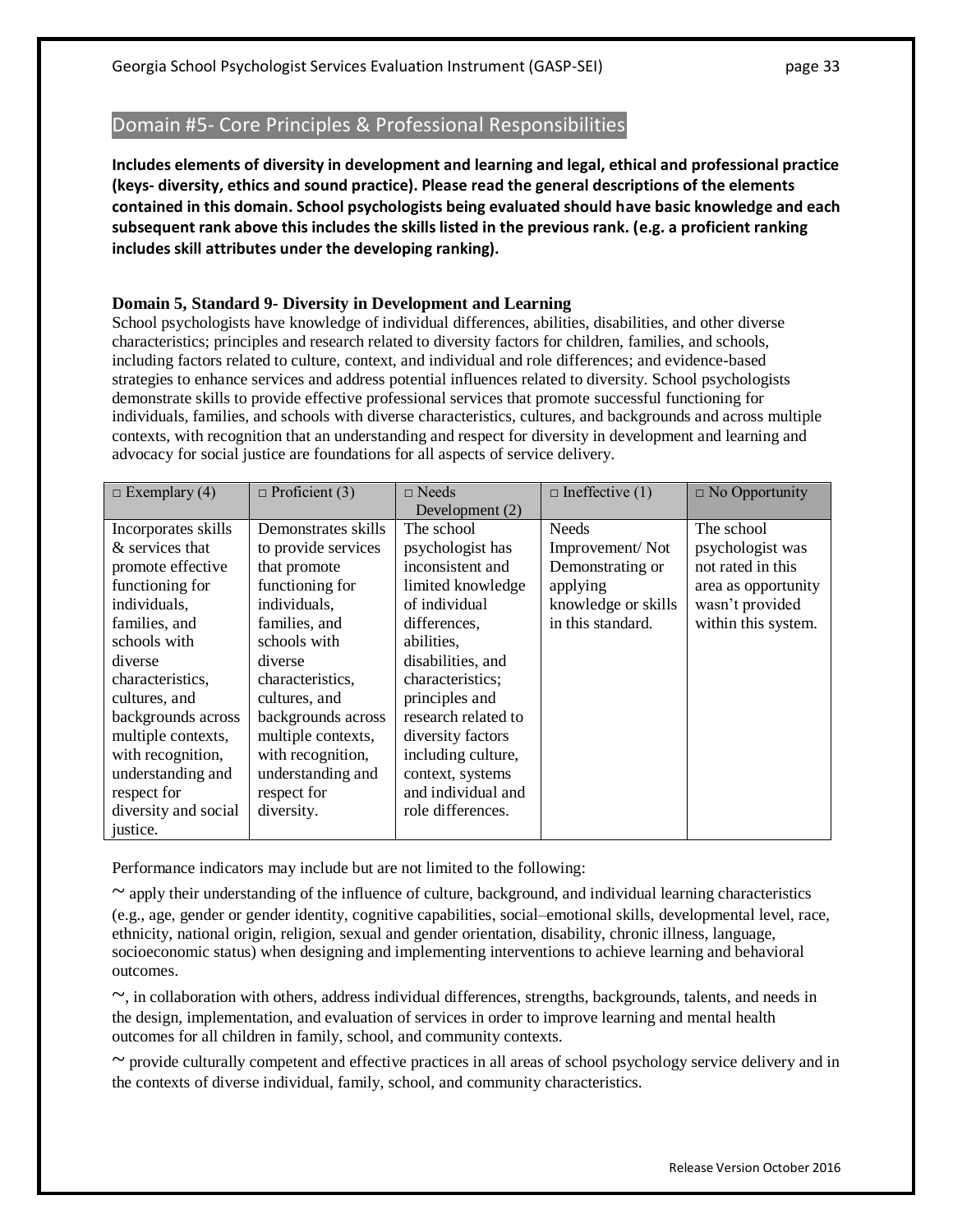~ work collaboratively with cultural brokers or community liaisons to understand and address the needs of diverse learners and promote culturally responsive schools.

 $\sim$  utilize a problem solving framework for addressing the needs of English language learners.

 $\sim$  recognize in themselves and others the subtle racial, class, gender, cultural and other potential biases they may bring to their work and the way these biases influence decision-making, instruction, behavior, and longterm outcomes for students.

 $\sim$  promote fairness and social justice in educational programs and services.

~ work with school staff to ensure that education plans are designed and implemented so students with disabilities receive free appropriate public education in the least restrictive environments.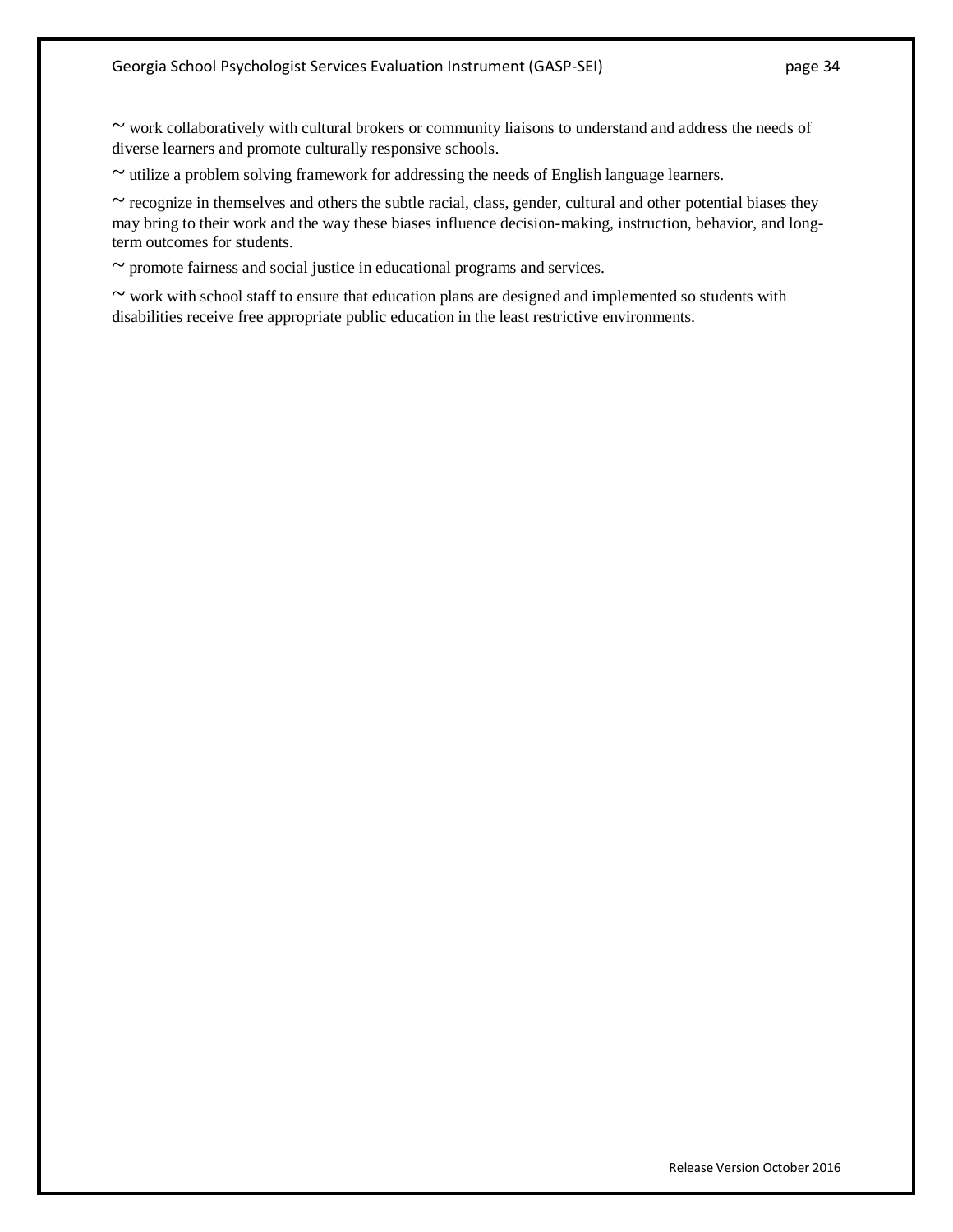### **Domain 5, Standard 10- Legal, Ethical, and Professional Practice**

School psychologists have knowledge of the history and foundations of school psychology; multiple service models and methods; ethical, legal, and professional standards; and other factors related to professional identity and effective practice as school psychologists. School psychologists demonstrate skills to provide services consistent with ethical, legal, and professional standards; engage in responsive ethical and professional decision-making; collaborate with other professionals; and apply professional work characteristics needed for effective practice as school psychologists, including respect for human diversity and social justice, communication skills, effective interpersonal skills, responsibility, adaptability, initiative, dependability, and technology skills.

| $\Box$ Exemplary (4)                                                                                                                                                                                                                                                                                                                            | $\Box$ Proficient (3)                                                                                                                                                                  | $\Box$ Needs<br>Development $(2)$                                                                                                                                                                                                                                                                                                                          | $\Box$ Ineffective (1)                                                                                      | $\Box$ No Opportunity                                                                                                |
|-------------------------------------------------------------------------------------------------------------------------------------------------------------------------------------------------------------------------------------------------------------------------------------------------------------------------------------------------|----------------------------------------------------------------------------------------------------------------------------------------------------------------------------------------|------------------------------------------------------------------------------------------------------------------------------------------------------------------------------------------------------------------------------------------------------------------------------------------------------------------------------------------------------------|-------------------------------------------------------------------------------------------------------------|----------------------------------------------------------------------------------------------------------------------|
| Collaborates with<br>other professionals;<br>and applies<br>professional work<br>characteristics<br>needed for<br>effective practice<br>as a school<br>psychologist.<br>Values/employs<br>human diversity<br>and social justice,<br>effective<br>interpersonal skills,<br>responsibility,<br>adaptability,<br>initiative, and<br>dependability. | Demonstrates skills<br>to provide services<br>consistent with<br>ethical, legal, and<br>professional<br>standards; engage<br>in responsive<br>ethical and<br>professional<br>practice. | The school<br>psychologist has<br>inconsistent and<br>limited knowledge<br>of the history and<br>foundations of<br>school psychology;<br>multiple service<br>models and<br>methods; ethical,<br>legal, and<br>professional<br>standards; and other<br>factors related to<br>professional identity<br>and effective<br>practice as school<br>psychologists. | <b>Needs</b><br>Improvement/Not<br>Demonstrating or<br>applying<br>knowledge or skills<br>in this standard. | The school<br>psychologist was<br>not rated in this<br>area as opportunity<br>wasn't provided<br>within this system. |

Performance indicators may include but are not limited to the following:

 $\sim$  practice in ways that are consistent with ethical, professional, and legal standards and regulations, including but not limited to upholding the ethical standards of the National Association of School Psychologist and the code of ethics for Georgia Educators

 $\sim$  engage in effective, collaborative, and ethical professional relationships.

 $\sim$  use supervision and mentoring for effective practice.

 $\sim$  recognize the limits of expertise

 $\sim$  access, evaluate, and utilize information sources and technology in ways that safeguard and enhance the quality of services and responsible record keeping.

 $\sim$  assist administrators, teachers, other school personnel, and parents in understanding and adhering to legislation and regulations relevant to regular education and special education.

 $\sim$  advocate for professional roles as providers of effective services that enhance the learning and mental health of all children and youth.

 $\sim$  engage in lifelong learning and formulate personal plans for ongoing professional growth.

~ participate in continuing education activities at a level consistent with maintenance of the NCSP credential (i.e., a minimum of 25 hours of professional development per year).

~ County and system guidelines and preferences may be included here such as timeliness to work, professional dress and protocols, professional affiliations, and adherence to federal regulations.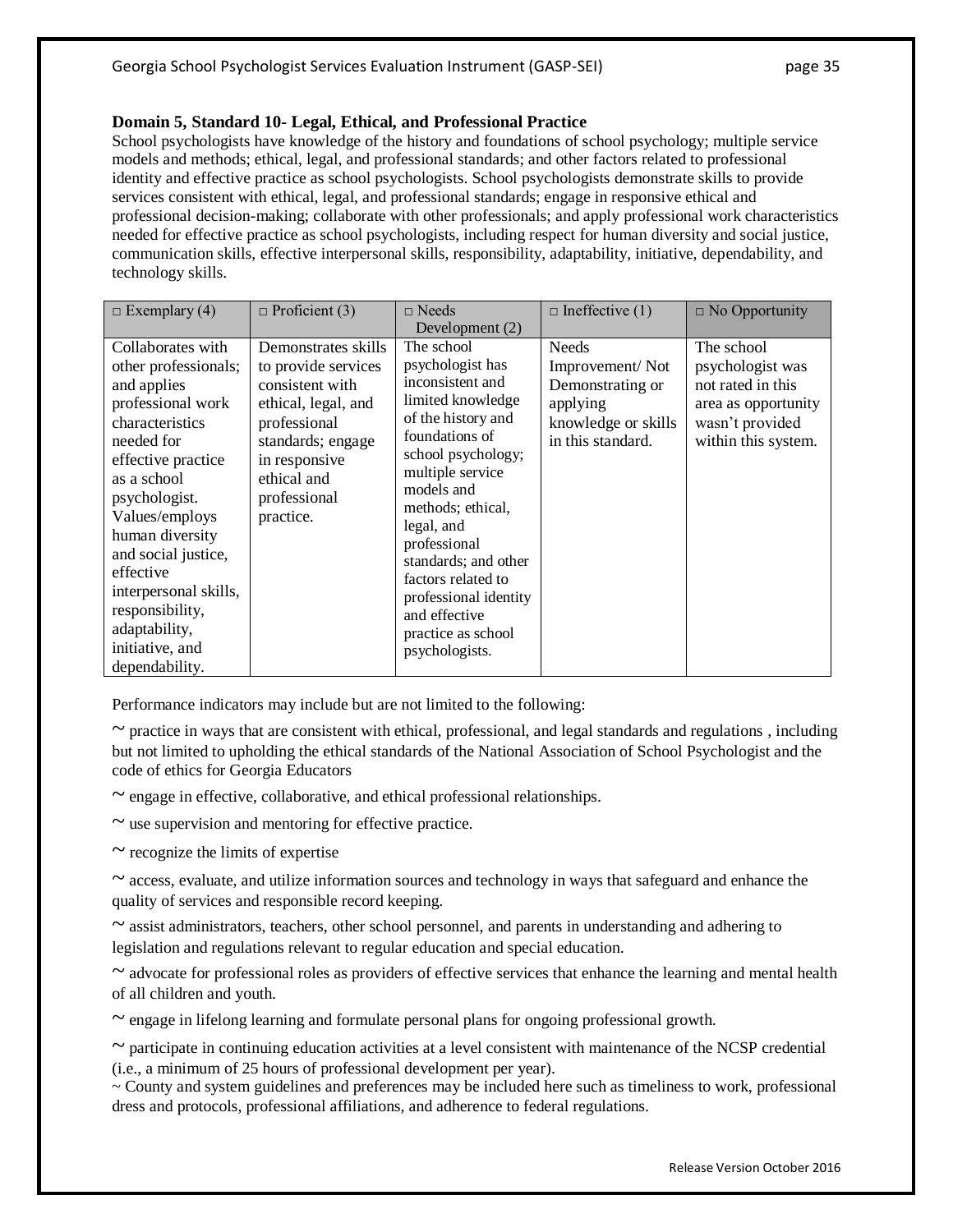### **Development Teams**

### **Core Development Members**

Dr. Bruce Rogers, *Bulloch County School System*, GASP President 2013-2014 Dr. Catherine Perkins, *Georgia State University Faculty*, GASP President 2010-2011 Candace Ford, Ed.S., *Gwinnett County School System*, GASP President 2011-2012 Karen Hodges, Ed.S., *Gwinnett County School System*, GASP President 2012-2013 Gail Exum de Gonzalez, Ed. S., *Tift County School System*, GASP Region 9 Representative

### **General Committee Members & Initial Reviewers (alphabetical)**

Dr. Steve Corkery, *Bibb County School System*, GASP President 1993-1994 Gail Exum de Gonzalez, Ed.S., *Tift County School System*, GASP Region 9 Representative Candace Ford, Ed.S., *Gwinnett County School System*, GASP President 2011-2012 Jef Gavel, Ed.S., *Chattahoochee-Flint RESA*, GASP Region 8 Representative Karen Hodges, Ed.S., *Gwinnett County School System*, GASP President 2012-2013 Cathy McKenzie, Ed.S., *Cherokee County School System*, GASP President Elect 2013-2014 Dr. Catherine Perkins, *Georgia State University Faculty*, GASP President 2010-2012 Dr. Bruce Rogers, *Bulloch County School System*, GASP President 2013-2014 Frank Smith, Ed.S., *Retired GA DOE Psychological Services Division*, GASP liaison

#### **Evaluation Instrument Reviewers/ Pilot School Systems (alphabetical)**

GA DOE- Dr. Debbie Gay, Director, Special Education Services and Supports Cobb County- Dr. Christy Jaffe, Supervisor Psychological Services- 2015-2016 Pilot Banks County- Danny Hicks, Supervisor Psychological Services- 2014-2015 Pilot Gwinnett County- Tom Owen, Director of Psychological Services – 2015-2016 Pilot GA DOE- Dr. Cynthia Saxon, Assoc. Superintendent Teacher & Leader Effectiveness

#### **GASP Executive Board 2013-2014, Dr. Bruce Rogers, GASP President**

GASP thanks the initial and ongoing work of the executive board session(s) dated June 8, 2013 and January 11, 2014 for input into the original draft framework and launch point for the assessment tool.

### **GASP Executive Board 2015-2016, Christy Hagan, GASP President**

GASP thanks the ongoing review work of the executive board for review before the initial public release for the assessment instrument dated July 1, 2016.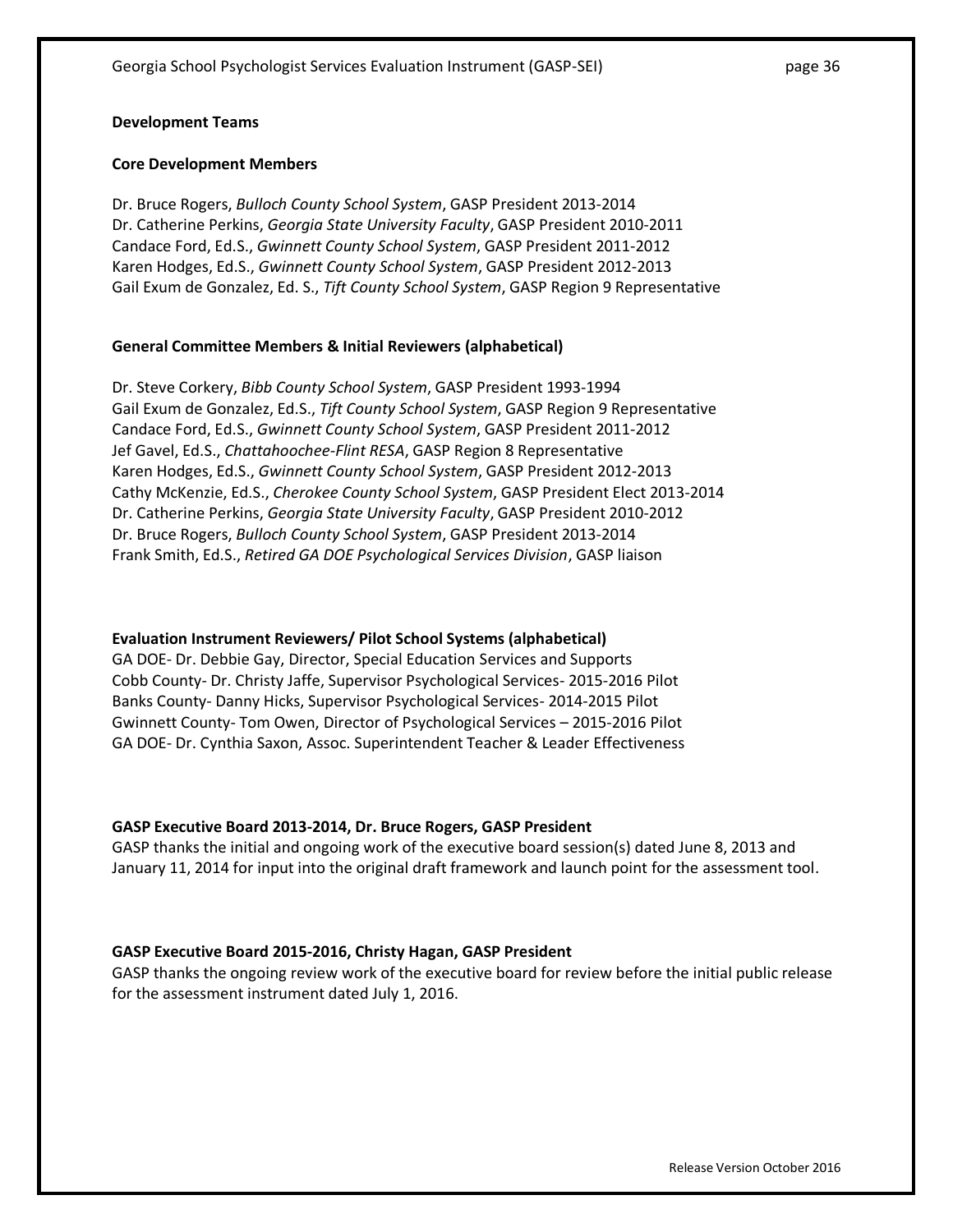### **References**

Conoley, J., & Conoley, C. (1992). School consultation: Practice and training (2nd ed.). Needham Heights, MA: Allyn and Bacon.

Fagan, T. (1995). Trends in the history of school psychology in the United States. In Thomas, A. and Grimes, J. (Eds.), Best practices in school psychology- III. (pp. 59-67). Washington, DC: The National Association of School Psychologists.

Fagan, T., & Wise, S. (1994). School psychology: Past, present and future. White Plains, NY: Longman Publisher.

Georgia School Psychologist Evaluation Program. (1991). Georgia Department of Education and University of Georgia, Athens: Author.

Kimball, L. (1998). Role expectations for school psychologists held by principals and school psychologists. Dissertation Abstract International, 59, 3349.

McAfee, P. (1988). Role expectations of school psychologists. Dissertation Abstract International, 49, 2591.

National Association of School Psychologists. (1992). Standards for the provision of school psychological services. Washington, DC: Author.

National Association of School Psychologists. (2000). Professional Conduct Manual. School Psychology Review, 29, 618-638.

National Association of School Psychologists. (2010). Evidence for the positive impact of school psychological services. Washington, DC: Author.

National Association of School Psychologists. (2010). Model for comprehensive and integrated school psychological services. Best Practices in School Psychology V. Washington, DC: Author.

Rogers, B. (2010). Examining aspects of role and practice changes for school psychologists in Georgia: a mixed methods analysis, Dissertation, Georgia Southern University, Statesboro, GA.

Senate Education Finance Study Commission: Support Service Subcommittee (July, 20, 2012) Retrieved from https://www.gadoe.org/Finance-and-Business-Operations/Financial-Review/Documents/HB%20192%20Documents/School%20Psychologists%20Social%20Workers%20and %20SLP.pdf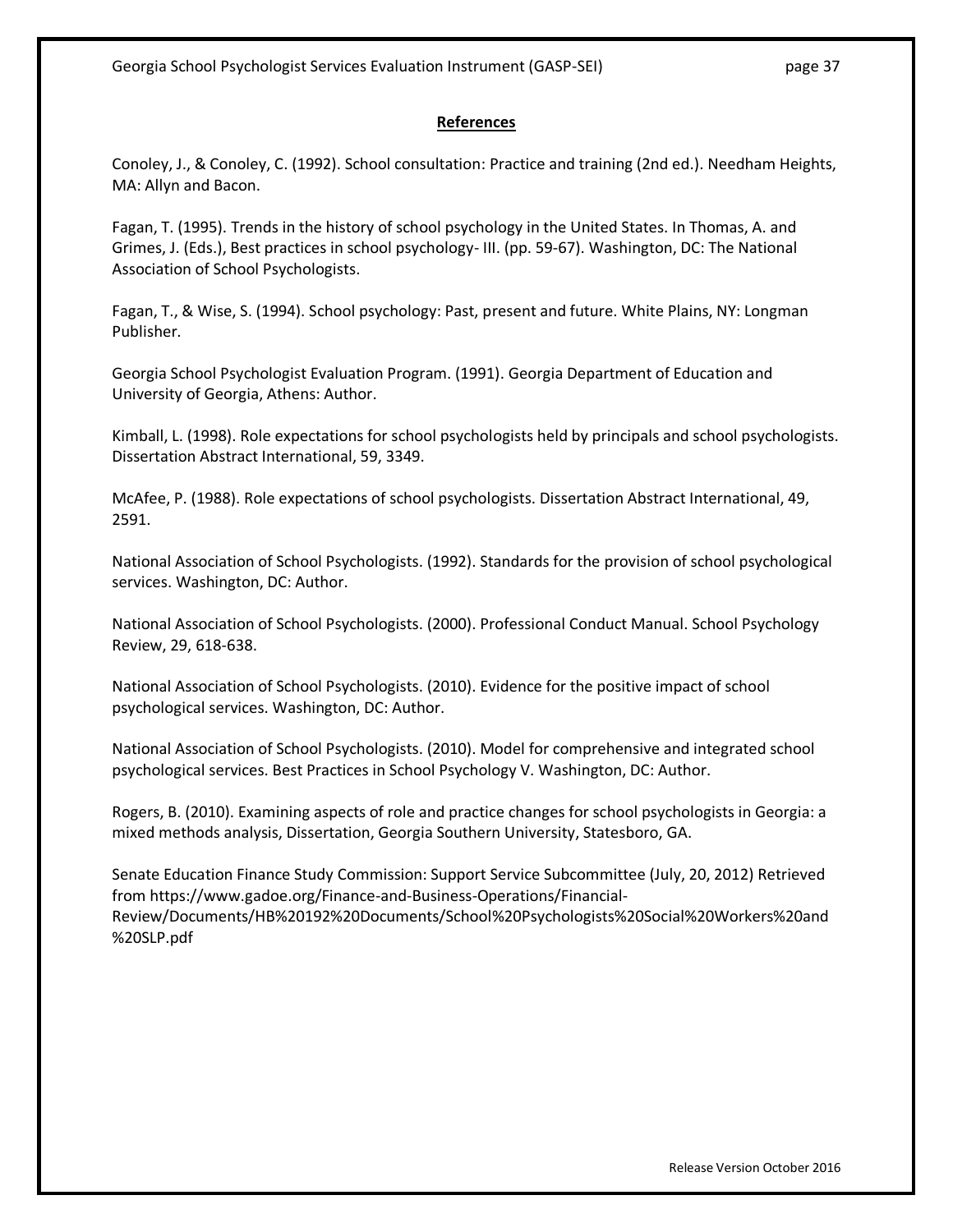## **Appendices Appendix A Initial Pre-Evaluation WorkSheet**

| Name:                   |  |
|-------------------------|--|
| <b>Employee Number:</b> |  |

School Year:<br>School System: \[\]

Name: School Year: Centralized □ School Based □

Domains and standards areas of service selected by school system (check all that apply or use N/A if they do not)

| Domain #1- Data Analysis & Application                                                                                                                                  |            |
|-------------------------------------------------------------------------------------------------------------------------------------------------------------------------|------------|
| $\square$ Standard 1- Data-Based Decision Making and Accountability OR                                                                                                  | $\Box$ N/A |
| $\square$ Standard 2- Research and Program Evaluation OR                                                                                                                | $\Box$ N/A |
| Domain #2- Collaborative Partnering                                                                                                                                     |            |
| $\Box$ Standard 3- Consultation and Collaboration OR                                                                                                                    | $\Box N/A$ |
| □ Standard 4- Family-School Collaboration Services OR                                                                                                                   | $\Box N/A$ |
| Domain #3- Interventions & Supports                                                                                                                                     |            |
| $\square$ Standard 5- Interventions and Instructional Support OR                                                                                                        | $\Box$ N/A |
| $\Box$ Standard 6- Interventions and Mental Health Services OR                                                                                                          | $\Box$ N/A |
| Domain#4- System Level Services                                                                                                                                         |            |
| $\Box$ Standard 7- School-Wide Practices to Promote Learning OR                                                                                                         | $\Box$ N/A |
| $\square$ Standard 8- Preventive and Responsive Services OR<br>Domain #5- Core Principles & Professional Responsibilities                                               | $\Box$ N/A |
| $\Box$ Standard 9- Diversity in Development and Learning OR                                                                                                             | $\Box$ N/A |
| $\Box$ Standard 10- Legal, Ethical, and Professional Practice OR                                                                                                        | $\Box$ N/A |
|                                                                                                                                                                         |            |
|                                                                                                                                                                         |            |
| Formula (if using points system on Appendix D-Summative Form)                                                                                                           |            |
|                                                                                                                                                                         |            |
| Total # of Standards Selected = $\frac{1}{\sqrt{1-\frac{1}{n}}}$ times $\frac{4}{\sqrt{1-\frac{1}{n}}}$ = $\frac{1}{\sqrt{1-\frac{1}{n}}}$ Total Possible Points Earned |            |
| (40 points maximum with all 10 standards)                                                                                                                               |            |
|                                                                                                                                                                         |            |
| Summative Average Total Score= Possible points earned divided by the number of standards used                                                                           |            |
|                                                                                                                                                                         |            |
| Observations to be conducted and approximate timeframe (check all that apply)                                                                                           |            |
| $\square$ Winter<br>$\Box$ Fall<br>$\square$ Spring                                                                                                                     |            |
|                                                                                                                                                                         |            |
|                                                                                                                                                                         |            |
|                                                                                                                                                                         |            |
| Planned Mid Year Feedback Timeframe (check tentative month(s) feedback planned)                                                                                         |            |
| □ Oct- Nov<br>$\Box$ Nov-Dec<br>□ Jan-Feb<br>$\square$ Dec-Jan                                                                                                          |            |
|                                                                                                                                                                         |            |
|                                                                                                                                                                         |            |
|                                                                                                                                                                         |            |
|                                                                                                                                                                         |            |

Release Version October 2016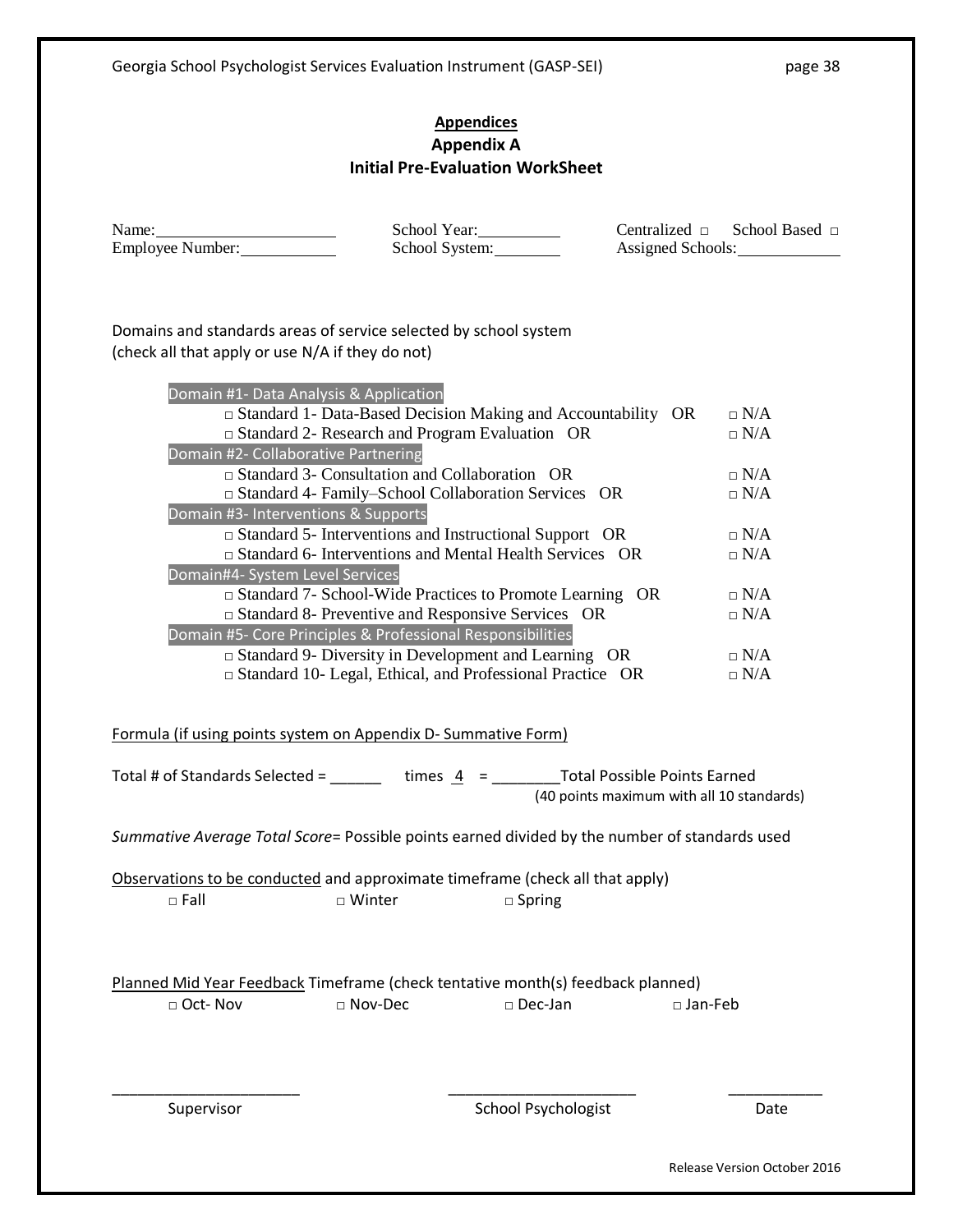## **Appendix B Mid Year Feedback WorkSheet**

| Name:<br>Employee Number:                                                                                             | School Year:<br>School System:                                                                                                                                                                                                 | Centralized □ School Based □<br>Assigned Schools: |
|-----------------------------------------------------------------------------------------------------------------------|--------------------------------------------------------------------------------------------------------------------------------------------------------------------------------------------------------------------------------|---------------------------------------------------|
| Domains and standards areas of service selected by school system<br>(check each that apply or use N/A if they do not) |                                                                                                                                                                                                                                |                                                   |
| Domain #1- Data Analysis & Application                                                                                | $\square$ Standard 1- Data-Based Decision Making and Accountability OR<br>$\Box$ Exemplary (4) $\Box$ Proficient (3) $\Box$ Needs Development (2) $\Box$ Ineffective (1)                                                       | $\Box$ N/A                                        |
|                                                                                                                       | $\square$ Standard 2- Research and Program Evaluation OR<br>$\Box$ Exemplary (4) $\Box$ Proficient (3) $\Box$ Needs Development (2) $\Box$ Ineffective (1)                                                                     | $\Box$ N/A                                        |
| Domain #2- Collaborative Partnering                                                                                   | $\Box$ Standard 3- Consultation and Collaboration OR<br>$\Box$ Exemplary (4) $\Box$ Proficient (3) $\Box$ Needs Development (2) $\Box$ Ineffective (1)                                                                         | $\Box$ N/A                                        |
|                                                                                                                       | □ Standard 4- Family–School Collaboration Services OR<br>$\Box$ Exemplary (4) $\Box$ Proficient (3) $\Box$ Needs Development (2) $\Box$ Ineffective (1)                                                                        | $\Box$ N/A                                        |
| Domain #3- Interventions & Supports                                                                                   | $\square$ Standard 5- Interventions and Instructional Support OR<br>$\Box$ Exemplary (4) $\Box$ Proficient (3) $\Box$ Needs Development (2) $\Box$ Ineffective (1)                                                             | $\Box$ N/A                                        |
|                                                                                                                       | $\Box$ Standard 6- Interventions and Mental Health Services OR<br>$\Box$ Exemplary (4) $\Box$ Proficient (3) $\Box$ Needs Development (2) $\Box$ Ineffective (1)                                                               | $\Box$ N/A                                        |
| Domain#4- System Level Services                                                                                       | $\Box$ Standard 7- School-Wide Practices to Promote Learning OR<br>$\Box$ Exemplary (4) $\Box$ Proficient (3) $\Box$ Needs Development (2) $\Box$ Ineffective (1)                                                              | $\Box$ N/A                                        |
|                                                                                                                       | $\square$ Standard 8- Preventive and Responsive Services OR<br>$\Box$ Exemplary (4) $\Box$ Proficient (3) $\Box$ Needs Development (2) $\Box$ Ineffective (1)                                                                  | $\Box$ N/A                                        |
|                                                                                                                       | Domain #5- Core Principles & Professional Responsibilities<br>$\square$ Standard 9- Diversity in Development and Learning OR<br>$\Box$ Exemplary (4) $\Box$ Proficient (3) $\Box$ Needs Development (2) $\Box$ Ineffective (1) | $\Box$ N/A                                        |
|                                                                                                                       | $\Box$ Standard 10- Legal, Ethical, and Professional Practice OR<br>$\Box$ Exemplary (4) $\Box$ Proficient (3) $\Box$ Needs Development (2) $\Box$ Ineffective (1)                                                             | $\Box N/A$                                        |
| Observation(s) conducted? (check all that apply- attach observation summary)                                          |                                                                                                                                                                                                                                |                                                   |
| $\Box$ No<br>$\Box$ Yes                                                                                               | $\square$ Yes, with follow-up(s) needed $\blacksquare$                                                                                                                                                                         |                                                   |
| Supervisor                                                                                                            | <b>School Psychologist</b>                                                                                                                                                                                                     | Date                                              |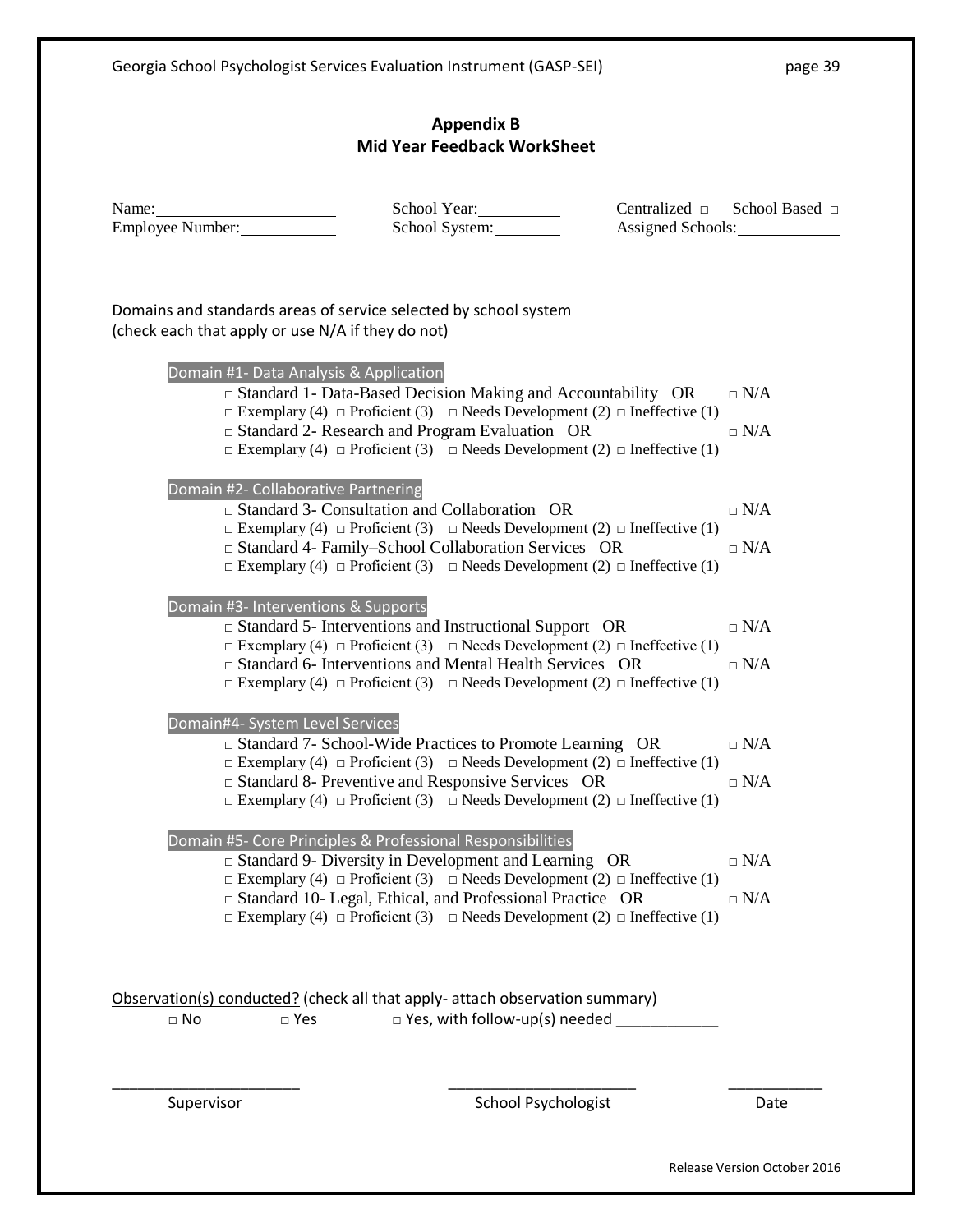## **Appendix C Mid-Year Improvement Worksheet (Use if Lacking Proficiency in Domain Area(s) pg 1**

Name: School Year: Centralized □ School Based □<br>
School Svstem: Centralized □ School Based □<br>
Assigned Schools: Employee Number: School System: Assigned Schools: Assigned Schools:

Domains and Standards Areas Lacking Proficiency Mid Year (check which applies based on the pre-evaluation selected areas of service).

Domain #1- Data Analysis & Application

□ Standard 1- - Data-Based Decision Making and Accountability

\_\_\_\_\_\_\_\_\_\_\_\_\_\_\_\_\_\_\_\_\_\_\_\_\_\_\_\_\_\_\_\_\_\_\_\_\_\_\_\_\_\_\_\_\_\_\_\_\_\_\_\_\_\_\_\_\_\_\_\_\_\_\_\_\_\_\_\_\_\_\_\_\_\_\_\_\_\_\_\_\_\_\_\_\_ \_\_\_\_\_\_\_\_\_\_\_\_\_\_\_\_\_\_\_\_\_\_\_\_\_\_\_\_\_\_\_\_\_\_\_\_\_\_\_\_\_\_\_\_\_\_\_\_\_\_\_\_\_\_\_\_\_\_\_\_\_\_\_\_\_\_\_\_\_\_\_\_\_\_\_\_\_\_\_\_\_\_\_\_\_ \_\_\_\_\_\_\_\_\_\_\_\_\_\_\_\_\_\_\_\_\_\_\_\_\_\_\_\_\_\_\_\_\_\_\_\_\_\_\_\_\_\_\_\_\_\_\_\_\_\_\_\_\_\_\_\_\_\_\_\_\_\_\_\_\_\_\_\_\_\_\_\_\_\_\_\_\_\_\_\_\_\_\_\_\_

\_\_\_\_\_\_\_\_\_\_\_\_\_\_\_\_\_\_\_\_\_\_\_\_\_\_\_\_\_\_\_\_\_\_\_\_\_\_\_\_\_\_\_\_\_\_\_\_\_\_\_\_\_\_\_\_\_\_\_\_\_\_\_\_\_\_\_\_\_\_\_\_\_\_\_\_\_\_\_\_\_\_\_\_\_ \_\_\_\_\_\_\_\_\_\_\_\_\_\_\_\_\_\_\_\_\_\_\_\_\_\_\_\_\_\_\_\_\_\_\_\_\_\_\_\_\_\_\_\_\_\_\_\_\_\_\_\_\_\_\_\_\_\_\_\_\_\_\_\_\_\_\_\_\_\_\_\_\_\_\_\_\_\_\_\_\_\_\_\_\_ \_\_\_\_\_\_\_\_\_\_\_\_\_\_\_\_\_\_\_\_\_\_\_\_\_\_\_\_\_\_\_\_\_\_\_\_\_\_\_\_\_\_\_\_\_\_\_\_\_\_\_\_\_\_\_\_\_\_\_\_\_\_\_\_\_\_\_\_\_\_\_\_\_\_\_\_\_\_\_\_\_\_\_\_\_

\_\_\_\_\_\_\_\_\_\_\_\_\_\_\_\_\_\_\_\_\_\_\_\_\_\_\_\_\_\_\_\_\_\_\_\_\_\_\_\_\_\_\_\_\_\_\_\_\_\_\_\_\_\_\_\_\_\_\_\_\_\_\_\_\_\_\_\_\_\_\_\_\_\_\_\_\_\_\_\_\_\_\_\_\_ \_\_\_\_\_\_\_\_\_\_\_\_\_\_\_\_\_\_\_\_\_\_\_\_\_\_\_\_\_\_\_\_\_\_\_\_\_\_\_\_\_\_\_\_\_\_\_\_\_\_\_\_\_\_\_\_\_\_\_\_\_\_\_\_\_\_\_\_\_\_\_\_\_\_\_\_\_\_\_\_\_\_\_\_\_ \_\_\_\_\_\_\_\_\_\_\_\_\_\_\_\_\_\_\_\_\_\_\_\_\_\_\_\_\_\_\_\_\_\_\_\_\_\_\_\_\_\_\_\_\_\_\_\_\_\_\_\_\_\_\_\_\_\_\_\_\_\_\_\_\_\_\_\_\_\_\_\_\_\_\_\_\_\_\_\_\_\_\_\_\_

\_\_\_\_\_\_\_\_\_\_\_\_\_\_\_\_\_\_\_\_\_\_\_\_\_\_\_\_\_\_\_\_\_\_\_\_\_\_\_\_\_\_\_\_\_\_\_\_\_\_\_\_\_\_\_\_\_\_\_\_\_\_\_\_\_\_\_\_\_\_\_\_\_\_\_\_\_\_\_\_\_\_\_\_\_ \_\_\_\_\_\_\_\_\_\_\_\_\_\_\_\_\_\_\_\_\_\_\_\_\_\_\_\_\_\_\_\_\_\_\_\_\_\_\_\_\_\_\_\_\_\_\_\_\_\_\_\_\_\_\_\_\_\_\_\_\_\_\_\_\_\_\_\_\_\_\_\_\_\_\_\_\_\_\_\_\_\_\_\_\_ \_\_\_\_\_\_\_\_\_\_\_\_\_\_\_\_\_\_\_\_\_\_\_\_\_\_\_\_\_\_\_\_\_\_\_\_\_\_\_\_\_\_\_\_\_\_\_\_\_\_\_\_\_\_\_\_\_\_\_\_\_\_\_\_\_\_\_\_\_\_\_\_\_\_\_\_\_\_\_\_\_\_\_\_\_

\_\_\_\_\_\_\_\_\_\_\_\_\_\_\_\_\_\_\_\_\_\_\_\_\_\_\_\_\_\_\_\_\_\_\_\_\_\_\_\_\_\_\_\_\_\_\_\_\_\_\_\_\_\_\_\_\_\_\_\_\_\_\_\_\_\_\_\_\_\_\_\_\_\_\_\_\_\_\_\_\_\_\_\_\_ \_\_\_\_\_\_\_\_\_\_\_\_\_\_\_\_\_\_\_\_\_\_\_\_\_\_\_\_\_\_\_\_\_\_\_\_\_\_\_\_\_\_\_\_\_\_\_\_\_\_\_\_\_\_\_\_\_\_\_\_\_\_\_\_\_\_\_\_\_\_\_\_\_\_\_\_\_\_\_\_\_\_\_\_\_ \_\_\_\_\_\_\_\_\_\_\_\_\_\_\_\_\_\_\_\_\_\_\_\_\_\_\_\_\_\_\_\_\_\_\_\_\_\_\_\_\_\_\_\_\_\_\_\_\_\_\_\_\_\_\_\_\_\_\_\_\_\_\_\_\_\_\_\_\_\_\_\_\_\_\_\_\_\_\_\_\_\_\_\_\_

□ Standard 2- - Research and Program Evaluation

Deficiency Justification (2 or 1)

Domain #2- Collaborative Partnering

□ Standard 3- - Consultation and Collaboration □ Standard 4- - Family–School Collaboration Services Deficiency Justification (2 or 1)

Domain #3- Interventions & Supports □ Standard 5- - Interventions and Instructional Support □ Standard 6- - Interventions and Mental Health Services Deficiency Justification (2 or 1)

Domain#4- System Level Services

□ Standard 7- - School-Wide Practices to Promote Learning

□ Standard 8- - Preventive and Responsive Services

Deficiency Justification (2 or 1)

Domain #5- Core Principles & Professional Responsibilities

 $\Box$  Standard 9- - Diversity in Development and Learning □ Standard 10- - Legal, Ethical, and Professional Practice Deficiency Justification (2 or 1)

Release Version October 2016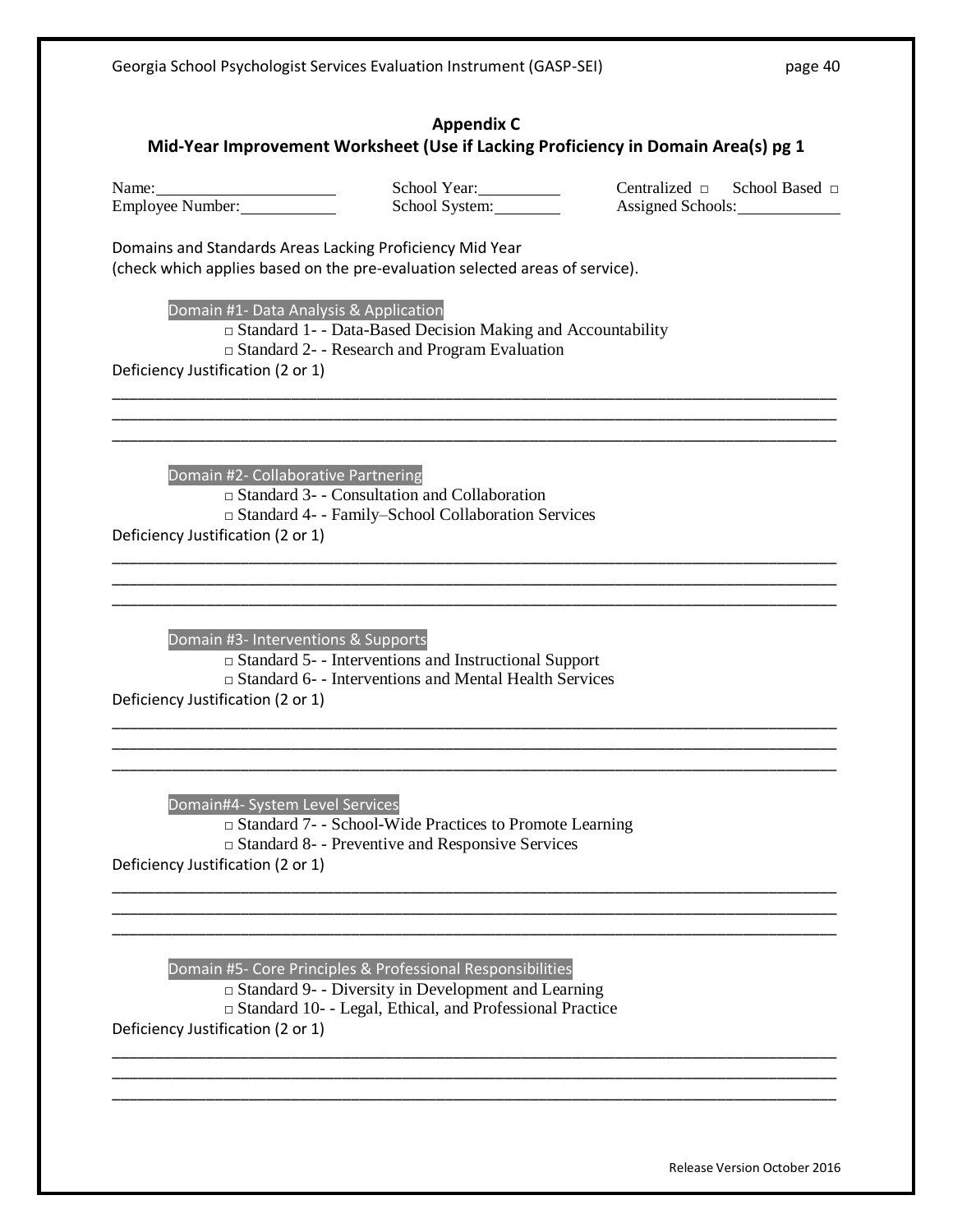| Georgia School Psychologist Services Evaluation Instrument (GASP-SEI) |                                                                            | page 41 |
|-----------------------------------------------------------------------|----------------------------------------------------------------------------|---------|
|                                                                       | Mid-Year Feedback Sheet (Use if Lacking Proficiency in Domain Area(s) pg 2 |         |
| Supervisor observations conducted - attach observation summaries      |                                                                            |         |
| School Psychologist's Rebuttal to Lacking area(s)- attached           |                                                                            |         |
|                                                                       |                                                                            |         |
|                                                                       |                                                                            |         |
| Data or evidence (case review, data or evidence)- attached            |                                                                            |         |
|                                                                       |                                                                            |         |
|                                                                       |                                                                            |         |
|                                                                       |                                                                            |         |
|                                                                       |                                                                            | Date    |
| Supervisor                                                            | School Psychologist                                                        |         |
| Course of Action Summary (below) --- County Development Plan Used a   |                                                                            |         |
|                                                                       |                                                                            |         |
|                                                                       |                                                                            |         |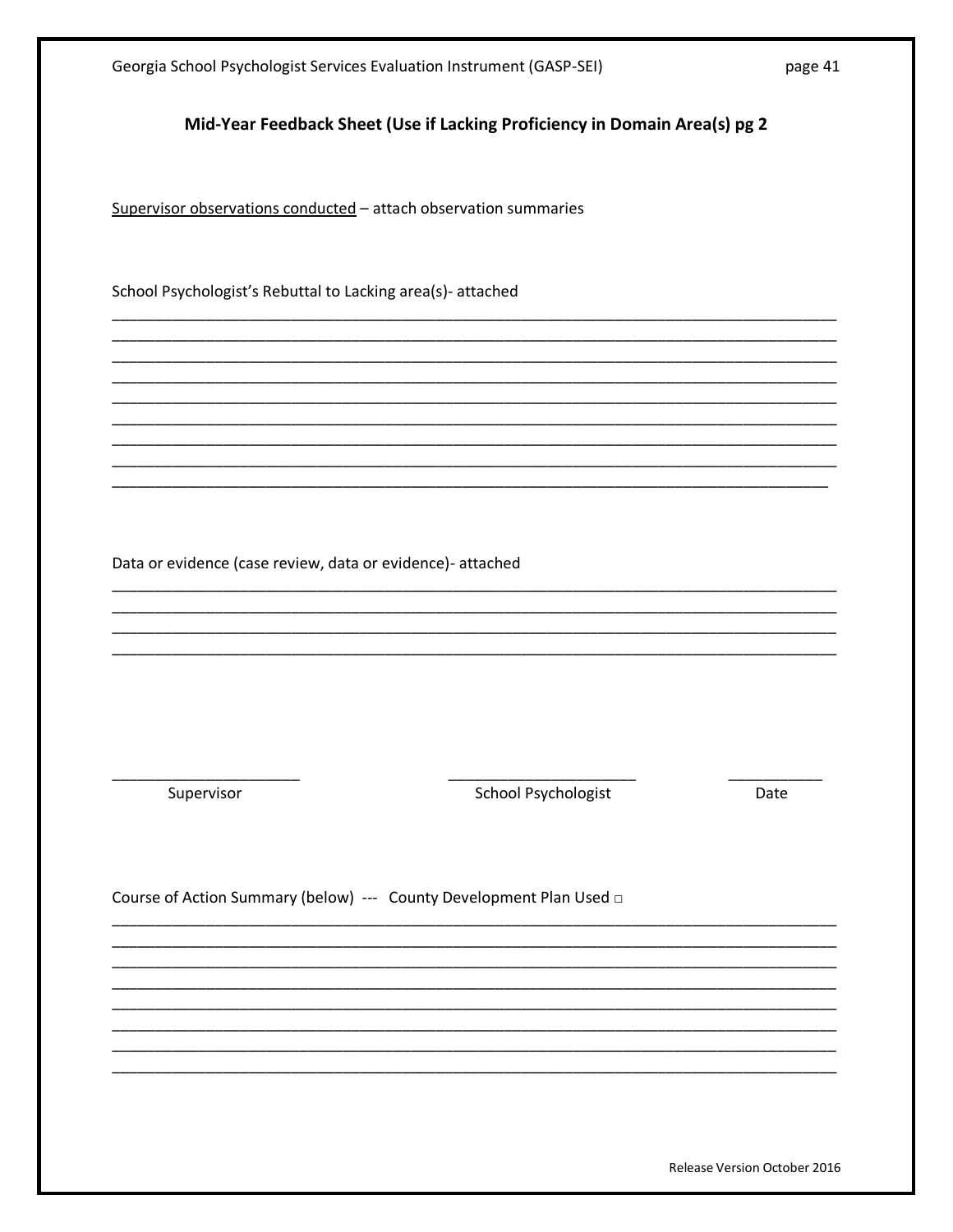## **Appendix D GASP-SEI Observation Form**

| School Psychologist: | School:                  | Observation Interval:                                       |  |
|----------------------|--------------------------|-------------------------------------------------------------|--|
|                      |                          | $\Box$ only $\Box$ first $\Box$ second $\Box$ follow-up     |  |
| Observer:            | <b>Observation Date:</b> | Setting Type: $\Box$ informal consult                       |  |
|                      |                          | $\Box$ T2 $\Box$ T3/SST $\Box$ T4 re-eval $\Box$ T4 initial |  |

|    | <b>Observation</b>                                                          | Observed | <b>Not</b><br><b>Observed</b> | <b>No</b><br>Opportunity |
|----|-----------------------------------------------------------------------------|----------|-------------------------------|--------------------------|
|    | 1. School Psychologist (SP) establishes and maintains a positive            |          |                               |                          |
|    | relationship with participants during the meeting.                          |          |                               |                          |
| 2. | SP demonstrates professional demeanor and appearance.                       |          |                               |                          |
| 3. | SP communicates in a manner that leads to listener understanding.           |          |                               |                          |
| 4. | SP demonstrates active listening skills that assist with defining           |          |                               |                          |
|    | presenting concerns and assists with problem solving process.               |          |                               |                          |
| 5. | SP demonstrates an understanding of school-based data in order to           |          |                               |                          |
|    | assist with determining areas to target for intervention.                   |          |                               |                          |
| 6. | SP demonstrates knowledge of research based behavioral and/or               |          |                               |                          |
|    | academic interventions that are consistent with local school resources      |          |                               |                          |
|    | 7. SP demonstrates knowledge of data collections methods to assist team     |          |                               |                          |
|    | with documenting intervention outcomes.                                     |          |                               |                          |
| 8. | SP ensures parents have an opportunity to ask questions and                 |          |                               |                          |
|    | responds appropriately parent concerns/questions posed to                   |          |                               |                          |
| 9. | SP provides participants with recommended next steps (eval &                |          |                               |                          |
|    | eligibility, RTI follow up, screening information) and contact              |          |                               |                          |
|    | 10. If evaluation request is made, the SP provides parents with information |          |                               |                          |
|    | regarding the scope of evaluation, as well as rationale and timeframe.      |          |                               |                          |
|    | 11. SP provides parents with information regarding their child's strengths  |          |                               |                          |
|    | /weaknesses using existing data eg. observations, EOY scores, normative     |          |                               |                          |
|    | 12. SP provides participants with information regarding additional          |          |                               |                          |
|    | referrals/ resources as applicable or when requested.                       |          |                               |                          |

Applicable standards related to this observation-

- 
- 
- ☐ S5 Academic ☐ S6 Behavior
- 
- 

☐ S1 Data ☐ S2 Research

- ☐ S3 School Consult ☐ S4 Community Consult
	-
- ☐ S7 System Academic ☐ S8 System Behavioral
- ☐ S9 Diversity ☐ S10 Professional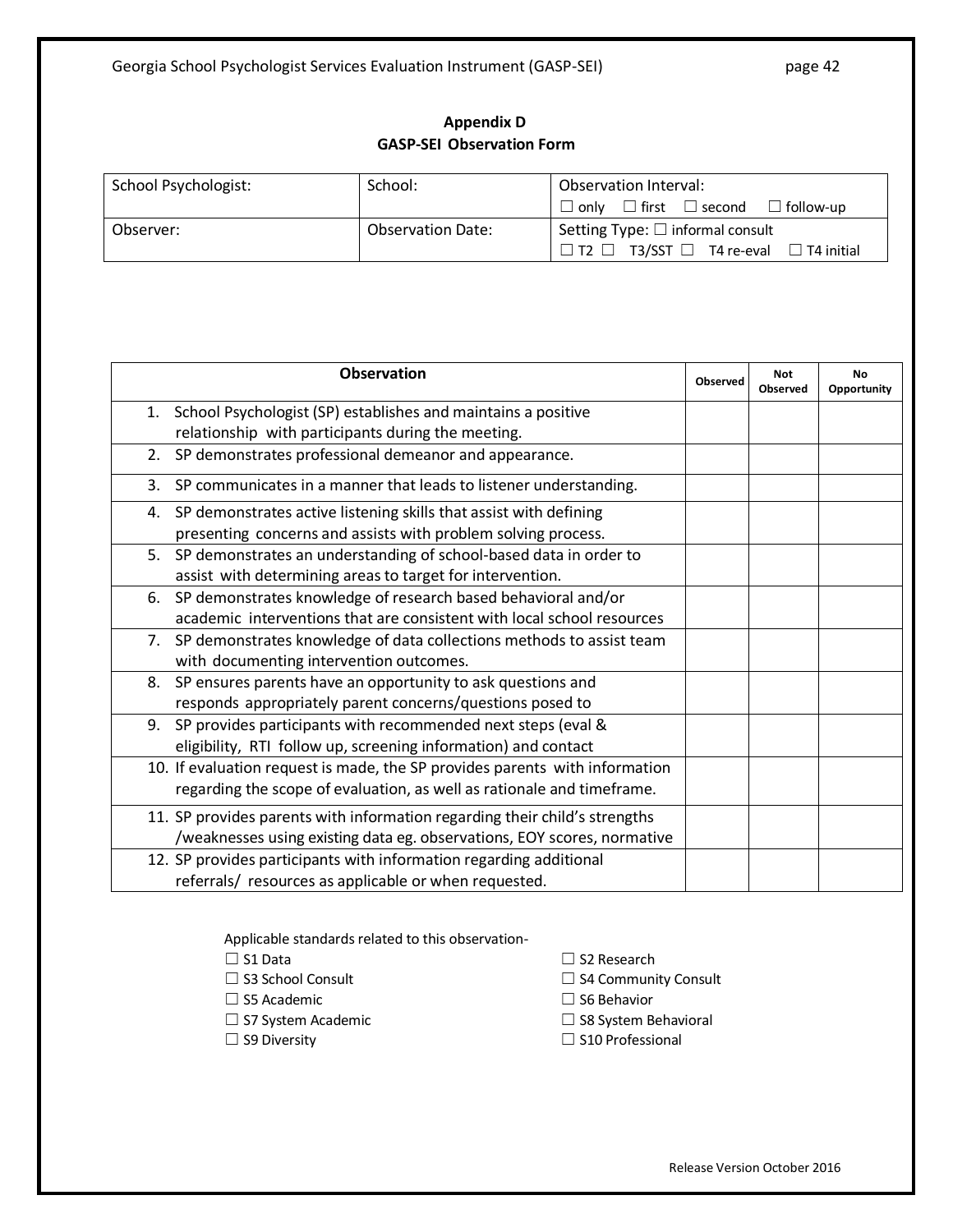|                                                                                              | Georgia School Psychologist Services Evaluation Instrument (GASP-SEI)                                                                                                   | page 43                                                                                                               |
|----------------------------------------------------------------------------------------------|-------------------------------------------------------------------------------------------------------------------------------------------------------------------------|-----------------------------------------------------------------------------------------------------------------------|
| Strengths noted:                                                                             |                                                                                                                                                                         |                                                                                                                       |
|                                                                                              |                                                                                                                                                                         |                                                                                                                       |
|                                                                                              |                                                                                                                                                                         |                                                                                                                       |
|                                                                                              |                                                                                                                                                                         |                                                                                                                       |
| Recommendations noted:                                                                       |                                                                                                                                                                         |                                                                                                                       |
|                                                                                              |                                                                                                                                                                         |                                                                                                                       |
|                                                                                              |                                                                                                                                                                         |                                                                                                                       |
|                                                                                              |                                                                                                                                                                         |                                                                                                                       |
|                                                                                              |                                                                                                                                                                         |                                                                                                                       |
|                                                                                              |                                                                                                                                                                         |                                                                                                                       |
| Signatures:                                                                                  |                                                                                                                                                                         |                                                                                                                       |
| Date:                                                                                        | Date:                                                                                                                                                                   | <u> 1980 - Johann John Barn, mars eta bainar eta industrial eta eta eta erroman erroman erroman erroman erroman e</u> |
| $\bullet$<br>may be attached.<br>If comments are attached, initial here _______<br>$\bullet$ | Supervisor and psychologist should each keep a copy of this form.<br>Signature acknowledges receipt of form, not necessarily concurrence with results. Written comments |                                                                                                                       |
|                                                                                              |                                                                                                                                                                         |                                                                                                                       |
|                                                                                              |                                                                                                                                                                         |                                                                                                                       |
|                                                                                              |                                                                                                                                                                         |                                                                                                                       |
|                                                                                              |                                                                                                                                                                         |                                                                                                                       |
|                                                                                              |                                                                                                                                                                         |                                                                                                                       |
|                                                                                              |                                                                                                                                                                         |                                                                                                                       |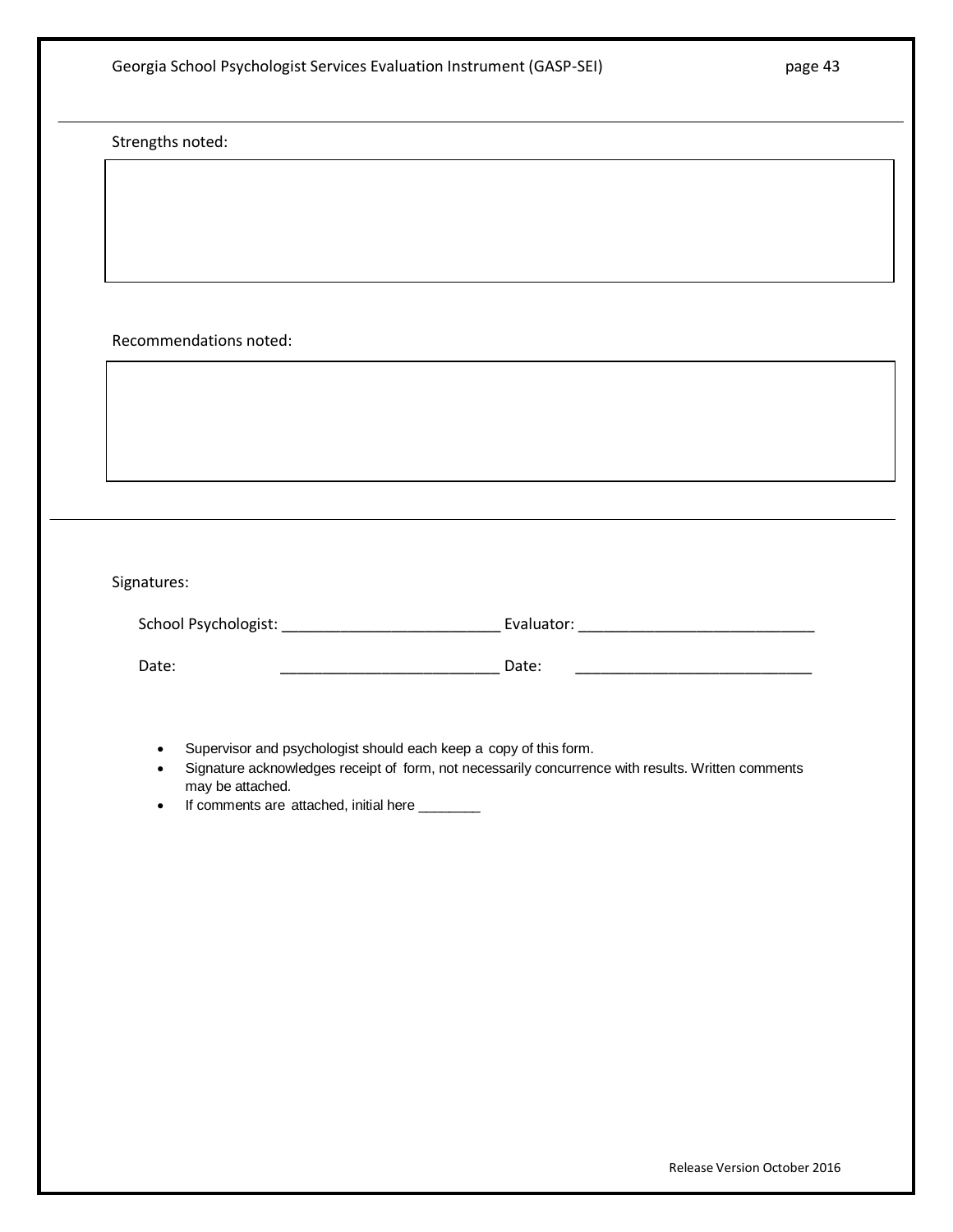| Georgia School Psychologist Services Evaluation Instrument (GASP-SEI) |                                                                                        |                                                                                                                                                                                      | page 44                |                              |
|-----------------------------------------------------------------------|----------------------------------------------------------------------------------------|--------------------------------------------------------------------------------------------------------------------------------------------------------------------------------------|------------------------|------------------------------|
|                                                                       |                                                                                        | School Year:                                                                                                                                                                         |                        | Centralized □ School Based □ |
| Name: Employee Number:                                                |                                                                                        | School System:                                                                                                                                                                       |                        | Assigned Schools:            |
| <b>Appendix E</b>                                                     | <b>GASP-SEI</b> - Summative Evaluation Form (Detailed Rubric Attached)                 |                                                                                                                                                                                      |                        |                              |
|                                                                       | Domain #1- Data Analysis & Application                                                 |                                                                                                                                                                                      |                        |                              |
|                                                                       |                                                                                        | <b>Standard 1- Data-Based Decision Making and Accountability</b>                                                                                                                     |                        |                              |
| $\Box$ Exemplary (4)                                                  |                                                                                        | $\Box$ Proficient (3) $\Box$ Needs Development (2)                                                                                                                                   | $\Box$ Ineffective (1) | $\Box$ No Opportunity        |
|                                                                       |                                                                                        |                                                                                                                                                                                      |                        |                              |
|                                                                       | <b>Standard 2- Research and Program Evaluation</b>                                     |                                                                                                                                                                                      |                        |                              |
| $\Box$ Exemplary (4)<br>D1 Comments-                                  | $\Box$ Proficient (3)                                                                  | $\Box$ Needs Development (2)                                                                                                                                                         | $\Box$ Ineffective (1) | $\Box$ No Opportunity        |
| Domain #2- Collaborative Partnering                                   |                                                                                        |                                                                                                                                                                                      |                        |                              |
|                                                                       |                                                                                        |                                                                                                                                                                                      |                        |                              |
|                                                                       | <b>Standard 3- Consultation and Collaboration</b>                                      |                                                                                                                                                                                      |                        |                              |
| $\Box$ Exemplary (4)                                                  |                                                                                        | $\Box$ Proficient (3) $\Box$ Needs Development (2)                                                                                                                                   | $\Box$ Ineffective (1) | $\Box$ No Opportunity        |
|                                                                       | <b>Standard 4- Family-School Collaboration Services</b>                                |                                                                                                                                                                                      |                        |                              |
|                                                                       | $\Box$ Exemplary (4) $\Box$ Proficient (3)                                             | $\Box$ Needs Development (2)                                                                                                                                                         | $\Box$ Ineffective (1) | $\Box$ No Opportunity        |
| D2 Comments-                                                          |                                                                                        |                                                                                                                                                                                      |                        |                              |
|                                                                       | Domain #3- Interventions & Supports                                                    |                                                                                                                                                                                      |                        |                              |
|                                                                       |                                                                                        | <b>Standard 5- Interventions and Instructional Support to Develop Academic Skills</b>                                                                                                |                        |                              |
| $\Box$ Exemplary (4)                                                  | $\Box$ Proficient (3)                                                                  | $\Box$ Needs Development (2) $\Box$ Ineffective (1)                                                                                                                                  |                        | $\Box$ No Opportunity        |
|                                                                       |                                                                                        |                                                                                                                                                                                      |                        |                              |
| $\Box$ Exemplary (4)                                                  |                                                                                        | <b>Standard 6- Interventions and Mental Health Services to Develop Social and Life Skills</b><br>$\Box$ Proficient (3) $\Box$ Needs Development (2) $\Box$ Ineffective (1)           |                        | $\Box$ No Opportunity        |
| D3 Comments-                                                          |                                                                                        |                                                                                                                                                                                      |                        |                              |
| Domain#4- System Level Services                                       |                                                                                        |                                                                                                                                                                                      |                        |                              |
|                                                                       |                                                                                        |                                                                                                                                                                                      |                        |                              |
|                                                                       |                                                                                        | <b>Standard 7- School-Wide Practices to Promote Learning</b><br>$\Box$ Exemplary (4) $\Box$ Proficient (3) $\Box$ Needs Development (2) $\Box$ Ineffective (1) $\Box$ No Opportunity |                        |                              |
|                                                                       |                                                                                        |                                                                                                                                                                                      |                        |                              |
|                                                                       | <b>Standard 8- Preventive and Responsive Services</b>                                  |                                                                                                                                                                                      |                        |                              |
| $\Box$ Exemplary (4)                                                  | $\Box$ Proficient (3)                                                                  | $\Box$ Needs Development 2)                                                                                                                                                          | $\Box$ Ineffective (1) | $\Box$ No Opportunity        |
| D4 Comments-                                                          |                                                                                        |                                                                                                                                                                                      |                        |                              |
|                                                                       | Domain #5- Core Principles & Professional Responsibilities                             |                                                                                                                                                                                      |                        |                              |
|                                                                       | <b>Standard 9- Diversity in Development and Learning</b>                               |                                                                                                                                                                                      |                        |                              |
| $\Box$ Exemplary (4)                                                  | $\Box$ Proficient (3)                                                                  | $\Box$ Needs Development (2)                                                                                                                                                         | $\Box$ Ineffective (1) | $\Box$ No Opportunity        |
|                                                                       |                                                                                        |                                                                                                                                                                                      |                        |                              |
| $\Box$ Exemplary (4)                                                  | <b>Standard 10- Legal, Ethical, and Professional Practice</b><br>$\Box$ Proficient (3) | $\Box$ Needs Development (2)                                                                                                                                                         | $\Box$ Ineffective (1) | $\Box$ No Opportunity        |
| D5 Comments-                                                          |                                                                                        |                                                                                                                                                                                      |                        |                              |
| <b>Summative Average Total Score</b>                                  |                                                                                        |                                                                                                                                                                                      |                        |                              |
|                                                                       |                                                                                        |                                                                                                                                                                                      |                        |                              |
| Supervisor                                                            |                                                                                        | <b>School Psychologist</b>                                                                                                                                                           |                        | Date                         |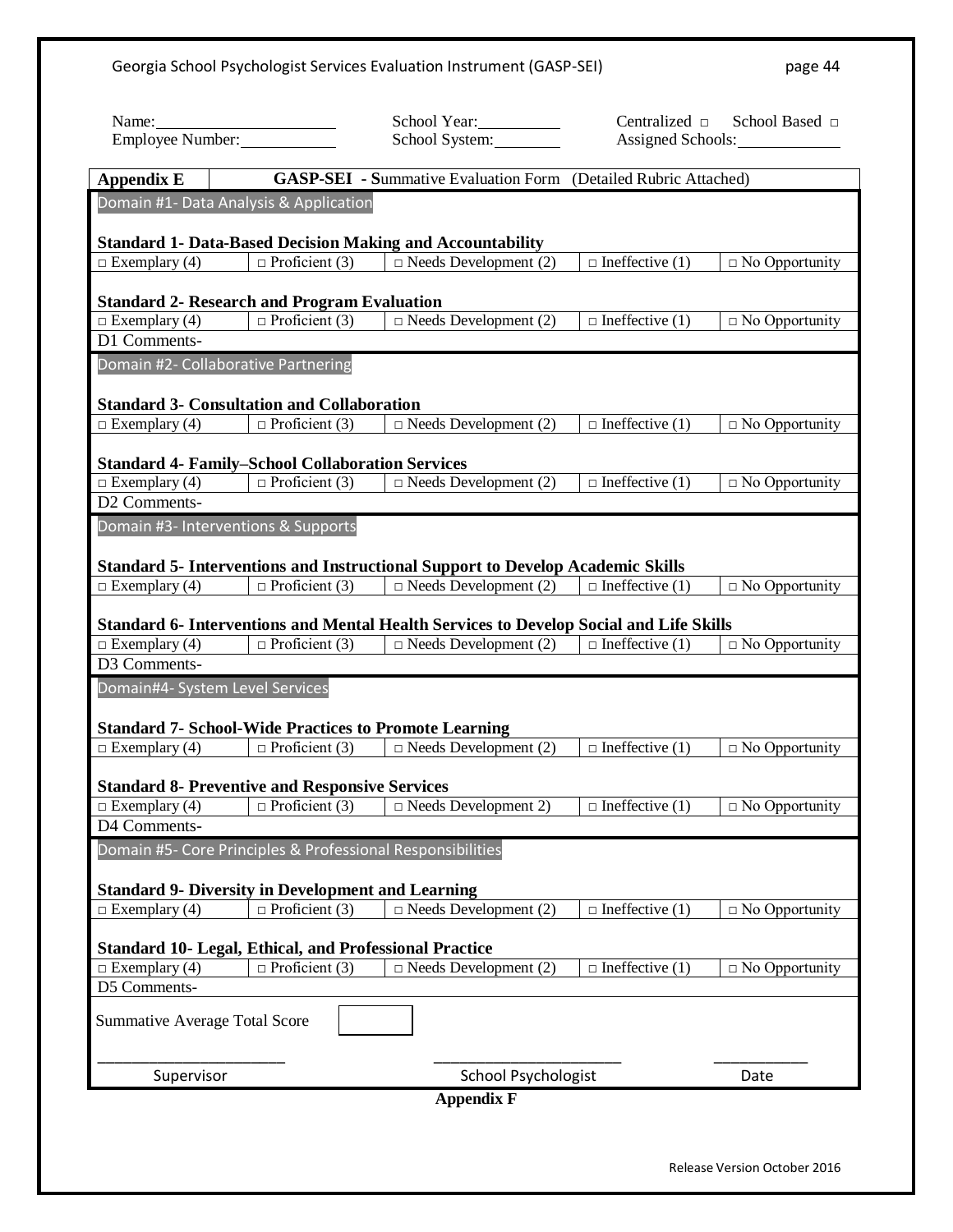|      | Georgia School Psychologist Services Evaluation Instrument (GASP-SEI) | page 45                      |  |  |  |  |
|------|-----------------------------------------------------------------------|------------------------------|--|--|--|--|
|      | <b>Professional Activities Log</b>                                    |                              |  |  |  |  |
| Date | <b>Activity or Training Description</b>                               | Applicable Standard (1-10)   |  |  |  |  |
|      |                                                                       |                              |  |  |  |  |
|      |                                                                       |                              |  |  |  |  |
|      |                                                                       |                              |  |  |  |  |
|      |                                                                       |                              |  |  |  |  |
|      |                                                                       |                              |  |  |  |  |
|      |                                                                       |                              |  |  |  |  |
|      |                                                                       |                              |  |  |  |  |
|      |                                                                       |                              |  |  |  |  |
|      |                                                                       |                              |  |  |  |  |
|      |                                                                       |                              |  |  |  |  |
|      |                                                                       |                              |  |  |  |  |
|      |                                                                       |                              |  |  |  |  |
|      |                                                                       |                              |  |  |  |  |
|      |                                                                       |                              |  |  |  |  |
|      |                                                                       |                              |  |  |  |  |
|      |                                                                       |                              |  |  |  |  |
|      |                                                                       |                              |  |  |  |  |
|      |                                                                       |                              |  |  |  |  |
|      |                                                                       |                              |  |  |  |  |
|      |                                                                       |                              |  |  |  |  |
|      |                                                                       |                              |  |  |  |  |
|      |                                                                       |                              |  |  |  |  |
|      |                                                                       |                              |  |  |  |  |
|      |                                                                       |                              |  |  |  |  |
|      |                                                                       |                              |  |  |  |  |
|      |                                                                       | Release Version October 2016 |  |  |  |  |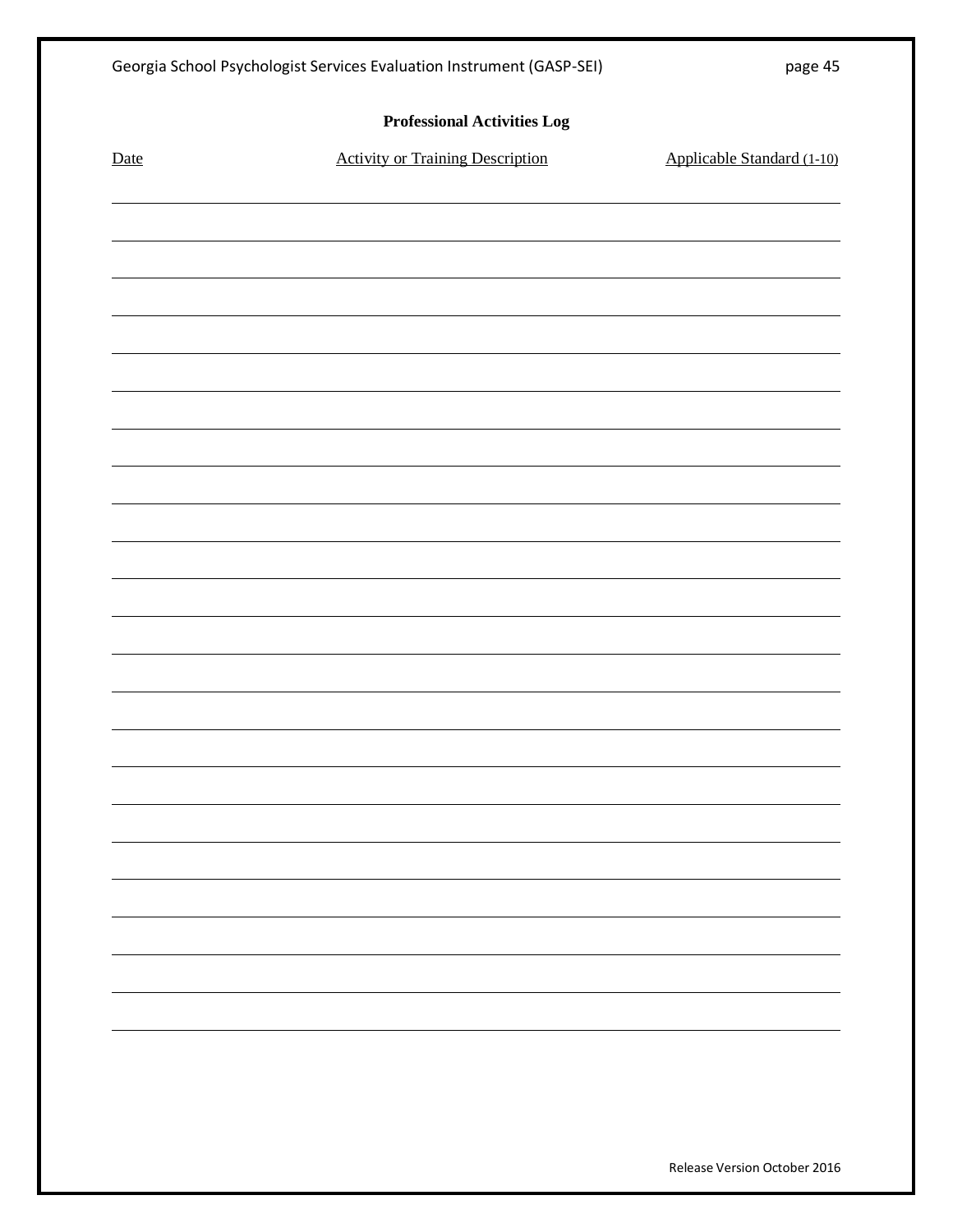## **Initial Roles Involvement Survey Results**

The following data was collected to help supervisors gain perspective to levels of role involvement for school psychologists as reported in a statewide survey collected in November2013 by GASP professional membership. The survey included a statewide sample size of 525 and a response rate of 35.8%.

This data is intended to help supervisors gauge their expectations as the GASP-SEI instrument is new to the state in 2016 and has been piloted in 2014 and 2015. Additional data will be collected in the future as more school systems employ the instrument. Updated data for ratings averages will be collected and reported as the data becomes available. The data is intended to be a guide (as are the exemplars listed under each domain area). NOTE: This survey was cursory sample measure of role involvement and not intended to be used as a comprehensive or exhaustive listing.

Involvement Key- Very Little (10-20%), Little (20-40%), Some (40-60%), Much (60-80%), Total (80% or more)

### **Domain 1- Data Analysis & Application**

Levels of Involvement at the Different Tiers within the Pyramid of Interventions?

| Involvement<br>Reported | Tier 1 | Tier 2 | Tier 3 | Tier 4 |
|-------------------------|--------|--------|--------|--------|
| <b>None</b>             | 21.6%  | 8.6%   | 4.1%   | 2.3%   |
| <b>Very Little</b>      | 34.1%  | 19%    | 6.4%   | 1.1%   |
| Little                  | 20.5%  | 15.5%  | 7%     | 6.3%   |
| Some                    | 19.9%  | 43.1%  | 16.9%  | 24%    |
| <b>Much</b>             | 3.4%   | 13.2%  | 50%    | 38.9%  |
| Total                   | 0.6%   | 0.6%   | 15.7%  | 27.4%  |

Those School Psychologists Involved with Data Analysis at any Tier Level of Child Study/ RtI Team?

| None  | <b>Very Little</b> | Little | Some   | Much   | Total |
|-------|--------------------|--------|--------|--------|-------|
| 6.29% | 6.86%              | 12.57% | 33.71% | 36.00% | 4.57% |

Academic and Program Area research and/or analysis in school(s) served? Behavior and Discipline Area research and/or analysis in school(s) served?

|                                  | None  | <b>Very Little</b> | Little | Some  | <b>Much</b> | <b>Total</b> |
|----------------------------------|-------|--------------------|--------|-------|-------------|--------------|
| Academic or<br>Program           | 34.1% | 20.8%              | 20.8%  | 18.5% | 5.8%        | 0%           |
| Behavior or<br><b>Discipline</b> | 27%   | 21.8%              | 22.4%  | 17.8% | 10.3%       | 0.6%         |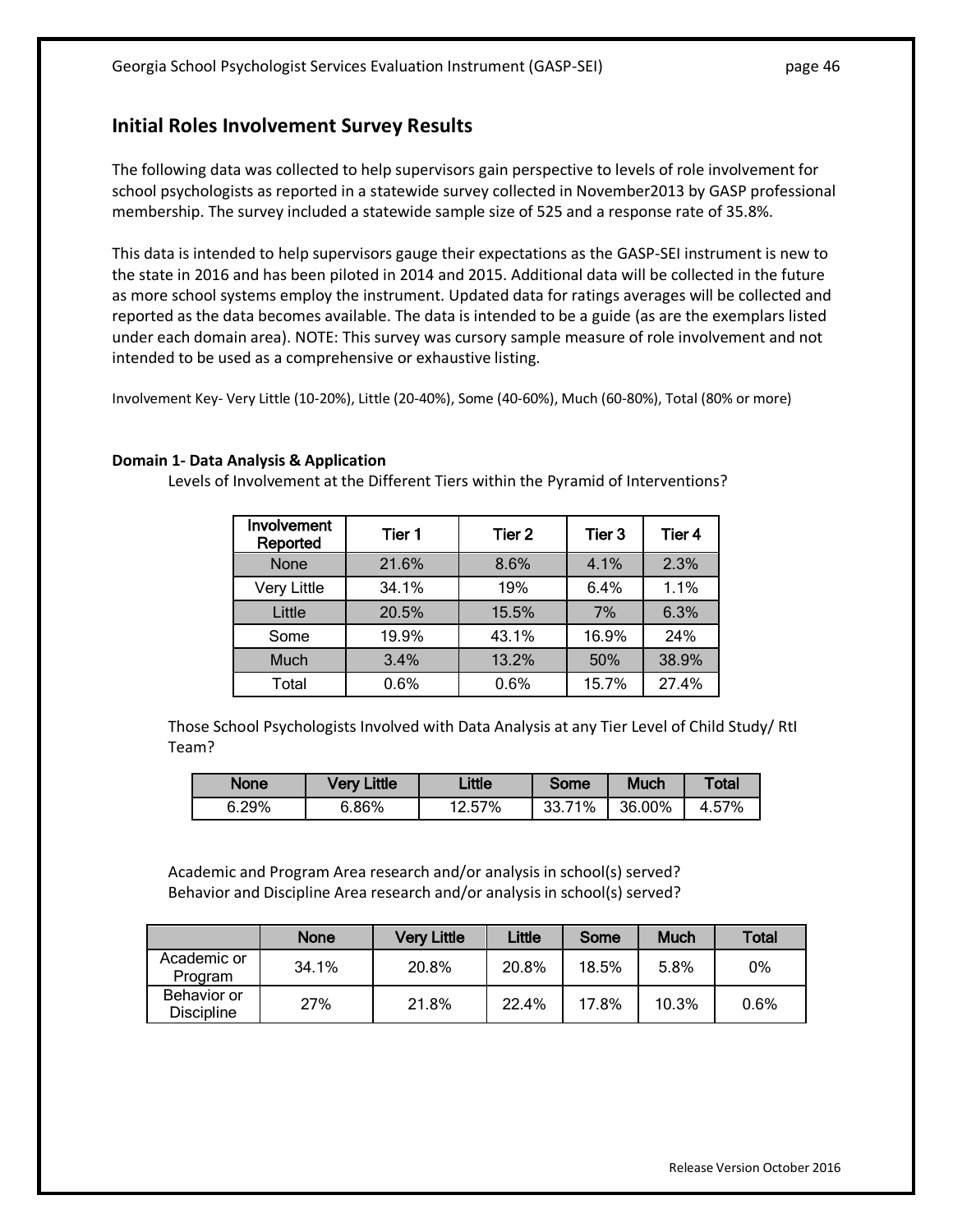### **Domain 2- Collaborative Partnering**

Consultation involvement with individuals?

| Involvement<br>Reported | <b>Teachers</b> | Administration | <b>Parents</b> |
|-------------------------|-----------------|----------------|----------------|
| None                    | 2.3%            | 4%             | 1.2%           |
| <b>Very Little</b>      | 1.7%            | 13.1%          | 5.3%           |
| Little                  | 7%              | 17.7%          | 11.8%          |
| Some                    | 31.4%           | 30.3%          | 40.6%          |
| Much                    | 48.8%           | 31.4%          | 38.2%          |
| Total                   | 8.7%            | 3.4%           | 2.9%           |

Consultation Involvement with Groups/ Systems?

| Involvement<br>Reported | Grade<br>Level | <b>System</b><br>Level |
|-------------------------|----------------|------------------------|
| None                    | 12%            | 19%                    |
| <b>Very Little</b>      | 16%            | 23.6%                  |
| Little                  | 20.6%          | 17.8%                  |
| Some                    | 31.4%          | 21.8%                  |
| Much                    | 18.9%          | 14.4%                  |
| Total                   | 1.1%           | 3.4%                   |

Collaboration with Community/ Liaison Between Parents-School and Community?

| Involvement<br>Reported | Parent-<br>Community | School-<br>Community |
|-------------------------|----------------------|----------------------|
| None                    | 5.2%                 | 16.1%                |
| <b>Very Little</b>      | 21.4%                | 27%                  |
| Little                  | 23.1%                | 23.6%                |
| Some                    | 36.4%                | 27.6%                |
| Much                    | 13.9%                | 5.7%                 |
| Total                   | 0%                   | 0%                   |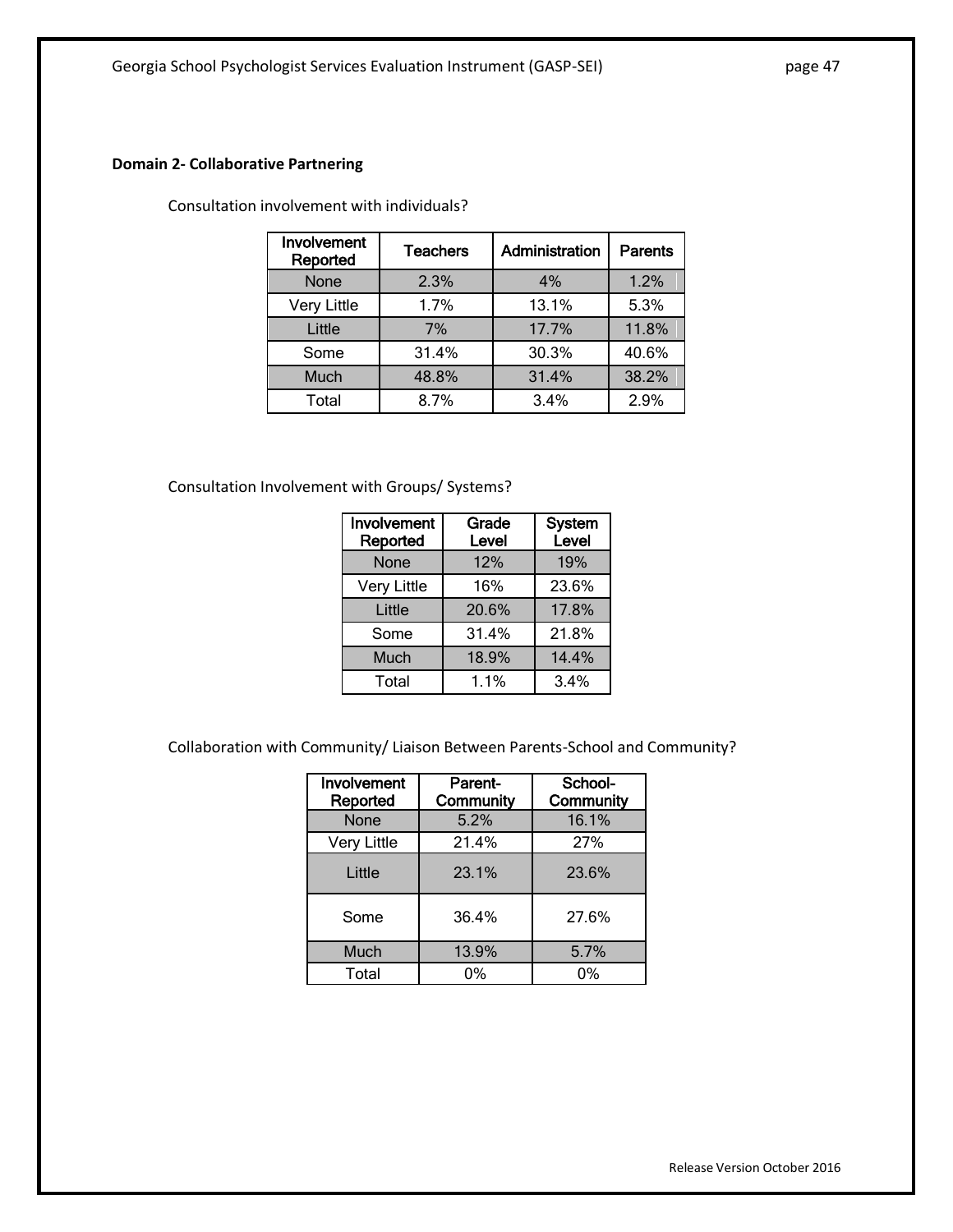### **Domain 3- Interventions & Supports**

Involvement with the Development – Implementation of Academic Interventions? Involvement with the Development – Implementation of Behavior Interventions?

| Involvement<br>Reported | Academic<br><b>Development</b> | Academic<br>Implementation | Behavioral.<br>Development | <b>Behavioral</b><br>Implementation |
|-------------------------|--------------------------------|----------------------------|----------------------------|-------------------------------------|
| <b>None</b>             | 8.4%                           | 26.7%                      | 3%                         | 18.2%                               |
| <b>Very Little</b>      | 16.3%                          | 24.2%                      | 12.8%                      | 20.6%                               |
| Little                  | 14.5%                          | 23%                        | 17.1%                      | 18.8%                               |
| Some                    | 34.3%                          | 17.6%                      | 36%                        | 31.5%                               |
| <b>Much</b>             | 24.1%                          | 8.5%                       | 29.9%                      | 10.3%                               |
| Total                   | 2.4%                           | 0%                         | 1.2%                       | 0.6%                                |

Involvement with Universal Screenings within School(s) Served?

| No universal<br>screenings<br>occur in the<br>school | 12.7% |
|------------------------------------------------------|-------|
| No<br>participation                                  | 72.1% |
| On the team                                          | 11.5% |
| Head the<br>school                                   | 1.8%  |
| Head the<br>county                                   | 1.8%  |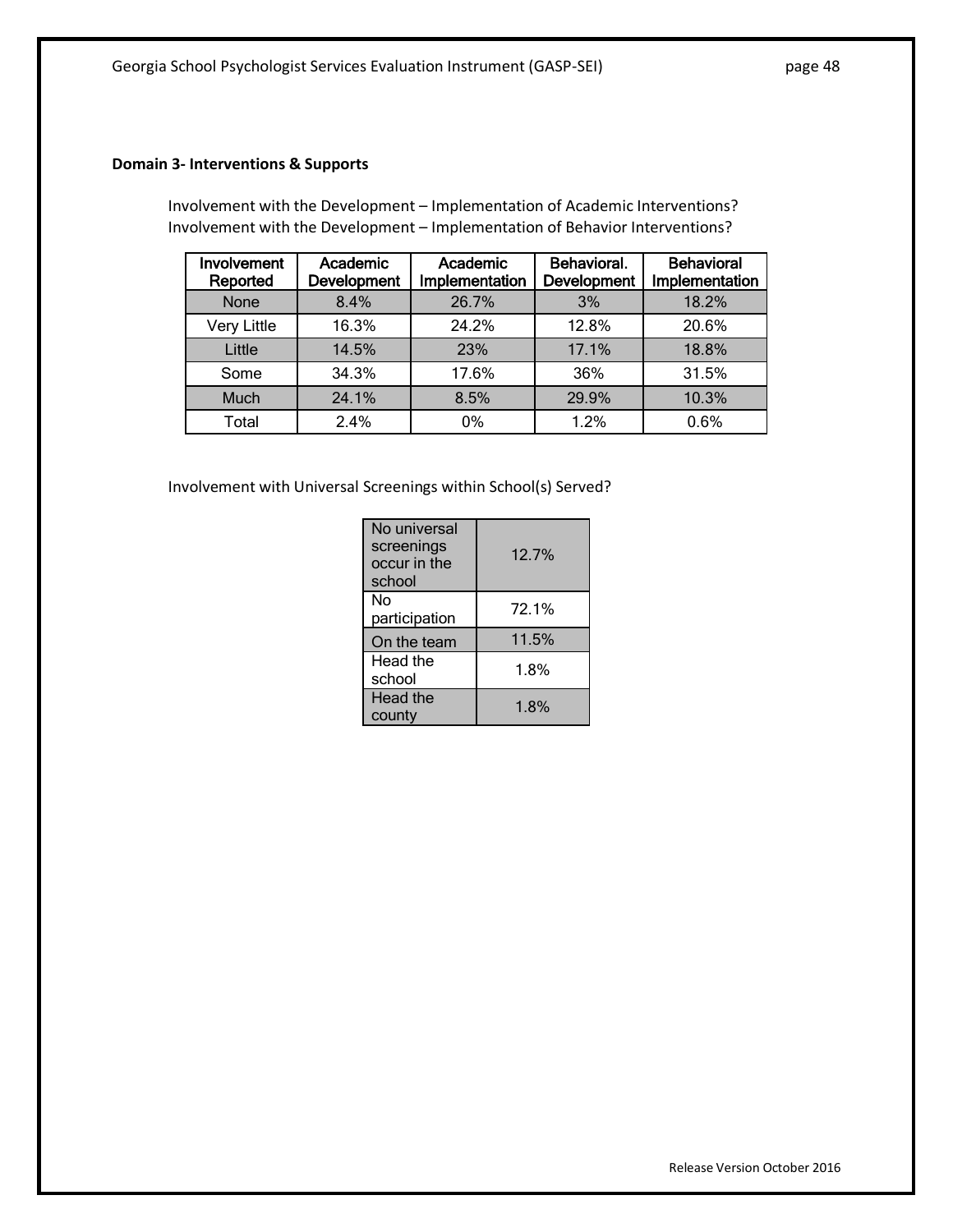### **Domain 4- System Level Services**

Involvement with the Development – Implementation of Schoolwide PBIS? Involvement with the Development – Implementation of Crisis Interventions?

| Involvement<br>Reported | <b>PBIS</b><br>Development | <b>PBIS</b><br>Implementation | <b>Crisis</b><br>Development | <b>Crisis</b><br>Implementation |
|-------------------------|----------------------------|-------------------------------|------------------------------|---------------------------------|
| <b>None</b>             | 49.4%                      | 51.2%                         | 34.1%                        | 30.2%                           |
| <b>Very Little</b>      | 17.7%                      | 18.3%                         | 16.5%                        | 16.7%                           |
| Little                  | 17.7%                      | 19.5%                         | 17.1%                        | 14.2%                           |
| Some                    | 12.2%                      | 7.3%                          | 16.5%                        | 17.3%                           |
| Much                    | 2.4%                       | 3%                            | 12.8%                        | 19.1%                           |
| Total                   | 0.6%                       | 0.6%                          | 3%                           | 2.5%                            |

Crisis Cases Handled in the Past 5 years? (includes depression, anxiety, self injurious behavior, anorexia)

| # Cases | <b>Percent</b><br>Reporting |
|---------|-----------------------------|
| 0       | 22.0%                       |
|         | 12.2%                       |
| 2       | 13.4%                       |
| 3       | 12.2%                       |
| 4       | 3.7%                        |
| 5       | 4.3%                        |
|         | 32.3%                       |

Suicidal Crisis Cases Handled in Past 5 years? (suicidal ideation and/or attempt)

| # Cases        | Percent<br>Reporting |
|----------------|----------------------|
| 0              | 17.1%                |
| 1              | 11.6%                |
| $\overline{2}$ | 15.9%                |
| 3              | 11.0%                |
| 4              | 1.8%                 |
| 5              | 8.5%                 |
|                | 34.1%                |

Release Version October 2016